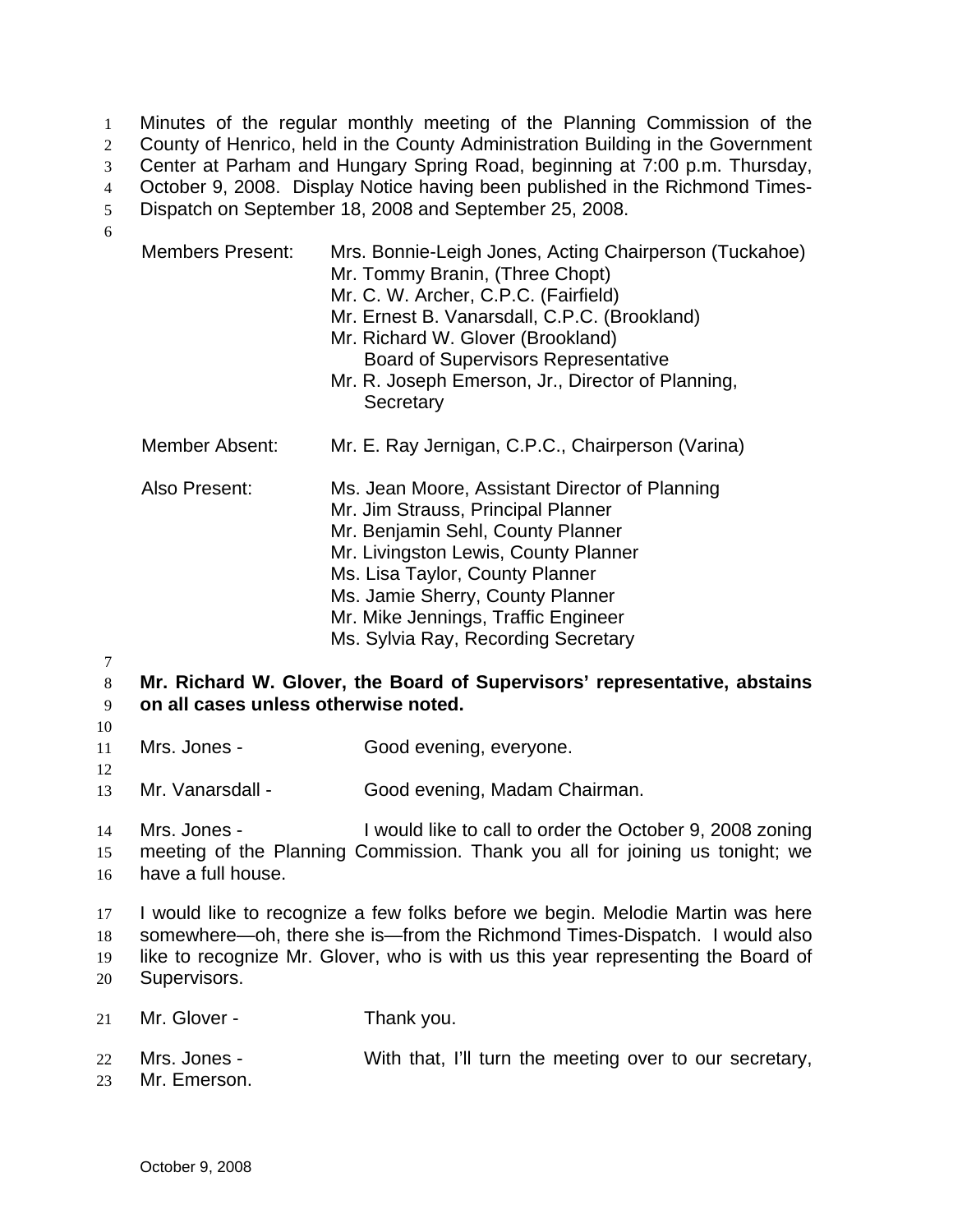Mr. Emerson - Yes ma'am, Madam Chairman. The first item on our agenda is request for withdrawals and deferrals, but before we go into those, I would like to bring to the Commission's attention that we have filled the principal planner's position in the Comprehensive Planning Division. I'm pleased to announce that Jim Strauss has accepted the position of Principal Planner in the Comprehensive Planning Division, and all of you are familiar with him. Jim has been with the County over ten years as a Planner IV in the County's Design, Development, and Review Division. He also has over 31 years of combined experience in the public and private sector. Prior to coming to the County, Jim managed Dewberry & Davis' Woodbridge planning office, which specialized in architectural and engineering services, and he also served as Senior Landscape Architect and Planner for their Arlington office. Jim holds a bachelor's degree in Landscape Architecture from Virginia Tech. If you would, join me in congratulating Jim on his appointment. 24 25 26 27 28 29 30 31 32 33 34 35 36 37

- 38 Mrs. Jones - Congratulations, Jim.
- 39 Mr. Vanarsdall - That's wonderful, Jim.

40 41 Mr. Emerson - With that, we'll move into the withdrawals and deferrals, which will be presented by Ms. Jean Moore.

42 43 44 45 46 47 48 Ms. Moore - Thank you, Mr. Secretary. We do have one case for withdrawal. It is on page 1 of your agenda. It is C-33C-08. The applicant was Tom Ministri. This was a request to conditionally rezone from R-3 One-Family Residence to O-2C Office, where a daycare and office were proposed. The site was located at the intersection of Quioccasin Road and Shane Road. They have withdrawn this request; therefore, no action is required by the Commission tonight.

## 49 *(Withdrawn)*

## 50 *Deferred from the September 11, 2008 Meeting.*

51 52 53 54 55 56 57 58 **C-33C-08 Kristen D. Keatley for Tom Ministri**: Request to conditionally rezone from R-3 One-Family Residence District to O-2C Office District (Conditional), Parcels 749-745-1589, 749-745-2090, 749-745-2689, 749- 745-3289, 749-745-2479, 749-745-2474, 749-745-2469 and 749-745-2564, containing 2.04 acres, located at the southwest intersection of Quioccasin Road (State Route 157) and Shane Road. The applicant proposes a daycare and office. The uses will be controlled by zoning ordinance regulations and proffered conditions. The Land Use Plan recommends Office.

59 Mrs. Jones - Thank you, Ms. Moore.

60 61 62 63 Ms. Moore - Moving into the requests for deferrals, the first on your agenda is on page 1. It's case P-7-08, Diamond Communications, LLC. The site is located on the north line of Midview Road approximately 1,075 feet east of New Market Road. This is a request for a provisional use permit to construct a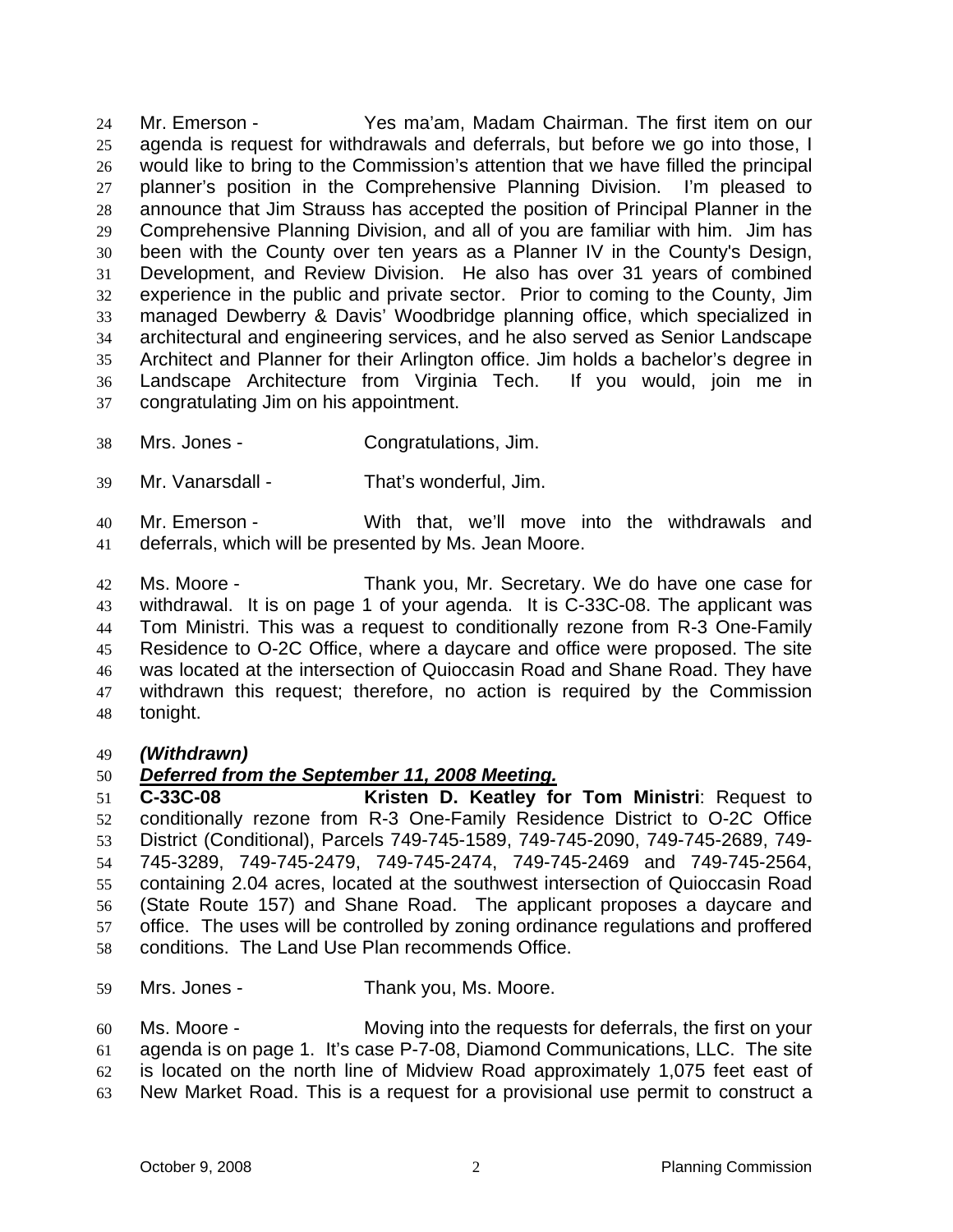150-foot high monopole telecommunication tower and related equipment. The deferral is requested to the November 13, 2008 meeting. 64 65

## *Deferred from the August 14, 2008 Meeting.* 66

**P-7-08 Gregory S. Tully for Diamond Communications, LLC:** Request for a Provisional Use Permit under Sections 24-95(a)(3), 24-120 and 24-122.1 of Chapter 24 of the County Code in order to construct a 150' high monopole telecommunications tower and related equipment, on part of Parcel 804-702-0772, located on the north line of Midview Road approximately 1,075 feet east of New Market Road (State Route 5). The existing zoning is R-3 One-Family Residence District. The Land Use Plan recommends Suburban Residential 1, 1.0 to 2.4 units net density per acre. 67 68 69 70 71 72 73 74

75 76 Mrs. Jones - Is there any opposition to the deferral of P-7-08, Gregory S. Tully for Diamond Communications, LLC?

77

78 79 80 Mr. Vanarsdall - All right. I move that P-7-08, Gregory S. Tully for Diamond Communications, LLC be deferred to November 13, 2008, at the applicant's request.

81

83

82 Mr. Archer - Second.

84 85 86 Mrs. Jones - **Motion by Mr. Vanarsdall, seconded by Mr Archer.** All in favor say aye. All opposed say no. The ayes have it; the motion passes.

87 88 89 At the request of the applicant, the Planning Commission deferred P-7-08, Gregory S. Tully for Diamond Communications, LLC to its meeting on November 13, 2008.

90

91 92 93 94 95 96 Ms. Moore - Next is on page 2 of your agenda in the Three Chopt District. It is C-61C-07. The applicant is Centex Homes. The site is located at the west line of Pouncey Tract Road between Kain Road and Bacova Drive. The request is to conditionally rezone from A-1 to RTHC and B-2C where condominiums, retail, and office uses are proposed. The deferral is requested to the February 12, 2009 meeting.

97

## 98 *Deferred from the July 10, 2008 Meeting.*

99 100 101 102 103 104 105 106 107 108 **C-61C-07 James Theobald for Centex Homes:** Request to conditionally rezone from A-1 Agricultural District to RTHC Residential Townhouse District (Conditional) and B-2C Business District (Conditional), Parcels 738-767-5405, 738-766-9367, 739-766-3768 and 739-766-2504, containing approximately 32.99 acres (RTHC – 23.30 ac. and B-2C 9.69 ac.), located on the west line of Pouncey Tract Road (State Route 271) between Kain Road and Bacova Drive. The applicant proposes condominiums, retail and office uses. The maximum density allowed in the RTH District is nine (9) units per acre. The uses will be controlled by zoning ordinance regulations and proffered conditions. The Land Use Plan recommends Suburban Residential 1, 1.0 to 2.4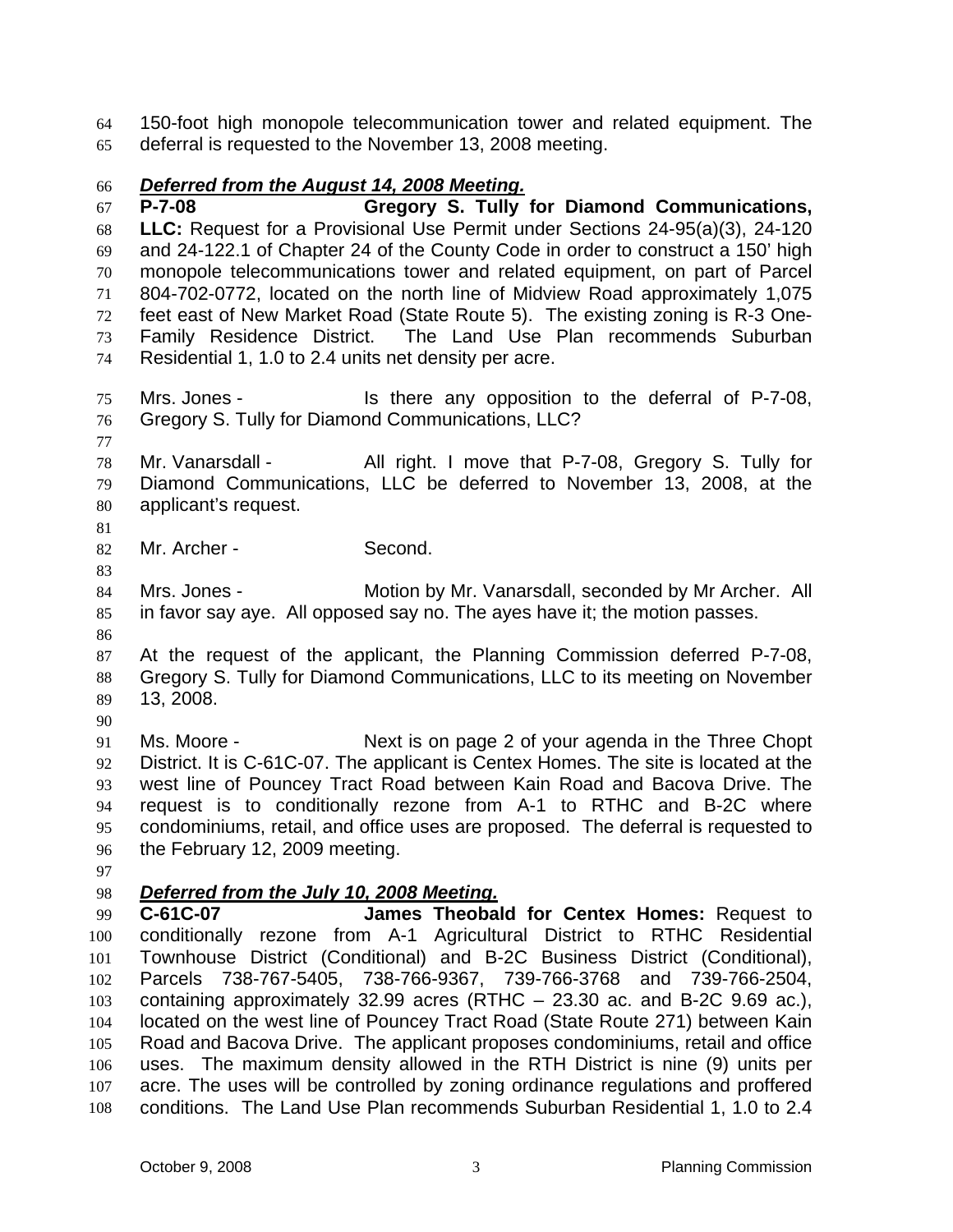113 114 115 116 117 118 119 120 121 122 123 124 125 126 127 128 129 130 131 132 133 61C-07, James Theobald for Centex Homes? No opposition. Mr. Branin - I would like to move that C-61C-07, James Theobald for Centex Homes, be deferred to the February 12, 2009 meeting, per the applicant's request. Mr. Vanarsdall - Second. Mrs. Jones - Motion by Mr. Branin, seconded by Mr. Vanarsdall. All in favor say aye. All opposed say no. The ayes have it; the motion passes. At the request of the applicant, the Planning Commission deferred C-61C-07, James Theobald for Centex Homes to its February 12, 2009 meeting. Ms. Moore - Also on page 2 of your agenda is case C-20C-08. The applicant is Patrick Sanderson. The site is located at the northeast intersection of Pouncey Tract Road and Twin Hickory Lake Drive. The request is to conditionally rezone from A-1 Agricultural to O2-C Office District where office, condominiums, and a bank are proposed. This deferral is requested to the November 13, 2008 meeting. 134 *Deferred from the September 11, 2008 Meeting.* 135 136 137 138 139 140 141 142 143 144 145 146 147 148 149 150 151 152 153 154 **C-20C-08 Andrew M. Condlin for Patrick J. Sanderson**: Request to conditionally rezone from A-1 Agricultural District to O-2C Office District (Conditional), Parcels 740-766-3730, 740-766-2619, 740-766-6112, 740-765- 3690, 739-766-9601 and 739-766-9016, containing 10.950 acres, located at the northeast intersection of Pouncey Tract Road (State Route 271) and Twin Hickory Lake Drive. The applicant proposes an office condominium park and bank. The uses will be controlled by proffered conditions and zoning ordinance regulations. The Land Use Plan recommends Office, Urban Residential, 3.4 to 6.8 units net density per acre, and Environmental Protection Area. The site is in the West Broad Street Overlay District Mrs. Jones - Is there anyone here in opposition to deferring case C-20C-08, Andrew M. Condlin for Patrick J. Sanderson? No opposition, Mr. Branin. Mr. Branin - Madam Chairman, I would like to request deferral of C-20C-08, Andrew M. Condlin for Patrick J. Sanderson, per the applicant's request, to the November 13, 2008 meeting. Mr. Vanarsdall - Second.

units net density per acre. The majority of the site is in the West Broad Street

Mrs. Jones - Is there anyone here in opposition to the deferral of C-

Overlay District.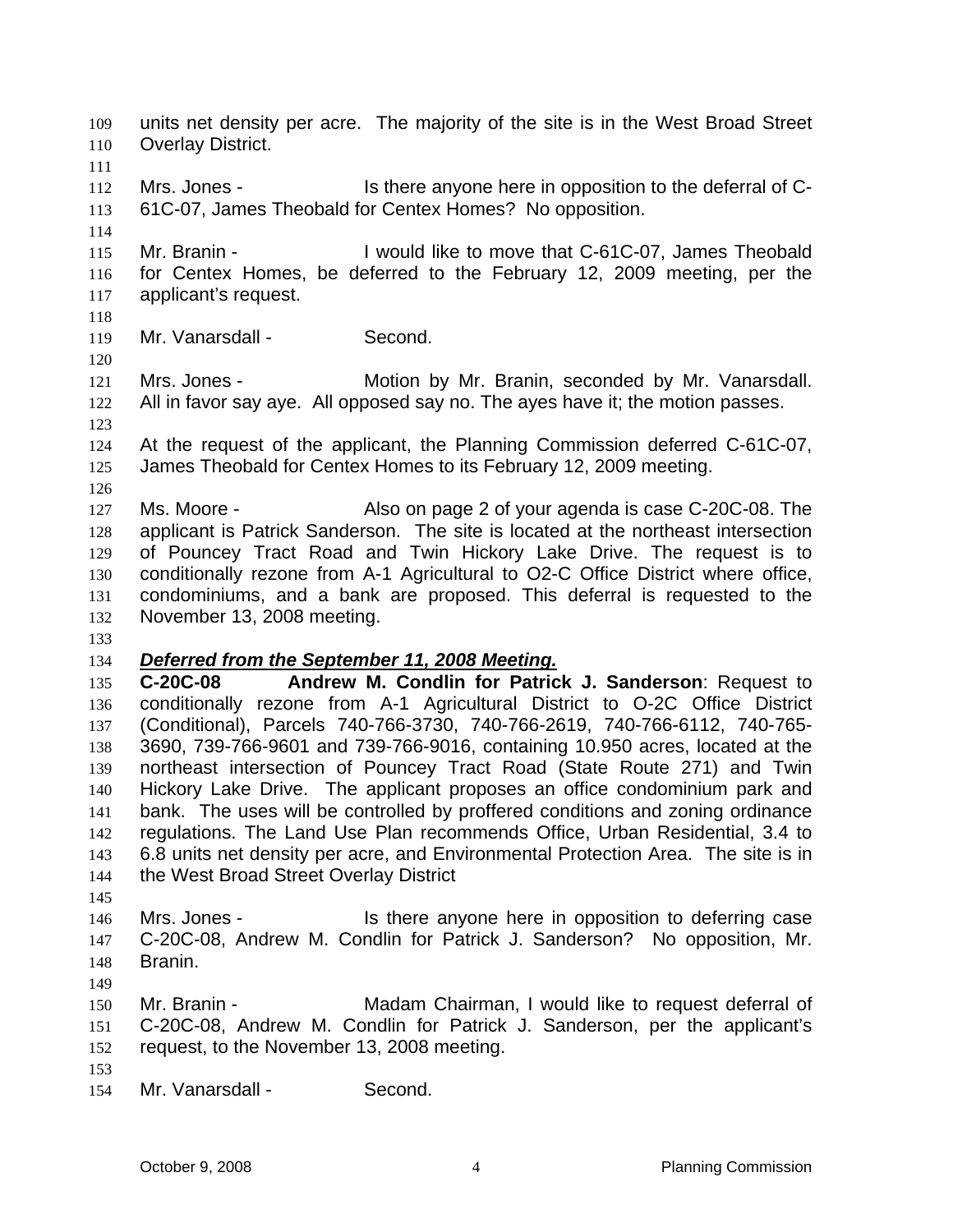155 156 157 158 159 160 161 162 163 164 165 166 167 168 169 170 171 172 173 174 175 176 177 178 179 180 181 182 183 184 185 186 187 188 189 190 191 192 193 194 195 196 197 198 199 Mrs. Jones - **Motion by Mr. Branin, seconded by Mr. Vanarsdall.** All in favor say aye. All opposed say no. The ayes have it; the motion passes. At the request of the applicant, the Planning Commission deferred C-20C-08, Andrew M. Condlin for Patrick J. Sanderson to its November 13, 2008 meeting. Ms. Moore - That does conclude the requests we've received for deferrals. Mrs. Jones - Thank you. Mr. Emerson - Madam Chairman, that takes us to the next item on our agenda, which are the requests for expedited items. You do have one request tonight, and that will be presented again by Ms. Jean Moore. Ms. Moore - This request is in the Brookland District, and is on page 1 of your agenda. It is P-17-08. The company is Noodles & Company. The site is located at the southwest intersection of West Broad Street and Willow Lawn Drive within the Willow Lawn Shopping Center. This is a request for a provisional use permit in order to allow an outside dining area for the proposed Noodles & Company Restaurant, which will be a new tenant. Staff has no issues with this request, and we have not received any opposition. **P-17-08 HD Group/Wendy Hunter for Noodles & Company:** Request for a Provisional Use Permit under Sections 24-58.2(d), 24-120 and 24- 122.1 of Chapter 24 of the County Code in order to allow outside dining for the proposed Noodles & Company restaurant, on part of Parcel 773-736-2198, located at the southwest intersection of W. Broad Street (U. S. Route 250) and Willow Lawn Drive (Willow Lawn Shopping Center). The existing zoning is B-2 Business District. The Land Use Plan recommends Commercial Concentration. The site is in the Enterprise Zone. Mrs. Jones - Do we have any opposition here tonight to P-17-08, HD Group/Wendy Hunter for Noodles & Company? There is no opposition. Mr. Vanarsdall - I move that P-17-08, HD Group/Wendy Hunter for Noodles & Company, be approved on the expedited agenda, and recommended to the Board of Supervisors for approval. Mr. Archer - Second. Mrs. Jones - Motion by Mr. Vanarsdall, seconded by Mr. Archer. All in favor say aye. All opposed say no. The ayes have it; the motion passes.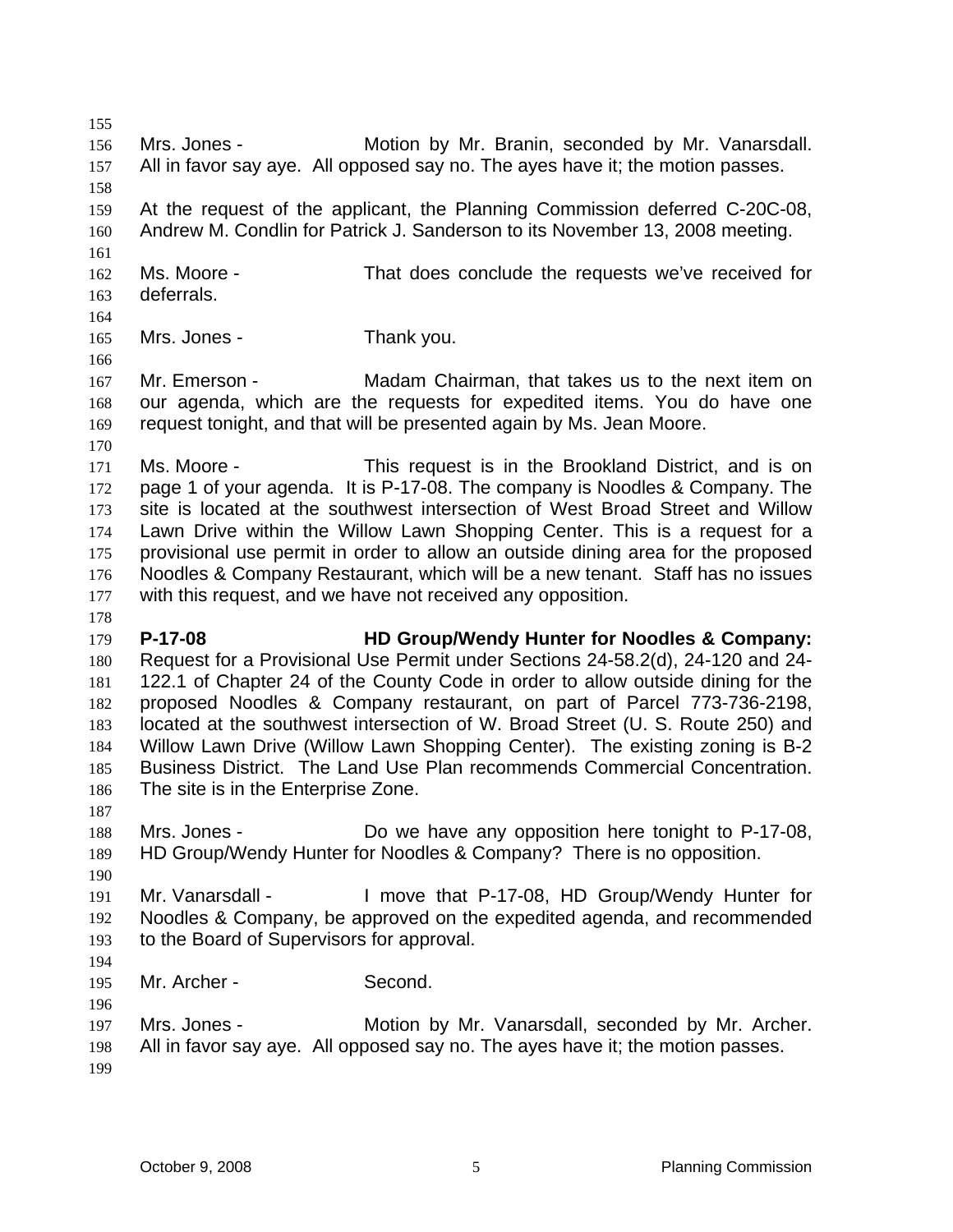**REASON:** Acting on a motion by Mr. Vanarsdall, seconded by Mr. Archer, the Planning Commission voted 4-0 (one absent, one abstention) to recommend the Board of Supervisors **grant** the request because it would provide 200 201 added services to the community and it is reasonable in light of the surrounding uses and existing zoning on the property. 202 203 204 205 206 207 208 209 210 211 212 213 214 215 216 217 218 219 220 221 Mr. Vanarsdall - I also understand they have a good menu at Noodles & Company. Mr. Glover - **Madam Chairman?** Mrs. Jones - Yes sir. Mr. Glover - Twill not be voting tonight on zoning cases because they are recommended to the Board, and the Board will have a final decision on them. So, I will abstain on all zoning cases. Mrs. Jones - Thank you. So noted for the record. Mr. Emerson - Madam Chairman, that takes us to the items on the regular agenda. You have two items for public hearing tonight. 222 *Deferred from the July 10, 2008 Meeting***.** 223 224 225 226 227 228 229 230 231 232 233 234 235 236 237 238 239 240 241 242 243 244 245 **C-44C-07 Andrew M. Condlin for Parham Road Properties, LLC**: Request to conditionally rezone from R-4 One-Family Residence District to O-2C Office District (Conditional), Parcels 783-756-0592, 782-756-7785, and 782-756-9285, containing approximately 1.49 acres, located along the north line of E. Parham Road, the south line of Hungary Road and west line of Cleveland Street. The applicant proposes office uses and/or a bank. The uses will be controlled by zoning ordinance regulations and proffered conditions. The Land Use Plan recommends Office and Commercial Concentration. Mrs. Jones - I'd like to ask at this time if we have opposition here tonight to case C-44C-07, Andrew M. Condlin for Parham Road Properties, LLC. Is there anyone here in opposition? All right, sir. I'll ask our secretary to explain how we handle the discussion on a case that has opposition. Thank you. We'll call you in a minute. Mr. Emerson - The ma'am. The public hearing rules set forth by the Planning Commission are as follows. The applicant is allowed ten minutes to present the request, and time may be reserved for responses to testimony. The opposition is allowed ten minutes to present its concerns. Commission questions do not count toward the time limits, and the Commission may waive the limits for either party at its discretion. Mrs. Jones - Thank you. All right, Mr. Sehl.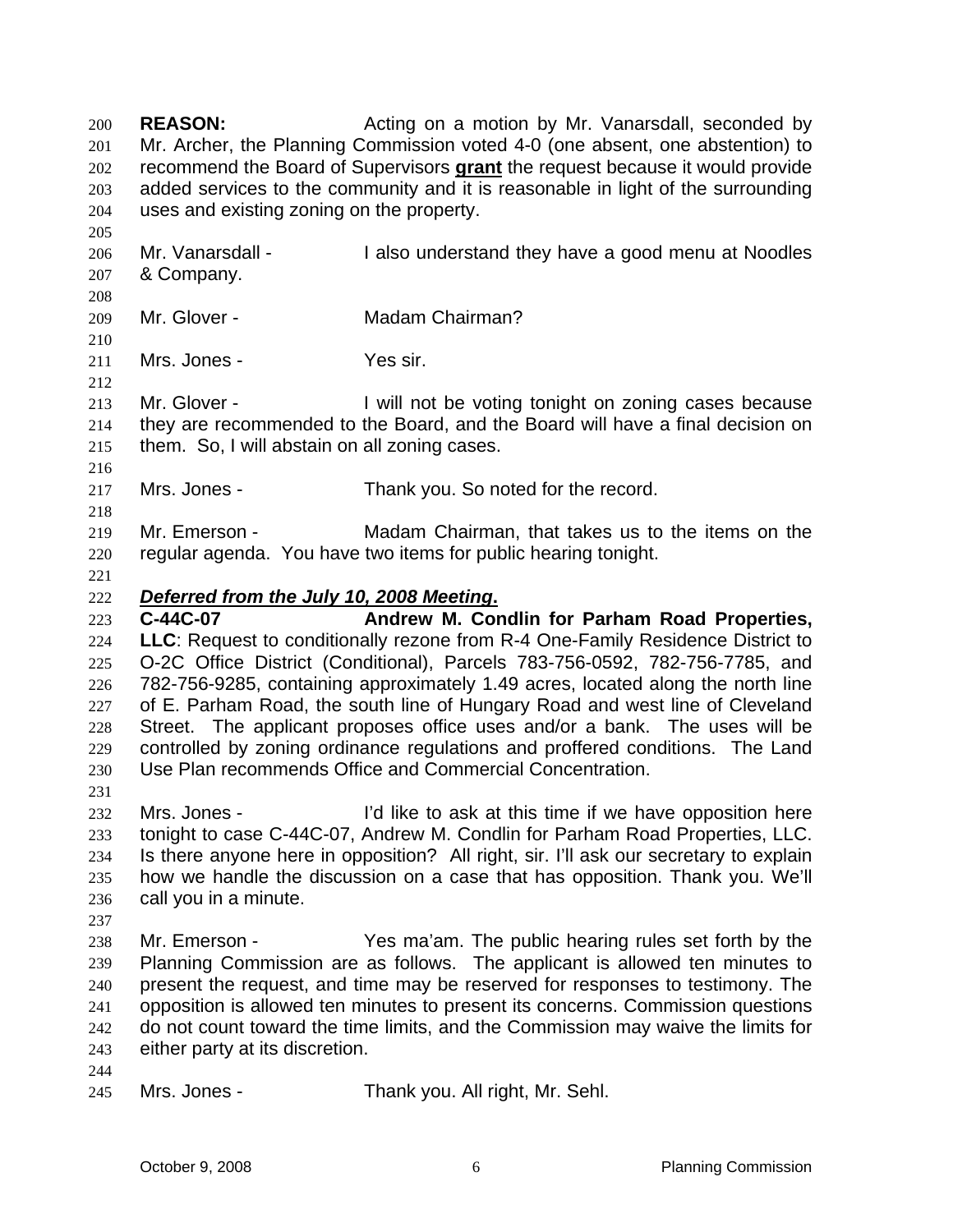247 Mr. Sehl - Thank you, Mrs. Jones.

249 250 The subject site is zoned R-4, One-Family Residence District, and is located on the north line of E. Parham Road between Hungary Road and Cleveland Street.

251

246

248

252 253 254 255 256 257 258 The applicant is proposing office and bank uses. The 2010 Land Use Plan recommends Office for a majority of the site. A small portion of the property is designated Commercial Concentration. The proposed uses would be consistent with the 2010 Land Use Plan; however, careful consideration should be given to the overall development of this area, given its high visibility on Hungary and E. Parham Roads, the presence of a nearby existing office building and traffic concerns.

260 261 262 263 264 265 The request for rezoning originally included seven parcels and totaled 2.925 acres. Recent changes have resulted in a request to rezone three parcels at 1.49 acres. To provide flexibility, the applicant has submitted three conceptual plans. Exhibit A proposes an 8,500 square-foot office development comprised of two buildings. Exhibit B depicts one, 2-story, 12,000 square-foot office building, and Exhibit C shows a 3,000 square-foot bank with drive-thru lanes.

266

259

267 268 269 270 271 272 273 The applicant has submitted revised proffers, dated October  $6<sup>th</sup>$  and distributed to you this evening. To address concerns contained in the staff report, the revised proffers limit primary building materials to brick, glass or stucco, and limit the number of drive-thrus for a potential bank to two lanes. Other proffers address site coverage, signage, buffers, screening of trash receptacles and mechanical equipment, parking lot lighting standards, and hours of construction, lot clearing, and trash pickup.

274

275 276 277 278 279 280 281 282 Staff believes a carefully designed development that provides adequate protection for adjacent residential uses would be consistent with the 2010 Land Use Plan's recommendations for the subject site. The proffers submitted by the applicant should ensure a high-quality development in keeping with the area; however, the Department of Public Works has noted concern regarding potential access points for this development. Given the anticipated traffic generation from the proposed uses, careful consideration must be given to the location of any entrances and their effect on traffic in the area.

283

288

284 285 286 287 If the applicant could address this issue, staff could support this request. This concludes my presentation, and I'd be happy to answer any questions you may have. The applicant's representative is also here this evening, as is the County's traffic engineer.

289 290 291 Mrs. Jones - Does anyone from the Commission have questions for Mr. Sehl? All right, thank you, Mr. Sehl. Would you like to hear from the applicant?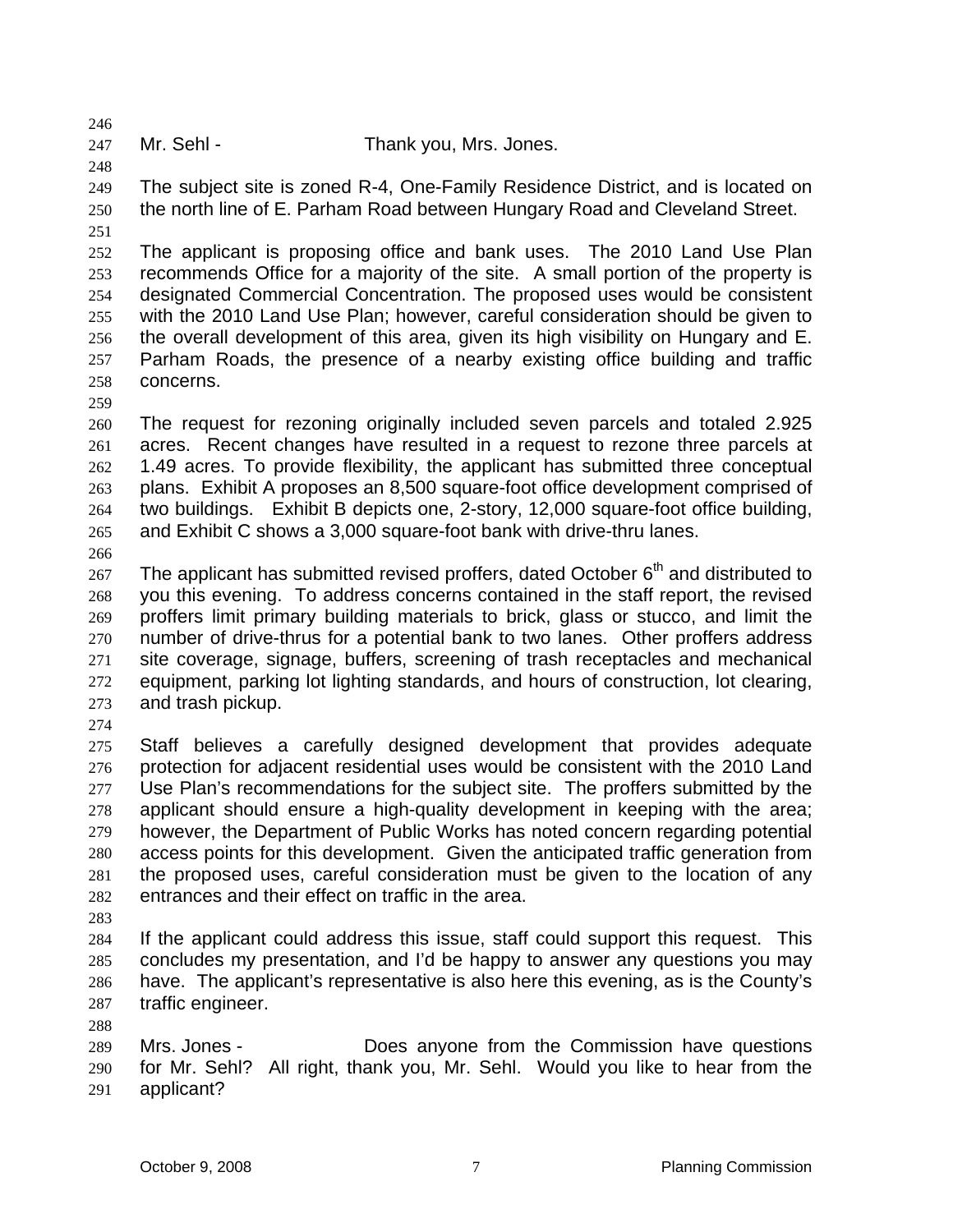292 293 294 295 296 297 298 299 300 301 302 303 304 305 306 307 308 309 310 311 312 313 314 315 316 317 318 319 320 321 322 323 324 325 326 327 328 329 330 331 332 333 334 335 336 337 Mr. Archer - Yes, Madam Chairman. Mr. Vanarsdall - He's already here now. Mrs. Jones - The Mow would you like to handle your time? Mr. Condlin - The Muslim of I could split it between five minutes each. Mrs. Jones - Ckay. Mr. Condlin - The Muslim Con't think I need to speak quite that long. Andrew Condlin from Williams Mullen. I have with me Tom Kinter from the developer, Dominion Properties. This case has obviously been around for a little bit of time. It's gone through some changes physically as far as the amount of property, and also some of the assurances as we've tried to craft the case to what the concerns were from staff. Obviously, we think it's all for the better. Let me address right off the bat the use issue with respect to the bank. My understanding from the staff report is that due to the existing congestion within Cleveland Street and Parham Road, there are concerns about the amount of additional traffic generated from a bank alternative. What I'd like to propose for this Planning Commission is that we eliminate the bank as "a proposed use." I would propose, if it's okay—I wasn't prepared to come in with a written proffer, but quite frankly, it's pretty easy. Proffer #4 already says, "No funeral homes or undertaking establishments shall be permitted." I would just simply add, "banks," to that line, and eliminate the rest of it. So, it would be pretty straightforward in that respect. Mr. Emerson - Can you do that tonight and initial that? Mr. Condlin - The Yes. I can do that tonight. We would simply add, "bank" to the prohibited uses, and then eliminate the rest of that paragraph after that first sentence. So, that would mean, then, with the concern with the bank use, and the intensity of the traffic, you know, carrying 800 cars a day, that we—Obviously, upon removing that, the only use permitted would be office use, which is consistent with the Land Use Plan. Certainly, given the amount of traffic that would be generated, we have two potential alternatives here. You can see what we have here with the two-story office building from an elevation standpoint, and a onestory office building. So, we have proffered a number of what we consider highquality development proposals consistent with the area, and trying to bring the area up as well with this high-profile corner. These smaller buildings, these office uses, I think based on the staff report are only carrying about 20 cars in the twohour a.m. and p.m. peak period for the general office use, and about 30 cars in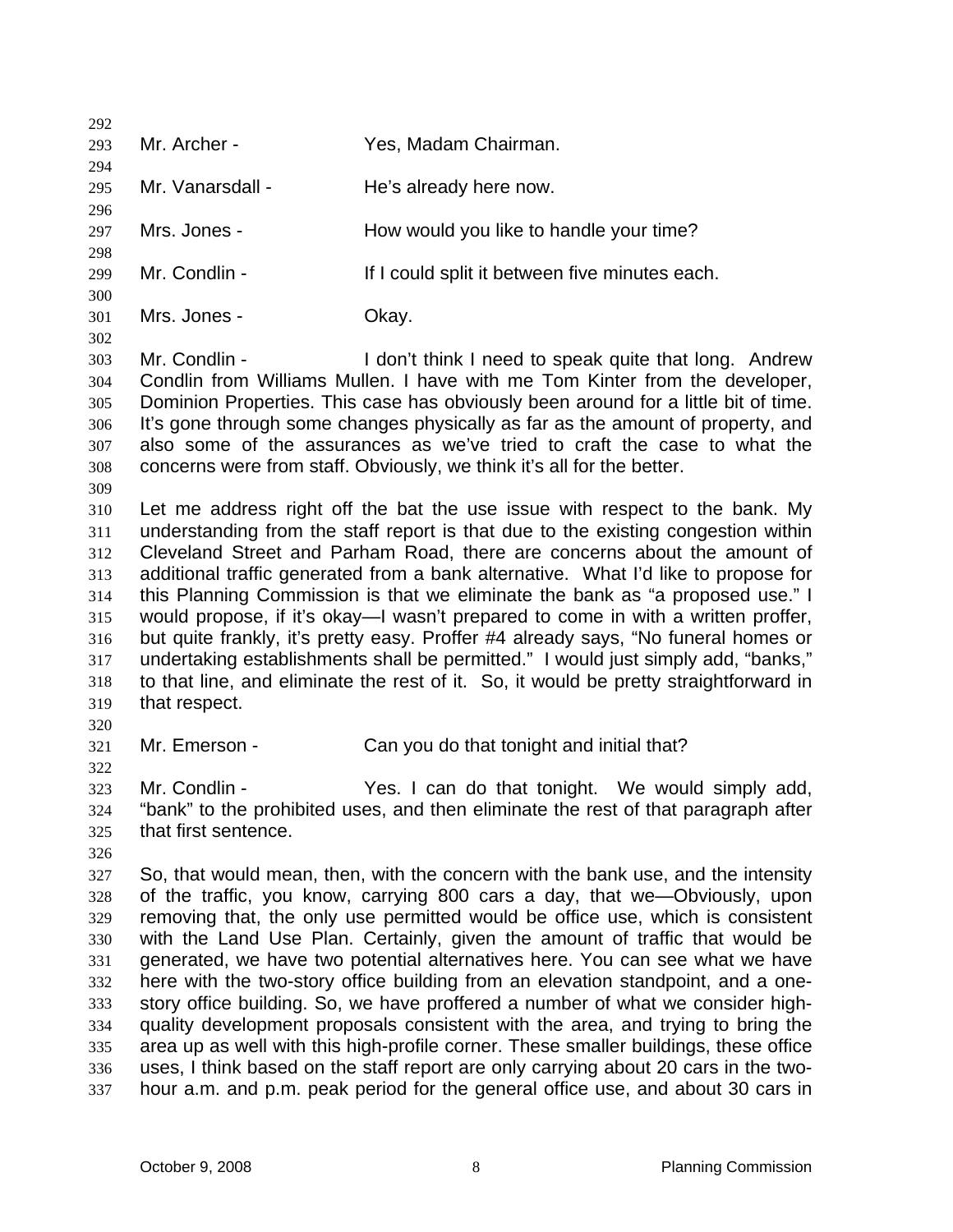that two-hour period. So, it's a significant difference from the bank, we understand that, and that's why given the concerns of the neighbors, the staff, and the County, we're eliminating that bank use. 338 339 340

342 343 344 345 346 347 348 349 350 351 We feel like we've alleviated and addressed all the concerns from the staff. Mr. Sehl did mention the concern about entrance location. Obviously, we have to get access to this property somehow. Parham Road is probably not the appropriate access point, given the amount of traffic and the high volume. That really limits us as to our point of access. We have provided a couple of concept plans with respect to that, both coming off Cleveland Street, which would be our only point with this being Parham Road here and Cleveland Street. I would propose, obviously, these are concept plans. The exact location, the configuration, and road improvements would obviously be addressed as part of the POD, but right now the specifics of the use are consistent with the Land Use Plan.

352

355

358

362

366

368

370

374

341

- 353 354 With that, I would be happy to answer any questions, and would ask that you approve this to the Board of Supervisors.
- 356 357 Mrs. Jones - All right, thank you, Mr. Condlin. Any questions for Mr. Condlin from the Commission?
- 359 360 361 Mr. Archer - The Music Hidon't have any, Madam Chairman. I suppose we probably want to hear from the opposition first, and then Mr. Condlin will have an opportunity to respond.
- 363 364 365 Mrs. Jones - All right, Mr. Condlin, but don't go too far. Anyone in opposition, if you would like to come and state your concerns, please, we'd like to hear from you at this time. Good evening.
- 367 Dr. Jackson - Good evening. Thank you very much.
- 369 Mrs. Jones - Could you state your name, please?
- 371 Dr. Jackson - Yes. My name is Lloyd Jackson.
- 372 373 Mrs. Jones - Mr. Jackson.
- 375 376 377 378 379 380 381 382 383 Dr. Jackson - The Present our community civic association, the Middleton-Gee Community Civic Association. The reason we are opposing this is because we feel that the entrance to this proposed office building, or whatever building may be put there, it's just not sufficient between Parham Road and Hungary Road. I'm sure you all are familiar with that. Traffic backs up to Hungary Road now because of the light. We certainly think that a better entrance would probably be Parham Road, rather than Cleveland Street. We don't see how you're going to have an entrance to that building. That's our only opposition is the traffic pattern, and the way this development is proposed.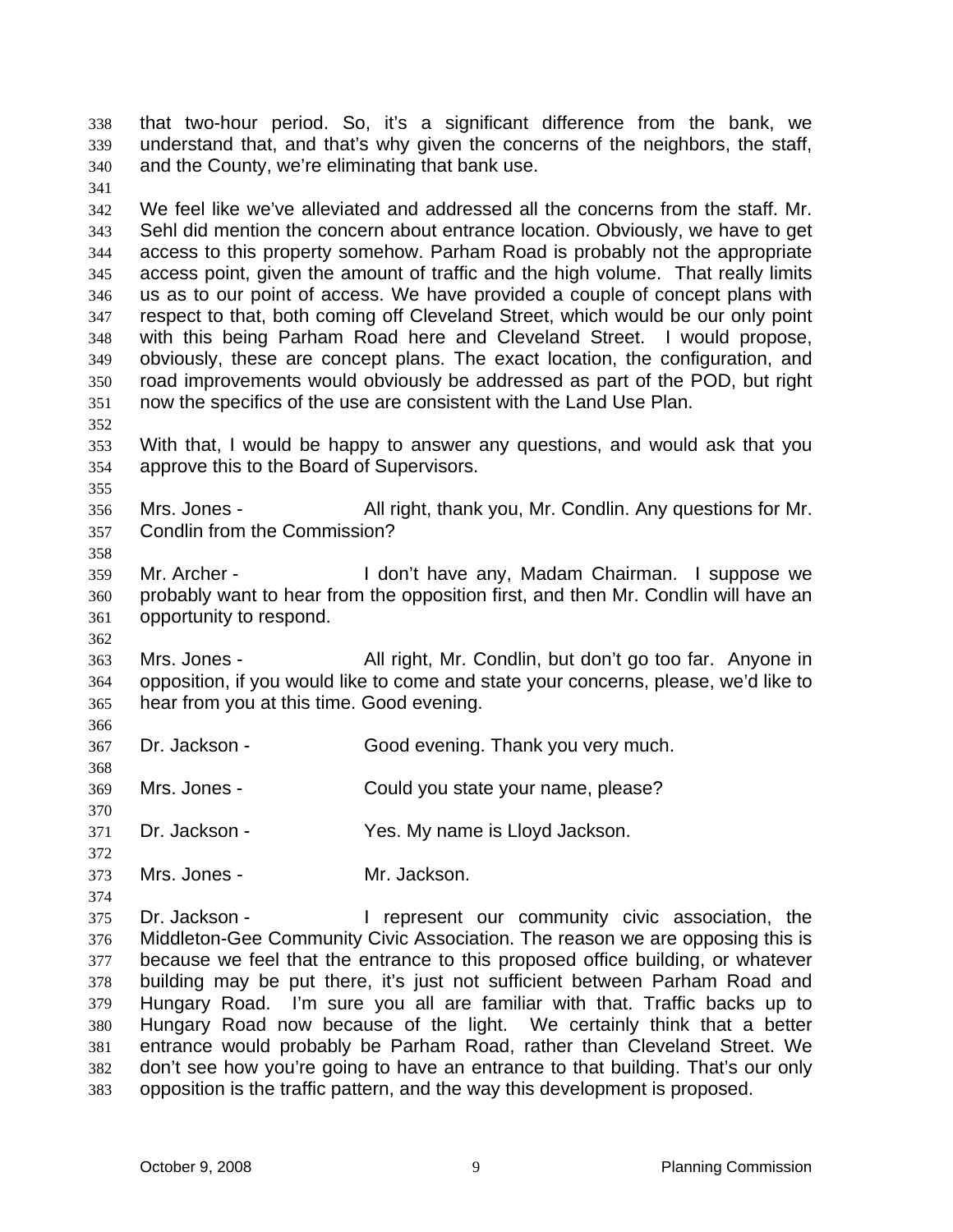384 385 386 387 388 389 390 391 392 393 394 395 396 397 398 399 400 401 402 403 404 405 406 407 408 409 410 411 412 413 414 415 416 417 418 419 420 421 422 423 424 425 426 427 428 429 Mrs. Jones - Anyone have a question for Mr. Jackson? Mr. Archer - **Dr.** Jackson, I'm going to have Mr. Mike Jennings from the Traffic Department come up and speak to the traffic issue, and then we'll probably have some things to relay to you after he talks about it. Dr. Jackson - Thank you, Mr. Archer. Mr. Jennings - Good evening. I'm Mike Jennings, Traffic Engineer for Henrico County. Mr. Archer - Good evening, Mr. Jennings. Mr. Jennings - Good evening, Mr. Archer. Mr. Archer - The Suppose we should start by trying to explain to those who are opposed why we would not want to use Parham Road as a means of ingress, as opposed to the other. Mr. Jennings - I don't have a problem with an entrance onto Parham Road, Mr. Archer. I do have concerns about any entrance onto Cleveland Street. Mr. Archer - Chay. Are you saying, then, that you would rather use the Parham Road entrance? Mr. Jennings - Yes sir. I think there is plenty of frontage along Parham Road to put in a proper turn lane, and acquire adequate sight distance. Mr. Archer - The reason I said that may have been because when we initially talked about a bank, we didn't want a bank entrance off Parham Road. Is that correct? Mr. Jennings - No, we were just concerned about Cleveland Street, is my understanding, with the amount of traffic. But then the more I looked into it with the details, there is not enough distance between Parham and Hungary Road to put any turn lanes in, any stacking to turn into this site. As Dr. Jackson mentioned, it's always congested during a.m. and p.m. peak. Mr. Archer - I apologize. I thought we didn't have any objection to it. Mr. Jennings - The bigger objection was the bank, you are correct. Then the more we looked into it there is not enough room in that distance to put a proper entrance in for anything. I think on Parham Road it could be designed to have a right turn lane into this site, and acquire adequate sight distance.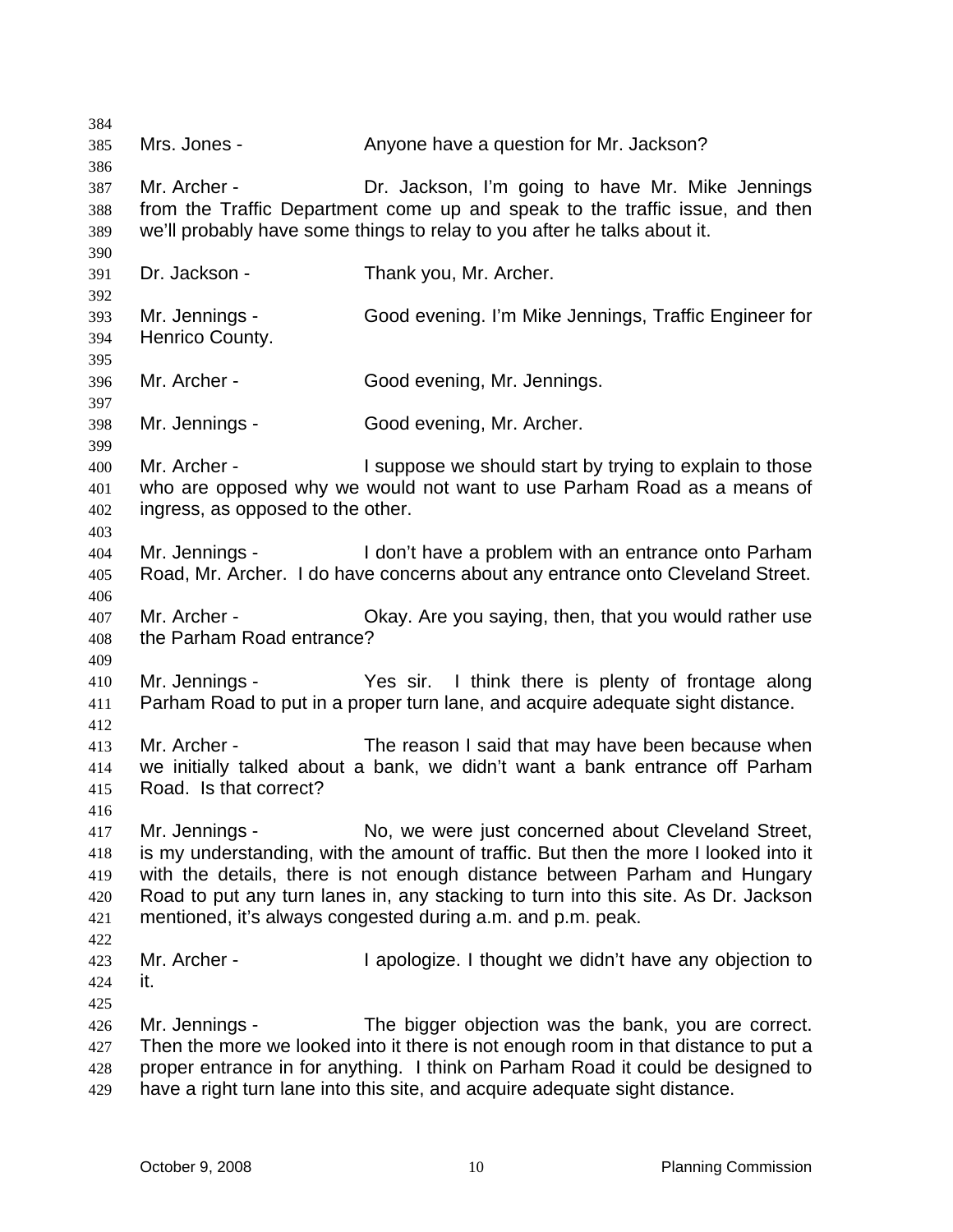431 432 Mr. Archer - Can you show us on what's up there where you would prefer to see the entrance?

434 435 Mr. Jennings - The Muslim brobably be somewhere in here. I'm not sure of the exact scale—1 to 40. It would have to be probably right in here, Mr. Archer.

437 438 439 440 Mr. Archer - Chay. That means I need to talk to Mr. Condlin again. Thank you, Mr. Jennings. Mr. Condlin, looking at the configuration, is there a way that you could draw that configuration so that traffic could come in off Parham?

441

430

433

436

442 443 444 445 446 447 448 449 450 451 452 453 454 455 Mr. Condlin - Thave to be honest, in talking with Planning staff and I know Rosemary is not here. I wish I'd had an easy case; just give me a break here, all right? Parham Road was never brought up as a potential entrance. This plan has been out there for quite a while. I know Mike Jennings has to do his job, but until today, we'd never heard of that. Parham Road is carrying 33,000 cars a day. I'm a little surprised that that would be the preferred entrance, but maybe given the alternative of two, we have to get access someway. We haven't done the engineering necessary to see how that would work given the topo. You can see where, obviously, I'm assuming that the topo falls to this area, since that's where they're showing the BMP. Whether the distances are necessary and how that would redesign that area—That, to me, is more of a POD issue. If we want to pull back the concept plans and allow that as an alternative, I mean, I can't say for sure whether Parham Road will specifically work. That's the first time we've heard of this.

456

457 458 459 460 Mr. Archer - Let me ask you this, then. Given the concept plans that you've shown us, and looking at the building concepts, if you change the ingress/egress, do you think you could still accomplish what you—Because we have three building plans to look at.

461

463

465

462 Mr. Condlin - Right.

464 Mr. Archer - Three buildings, two buildings, and one building.

466 467 468 469 470 471 Mr. Condlin - Let me backtrack a little bit. I think the answer is probably yes, but the reason we took the bank alternative off here was because there was concern—as I read in the staff report—about the traffic congestion on Cleveland and Parham. I don't know if that makes a difference. If we're going to put the access on Parham Road, I think we probably could get very close to the buildings that you're looking at.

472

473 474 Mr. Archer - I think a bank on Parham Road would present a problem.

475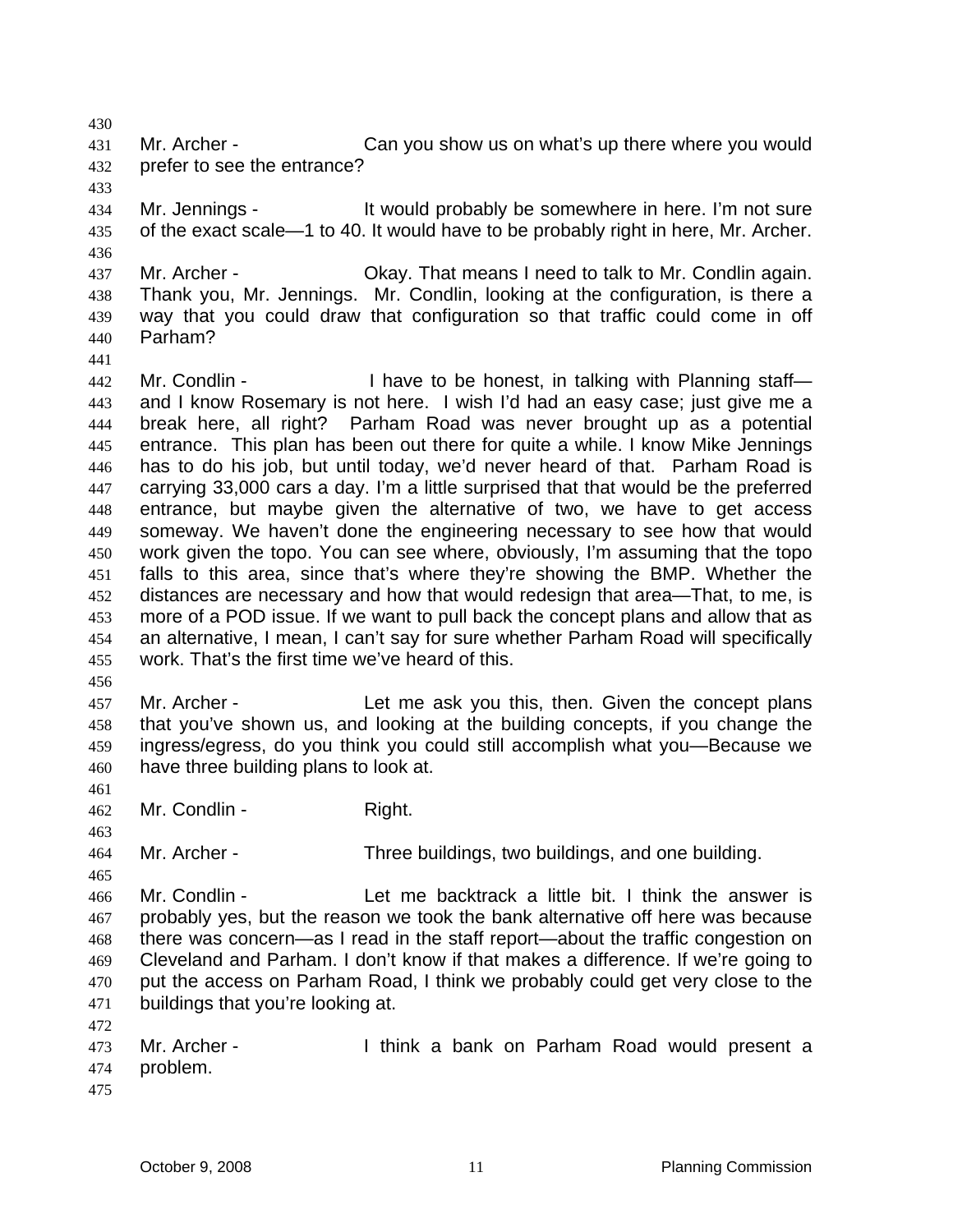476 Mr. Condlin - Right. 477 478 479 480 481 482 483 484 485 486 487 488 489 490 491 492 493 494 495 496 497 498 499 500 501 502 503 504 505 506 507 508 509 510 511 512 513 514 515 516 517 518 519 520 521 Mr. Archer - The State of the assumption that that's what— Mr. Condlin - I think we were, too. We were working under the assumption, quite frankly, that eliminating the bank eliminated concerns, and now we're hearing for the first time, I think, that Parham Road would be a preferred alternative. I wouldn't have bet on that coming into tonight that that would be the preferred alternative. Mr. Archer - The It's obvious, even in listening to the people from the neighborhood, that the Cleveland Street entrance, regardless of what you put there, is very tight. Mr. Condlin - Yes. Mr. Archer - There's not a lot of room between Hungary and Parham that you have to operate in. I guess my question to you is—and I understand this is just a concept plan—do you think you can accommodate and accomplish that entrance if we were to go that route? Mr. Condlin - Yes. Mr. Archer - I have a couple of things I want to say back to Dr. Jackson. You still have some minutes left. Mr. Condlin - The State of the U don't have a whole lot to say. Yes, I would like to move this case forward to the Board of Supervisors. I think we have time to—I'd hate to be penalized by the— Mr. Archer - I understand that. Dr. Jackson, what we do here tonight is make a recommendation to the Board of Supervisors. Any action that would be taken would have to be passed by the Board. We just recommend. They can do anything they want to with it after it leaves here. But just so you'll know—you don't need to come back up here—when we first talked about this—I shouldn't say first, but we talked about it probably earlier this week. One of the proposals was for a bank with four drive-up lanes. If we did that, the traffic generation would be about 1,600 trips per day. We thought that was too much. If we cut it down to a bank with two drive-in lanes, then we would accomplish 810 trips a day, which I still thought was too much. The two other alternatives—and I might use that term a little bit loosely, but I think that's what you sort of have in mind—if we did a medical office, it would drop all the way down to 300 trips per day, and of course they wouldn't all be at the same time; they would be interspersed. If we just did a plain office, we'd be talking about 139 trips per day. So, the more we reduced it away from the bank, the more we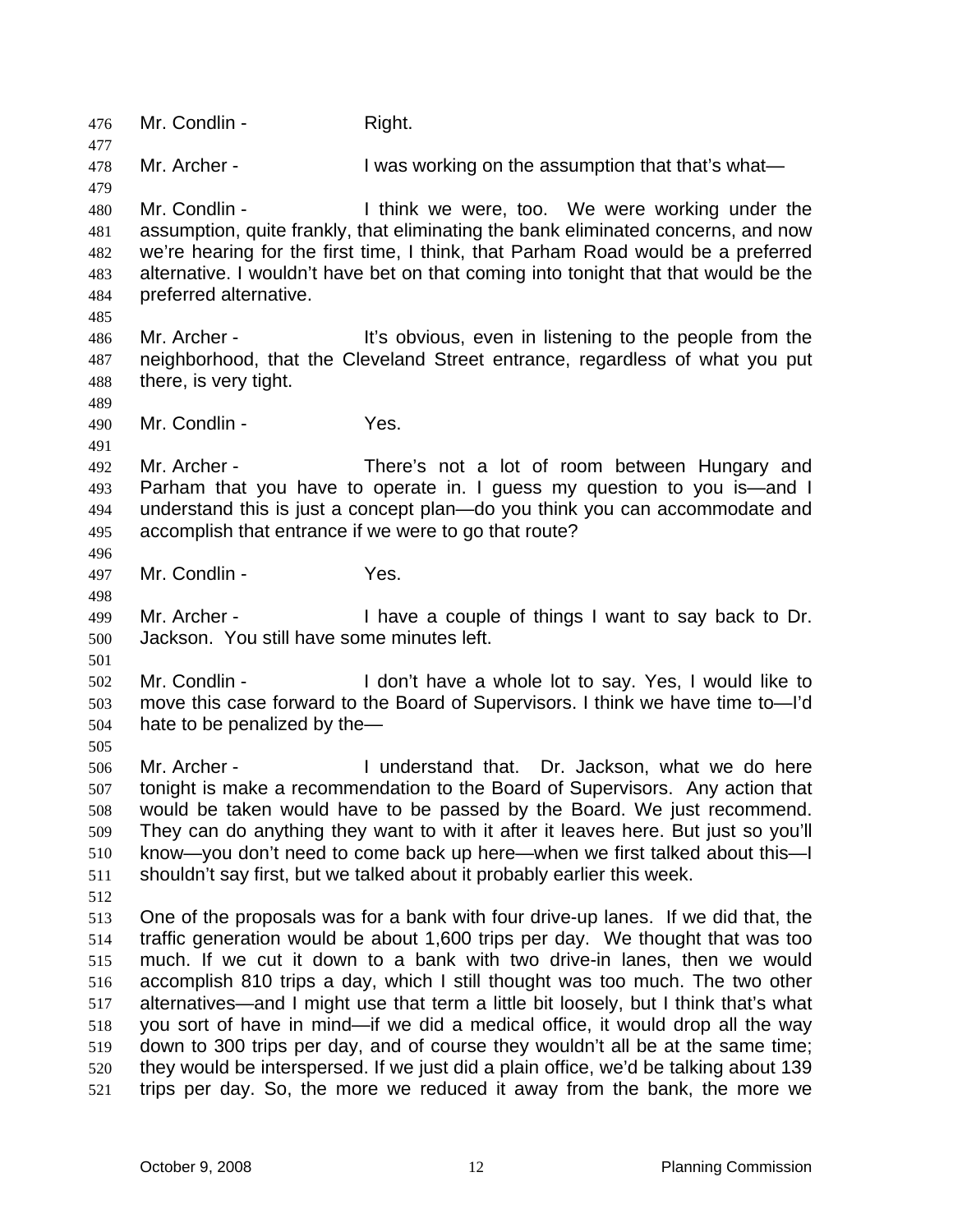reduced the number of trips we were talking about. Personally, I could feel comfortable with either one of those alternatives, the 300 or 139, being that they would be all during the course of the day. If they could accomplish being able to allow ingress off Parham Road away from Cleveland Street, would that sort of suit? 522 523 524 525 526 527 528 529 530 531 532 533 534 535 536 537 538 539 540 541 542 543 544 545 546 547 548 549 550 551 552 553 554 555 556 557 558 559 560 561 562 563 564 565 566 567 Dr. Jackson - **[Off mike.]** Yes, yes. Mr. Archer - Ckay, all right. Mr. Condlin - I think we could try to accommodate that. The concern, obviously, if someone's leaving this site to go back the other way on Parham Road, you now have to U-turn. Again, it seems counterintuitive, given all that we do here month after month that Parham would be the preferred. What I'd like to do, if the Commission is so inclined, is to recommend, but let us work out without the entrance either on Cleveland. Keep Dr. Jackson informed, and let him know what the conclusion is. I'd like to sit down with our traffic engineer, Mr. Jennings, someone from Planning staff, and say given whole parameters, do you still feel this way. If that's the case, we'll make it work off Parham Road, meet with Mr. Thornton, and come to a conclusion, and let Dr. Jackson know what's going on. Mr. Archer - Do you think you could accomplish that between now and the time the Board meets at its next meeting. Mr. Condlin - Absolutely. I would like to get a recommendation in favor. Mr. Archer - I know you would. Well, thank you. Mr. Jennings, thank you, too. We do have that to work with now, and if you can work with Mr. Condlin and try to accomplish that, I think we might be able to pull it off. The bank is definitely out, even if it had no lanes. Mrs. Jones - **All right, Mr. Archer.** Mr. Archer - Okay. Well, based on the stipulations and the new proffer that Mr. Condlin is getting ready to address here, I will move for a recommendation of approval of C-44C-07, Andrew M. Condlin for Parham Road Properties, LLC. Hopefully, all of these traffic issues can be worked out between now and the time the Board meets. Mr. Vanarsdall - Second. Mr. Emerson - Do you want to add that to the change to proffer #4? Mr. Archer - Yes, I thought I included that in my motion.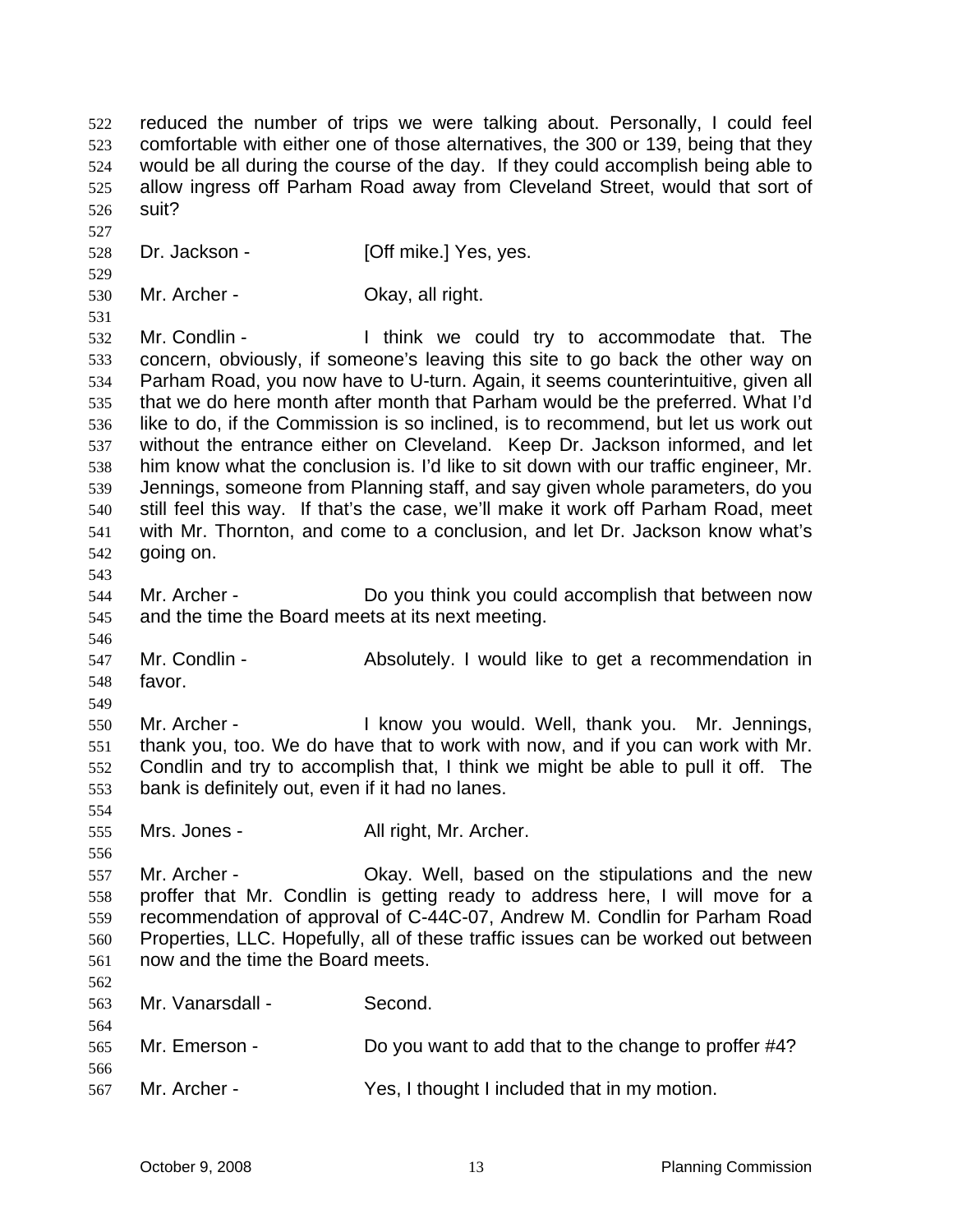568 569 570 571 572 573 574 575 576 577 578 579 580 581 582 583 584 585 586 587 588 589 590 Mr. Sehl - We need to waive the time limits, Mr. Archer, on that. Mr. Archer - Oh, okay. That's right, because we're doing it tonight. Then, let me first move to waive the time limits on the proffer. Mr. Vanarsdall - Second. Mrs. Jones - Motion by Mr. Archer, seconded by Mr. Vanarsdall to waive the time limits. All in favor say aye. All opposed say no. The ayes have it; the motion passes. Mr. Archer - Now let me restate my motion. I move for approval of C-44C-07, Andrew M. Condlin for Parham Road Properties, LLC, with the revised or additional proffer as introduced. Mr. Vanarsdall - Second. Mrs. Jones - **Motion by Mr. Archer, seconded by Mr. Vanarsdall.** All in favor say aye. All opposed say no. The ayes have it; the motion passes. **REASON:** Acting on a motion by Mr. Archer, seconded by Mr. Vanarsdall, the Planning Commission voted 4-0 (one absent, one abstention) to recommend the Board of Supervisors **grant** the request because it conforms with the Land Use Plan and it is not expected to have a precedent setting effect on the zoning in the area. 591 592 593 594 595 *Deferred from the September 11, 2008 Meeting.* 596 597 598 599 600 601 602 603 604 605 606 607 608 609 610 611 612 613 **P-16-08 Gloria L. Freye for New Cingular Wireless PCS, LLC**: Request for a Provisional Use Permit under Sections 24-95(a)(3), 24-120 and 24-122.1 of Chapter 24 of the County Code in order to construct a 120' high internal array monopole telecommunications tower and related equipment, on part of Parcel 789-754-3978, located on the west line of Upham Drive approximately 500 feet north of its intersection with Wilkinson Road (Chamberlayne Farms Shopping Center). The existing zoning is B-2C Business District (Conditional). The Land Use Plan recommends Commercial Concentration. Mrs. Jones - Thank you, Mr. Secretary. Since this is the last case we'll consider today, I think I know the answer to this question. Is there anyone here in opposition to P-16-08, Gloria L. Freye for New Cingular Wireless PCS? Thank you. You've heard the discussion of how we conduct public hearings with opposition. It would be very helpful just to keep in mind that because your time is limited to ten minutes, that you have a representative or two who can present your concerns. All right, Mr. Lewis, hello.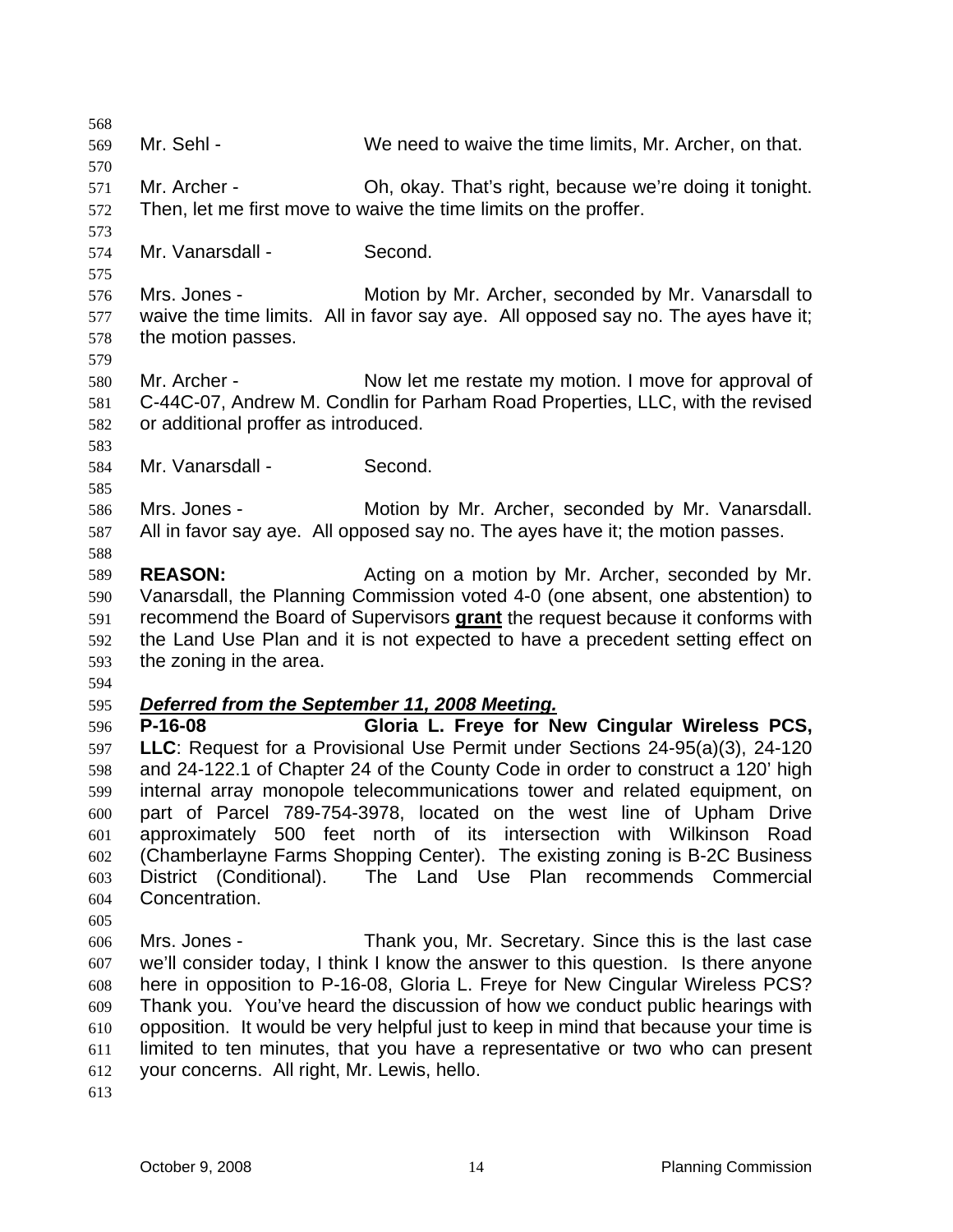614 Mr. Lewis - Good evening, Madam Chairman. 615 616 617 618 619 620 621 622 623 624 625 626 627 628 629 630 631 632 633 634 635 636 637 638 639 640 641 642 643 644 645 646 647 648 649 650 651 652 653 654 655 656 657 658 659 Mr. Archer - Mr. Lewis, how are you, sir? Mr. Lewis - Good evening, Mr. Archer. Doing well, thank you. As was said, this is a request to construct a wireless telecommunications tower up to 120 feet in height, and install related ground equipment at the base. The subject site is zoned B-2C and is part of the Chamberlayne Farms Shopping Center, situated at the edge of the Chamberlayne Farms and Wildwood subdivisions. Chamberlayne Elementary School is adjacent to the north, and a gas station and church are located across Wilkinson Road to the south. The Wireless Communications Element of the 2010 Land Use Plan prefers new towers in developed areas be located on industrial or commercial property. The subject parcel is recommended for Commercial Concentration, a designation which is consistent with the applicant's request. As shown by this elevation, the applicant proposes a tapered monopole with antenna space for three wireless providers. All antennas would be concealed inside the pole structure, and the ground equipment would be located at the base of the tower in a 750 square-foot lease area screened from view by an 8 foothigh brick wall. As illustrated by this exhibit provided by the applicant, the structure would be placed directly beside the northeast wall of the one-story retail building. In this location, a 120-foot tower would meet all required setbacks from residentiallyzoned property and dwellings. The applicant's balloon float and resulting photo simulations demonstrate the structure would be visible from Wilkinson Road, and to varying degrees from adjacent properties; however, because of mature tree cover, views of the tower would be largely obscured from much of the surrounding residential area. To further screen the proposed structure from sight lines along Dirk Drive and Upham Drive, the applicant has committed to providing additional plantings to supplement mature landscaping currently on the shopping center property. You have received copies of revised Condition #5, as well as a letter of intent and a conceptual landscaping plan, all of which would make construction of the tower contingent on installation of supplemental landscaping as approved by the Planning Department. The Land Use Plan acknowledges the growing and changing need for communication services, and in the absence of a suitable alternative location, does make some provision for placing low-impact towers near residential areas if potential impacts are minimized. By selecting a commercial site, proposing a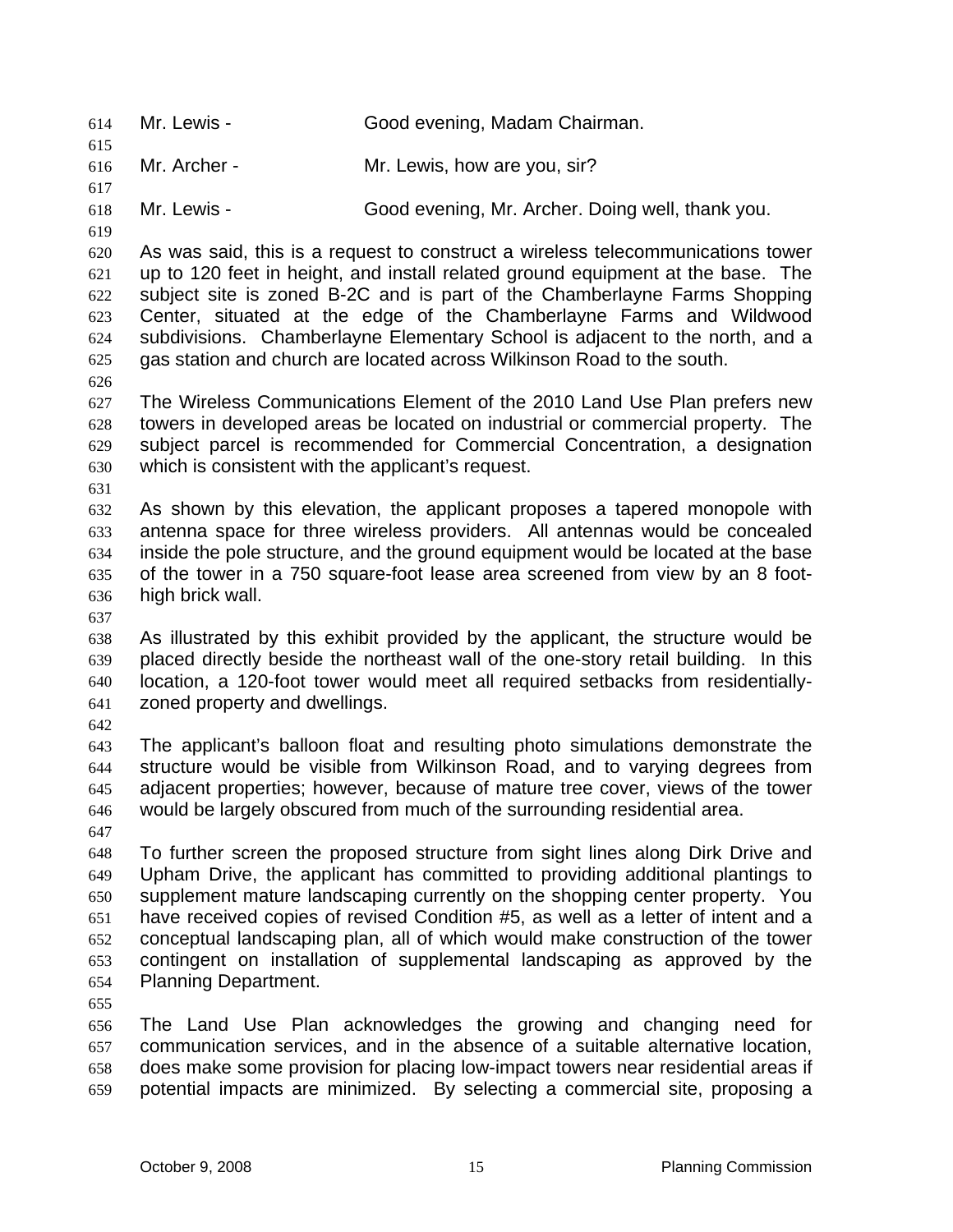height in reasonable proportion to surrounding trees, using internal antennas, screening the ground equipment with a brick wall, and providing supplemental landscaping, the applicant's request does minimize the structure's overall visual impact while still allowing for co-location opportunities. For these reasons, this request demonstrates consistency with the 2010 Plan, and staff believes the site could be an acceptable location for the proposed structure subject to the list of conditions before you this evening. 660 661 662 663 664 665 666

- 667 668
- 669 This concludes my presentation, and I will be happy to take any questions.

670 671 Mrs. Jones - Questions for Mr. Lewis from the Commission? All right. Mr. Archer, would you like to have the applicant come forward?

672

674

676

- 673 Mr. Archer - The University of the Universe we better.
- 675 Mrs. Jones - All right.

677 678 679 680 681 682 683 684 685 Ms. Freye - Thank you. Good evening, Madam Chair, members of the Commission. My name is Gloria Freye. I'm an attorney for McGuire Woods here on behalf of AT&T Mobility. There are a couple of consultants here with me this evening—Larry West, who is a radio frequency engineer, and Ian Maxwell, whose company prepared the radio frequency emissions compliance report. They are available for questions if needed. I would like to reserve two minutes for rebuttal. There is one citizen here who would like to speak in support, and I'd like to make sure that he does have time to make his comments after my presentation.

686

688

687 Mrs. Jones - That'll be fine.

689 690 691 692 693 694 695 696 Ms. Freye - I first want to thank the staff for the thorough report, and especially recognize the terrific response that they gave to all the many emails and phone calls they received from the citizens on this case. They were very, very helpful, and very informative. I also want to thank you for granting the deferral at the last hearing. It gave us an opportunity to have a second neighborhood meeting. Over 50 people came to that. Several people commented afterward that they very much appreciated the information. Several even said that they had changed their mind and they weren't opposed.

697

698 699 700 701 702 703 704 705 There are several key points in the staff report that Mr. Lewis raised that really should be emphasized. This is commercially zoned, and commercially developed existing shopping center property, which is consistent with the County's guidelines. There are mature 60- to 70-foot-tall trees throughout the neighborhood, which significantly limit the visibility of the pole from the residential properties. This is a stealth design. All the antennas are concealed inside. It's a shortened height from what you normally see for cell towers, and the base equipment is totally screened from view.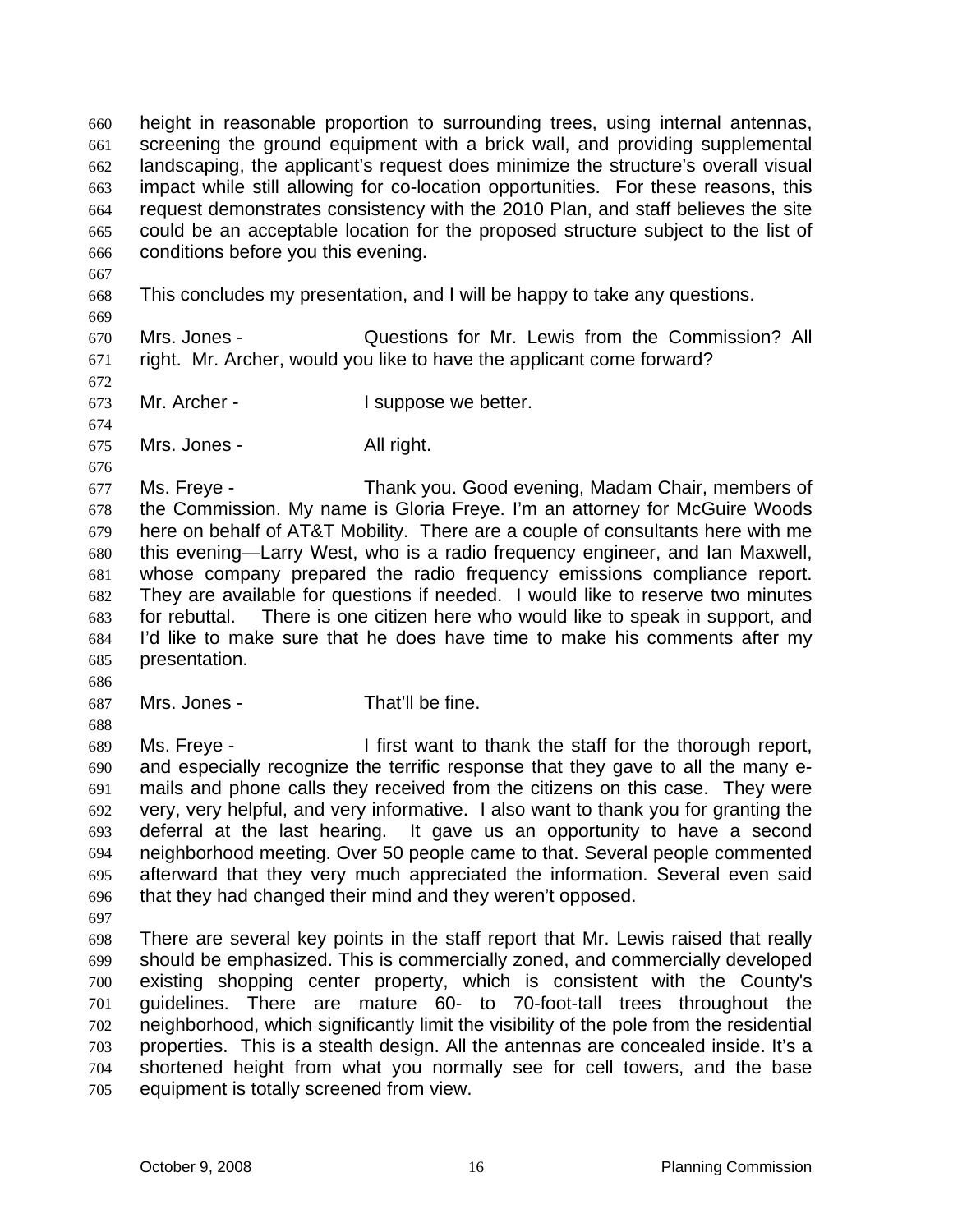707 708 This is a computer-generated photo simulation of the pole from the most visible side. This is the commercial side along Wilkinson.

709

706

710 711 712 713 714 715 716 717 718 719 720 I know my time is limited, so I want to focus my comments on the need for the facility. I'll give you just a few examples of the visibility from the balloon float, show you a landscape plan and how it can ultimately create better screening for the pole and the shopping center, and to give you some evidence that these facilities do not reduce property values. I'm not going to spend much time talking about health effects, because that's not a matter that localities can regulate. However, I do have a copy of the presentation that Mr. Maxwell gave at the community meeting, which shows that the emissions are in compliance with the FCC regs, and that they fall within the safe range, as would a microwave oven in your home, or a baby monitor. We'll pass those out so that you have them in the record.

721

722 723 724 725 726 727 728 729 The next slides illustrate AT&T's need to have antennas to serve the homes in this area. This is an existing coverage map. The dot in the center is the red, which is where the proposed facility is. It's right there. That would be the Chamberlayne Shopping Center. You can see that that area is yellow and blue. The objective here is to turn that area green so there will be reliable service, and service to people in their homes. By turning this area green, it connects with the other green areas. The next slide shows that antenna at that location at 120 would achieve that objective.

730

731 732 733 734 When you draw a ring around this area, you come up with about a half-mile radius, and the only commercial location in this ring is this shopping center. There are other commercial properties, but they don't meet the setback requirements. That's the ring I was referring to, about a half-mile radius.

735

736 737 738 739 740 741 742 743 744 This map was created to show all the existing towers in that three-mile area. This is the shopping center where they need the antennas. This is the half-mile ring. There are antennas outside the half-mile ring that do not meet the coverage area here, so they're not meeting this need. The shopping center is a good location for several reasons. It's a commercially-zoned development. The pole itself would be placed next to the shopping center building. It would be 500 feet from Wilkinson Road, 336 feet from the side of the closest house, and of course it meets all the setbacks. Because it's in the center of the ring, we can limit the height to 120 feet, and get three carriers provided service from that pole.

745

746 747 748 749 750 751 The other reason this is a good location is because of the mature trees that minimize the view of the pole from the houses. We did do a balloon float, and pictures were taken from these 12 locations shown on this map. I'm not going to show you all of those. We don't have time to do that, but I will run through some of them pretty quickly. This is the most visible view from Wilkinson Road and the non-residential property across the street. This is from 305 Wilkinson, which is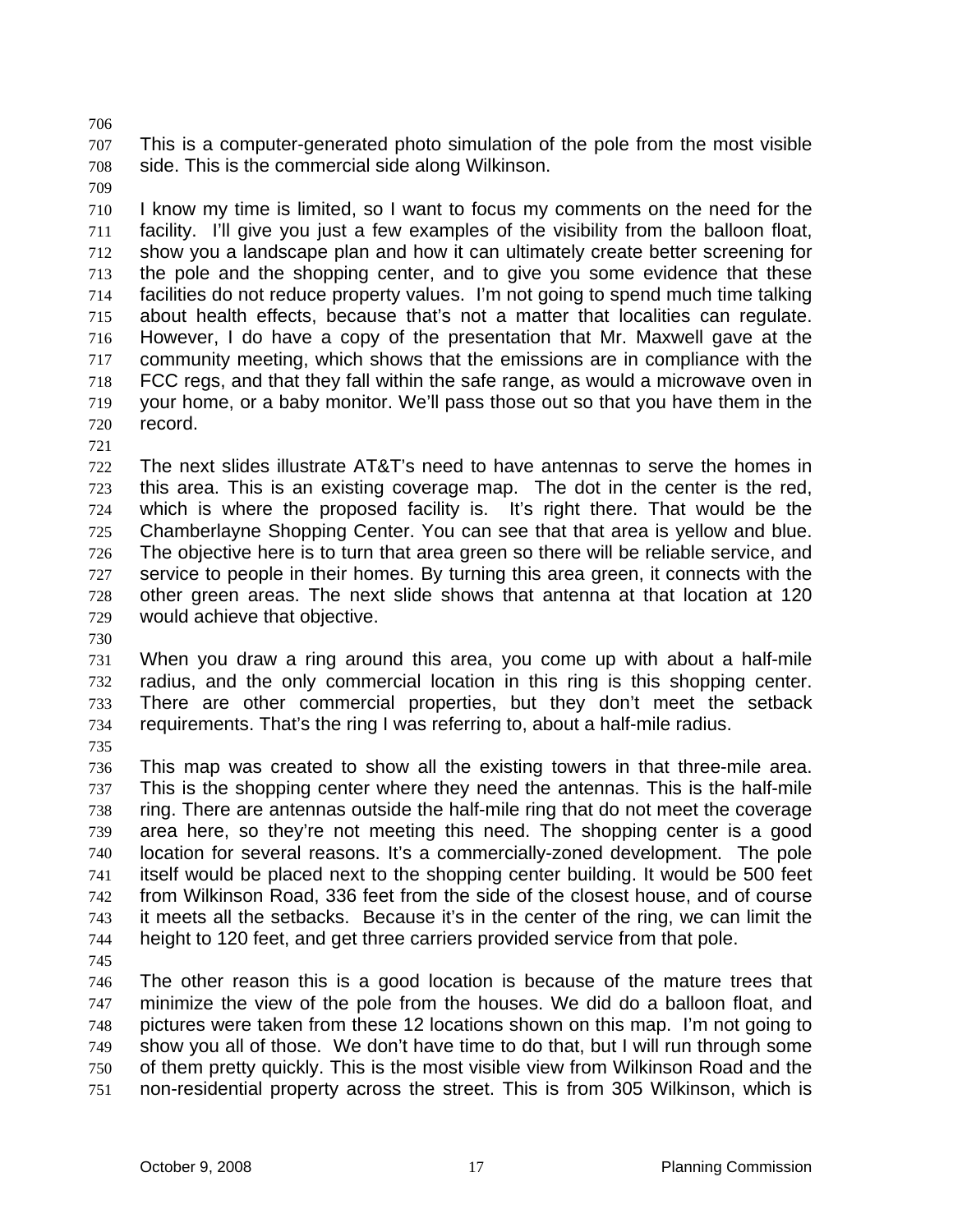west of the shopping center. This is the view from the church across the street, Chamberlayne Baptist Church, and those trustees have advised me that they are not opposed to this facility. This is the view from Danray. That is a street, a residential street that goes behind Chamberlayne Baptist Church, and parallels Wilkinson. You see the pole there. This is just an antenna that's attached to that house in the foreground, but this is in the background. The next view is from Wilaka Lane where it intersects with Upham, and this is the shopping center. This is a residential street. The houses face the street, not the shopping center. 752 753 754 755 756 757 758 759

760

761 762 763 764 765 766 This is an area that's very open along the perimeter of the shopping center, and we identified that as an area where additional landscaping would be helpful. This next picture shows you how placing trees and shrubs in this area, which will ultimately grow to 10, 20, and 50 feet tall—and this is an additional planting which would help to—as these people come to this T-intersection—block the view of the shopping center, the parking lot, and then the pole over to the right.

767

768 769 770 771 772 773 774 Another location—that we took from was—you can see the pole to the edge of these trees, but you do have an opening in here and an opening along here. This is another area where the supplemental landscaping would be intensified by adding a tree that would ultimately grow to 50 feet, and adding these shrubs in as well, so that the residential areas back in here would not have a view of the pole or the shopping center. This is the intersection of Dirk, Saint Charles, and Upham.

775

776 777 778 779 780 781 782 783 This is the landscape plan that Mr. Lewis referred to. It shows additional landscaping from here all the way down to this outparcel, which the shopping center doesn't own. But, then It also shows landscaping along Wilkinson to help improve the streetscape there. AT&T is committing to buy and install these additional plants, and there is a letter in the file from the owners committing in writing to maintaining that landscaping. The owner and the applicant have reviewed the conditions, and they're all in agreement with being bound by those conditions.

784

785 786 787 788 789 790 791 792 The last thing I want to talk about is property values. A 1999 study was conducted in Henrico and Chesterfield counties by certified general real estate appraisers. They found that communication towers have no measurable impact, no measurable negative impact upon surrounding residential property values. That study is copyrighted, and I wasn't able to get copies of it to put in the file. I found an article about that study that was also copyrighted, but what I have to submit to the record is the magazine cover and the table of contents so that could be researched at the library if somebody wants to.

793

794 795 Mr. Emerson - Ms. Freye, your time's up.

796 Ms. Freye - The Mas afraid of that. I just have three more slides,

797 Madam Chairman.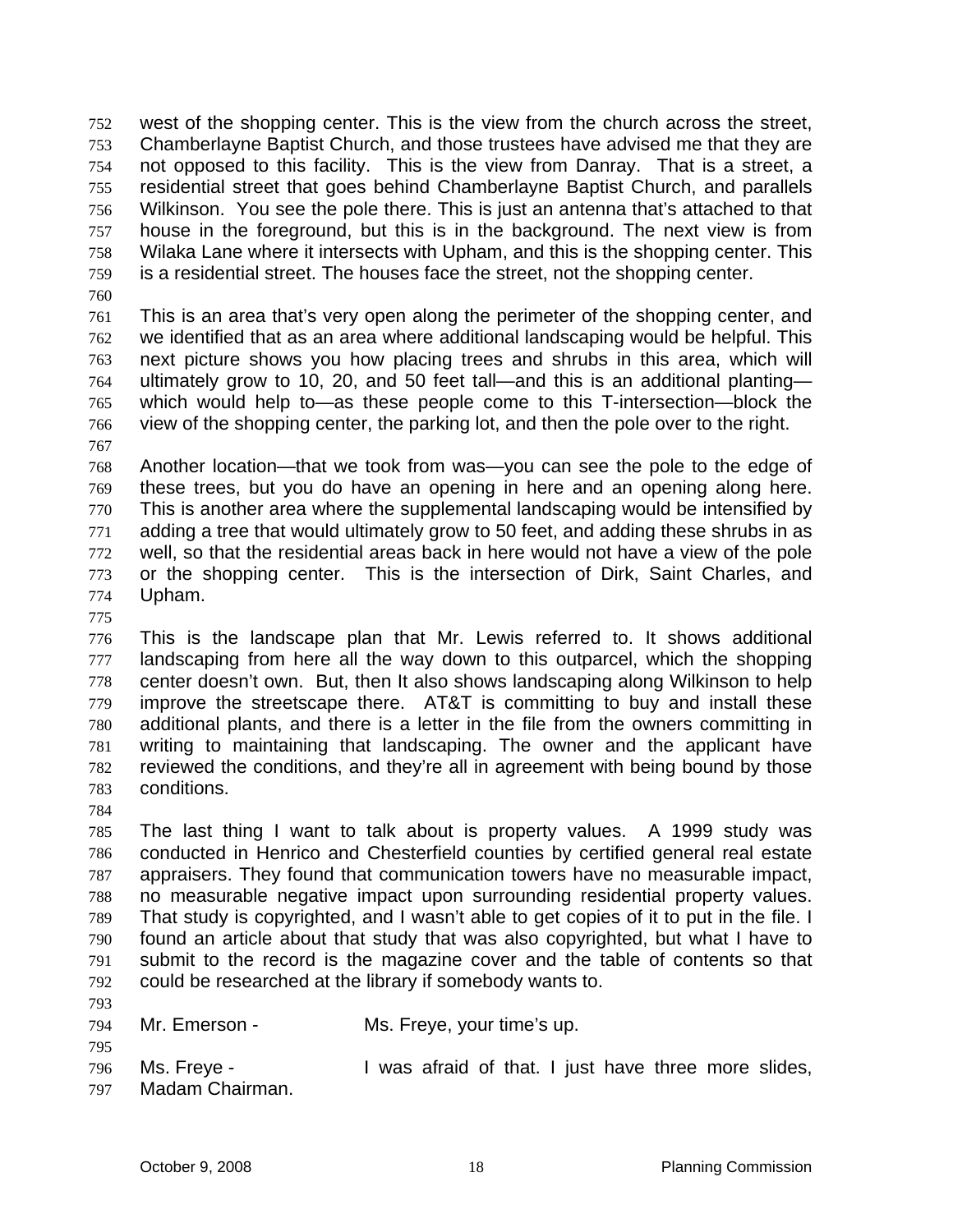799

798

800

Mrs. Jones - The All right. Complete your presentation, then, please.

801 802 803 804 805 806 807 808 809 810 811 812 Ms. Freye - Thank you. What we did is we took the information from that study, and went to Doubletree subdivision, which is off of Francistown Road. This is a very nice subdivision. They are in proximity and view of two lattice steel towers—one 305 feet, one 168 feet. This is a view at the entrance of that subdivision at Singletree Lane. This is a view down the residential street, and this is the view from homes looking out toward the road. It is our opinion that if those towers at those heights with that obtrusive view do not have a negative impact on property values, that the slim stealth design pole with trees around it to help minimize its view would not have a negative impact on property values either. We did research the land records for those Doubletree subdivision homes. We found that the homes increased in value from 1999, 92% to 116%. They have held their value and continue to do so.

813

817

828

830

834

836

814 815 816 We also contacted the assessors in Henrico, Hanover, Chesterfield, and Goochland, and talked with them. Every one of the assessors told us, "We never make value adjustments based on proximity or views of towers of any design."

818 819 820 In conclusion, we ask that you follow the staff recommendation, and recommend approval of this application to the Board of Supervisors. I would like Mr. Mitchell to have an opportunity to speak.

821 822 823 824 825 826 Mrs. Jones - All right. You reserved two minutes for Mr. Mitchell. Ms. Freye - Yes ma'am. Well, I'd like to save some for rebuttal as well.

827 Mrs. Jones - Maybe Mr. Mitchell can talk quickly.

829 Ms. Freye - Chay.

831 832 833 Mr. Archer - Madam Chair, we can allow some additional time, comparable additional time to the opposition, if that would make everybody feel more comfortable.

835 Mrs. Jones - All right, then you don't have to speed-talk.

837 838 839 840 841 842 Mr. Mitchell - Thank you. My name is Tom Mitchell, and I'm very surprised to be here today. Mr. Cook, who owns the shopping center, asked me to come and read a letter that he wrote, and explain who I am. I know some of these folks. My wife and I have owned a dry cleaners in the shopping center for about 30 years. We've been through several owners, and he's the only one that responded to the citizens and the tenants, and he's always attempted to keep the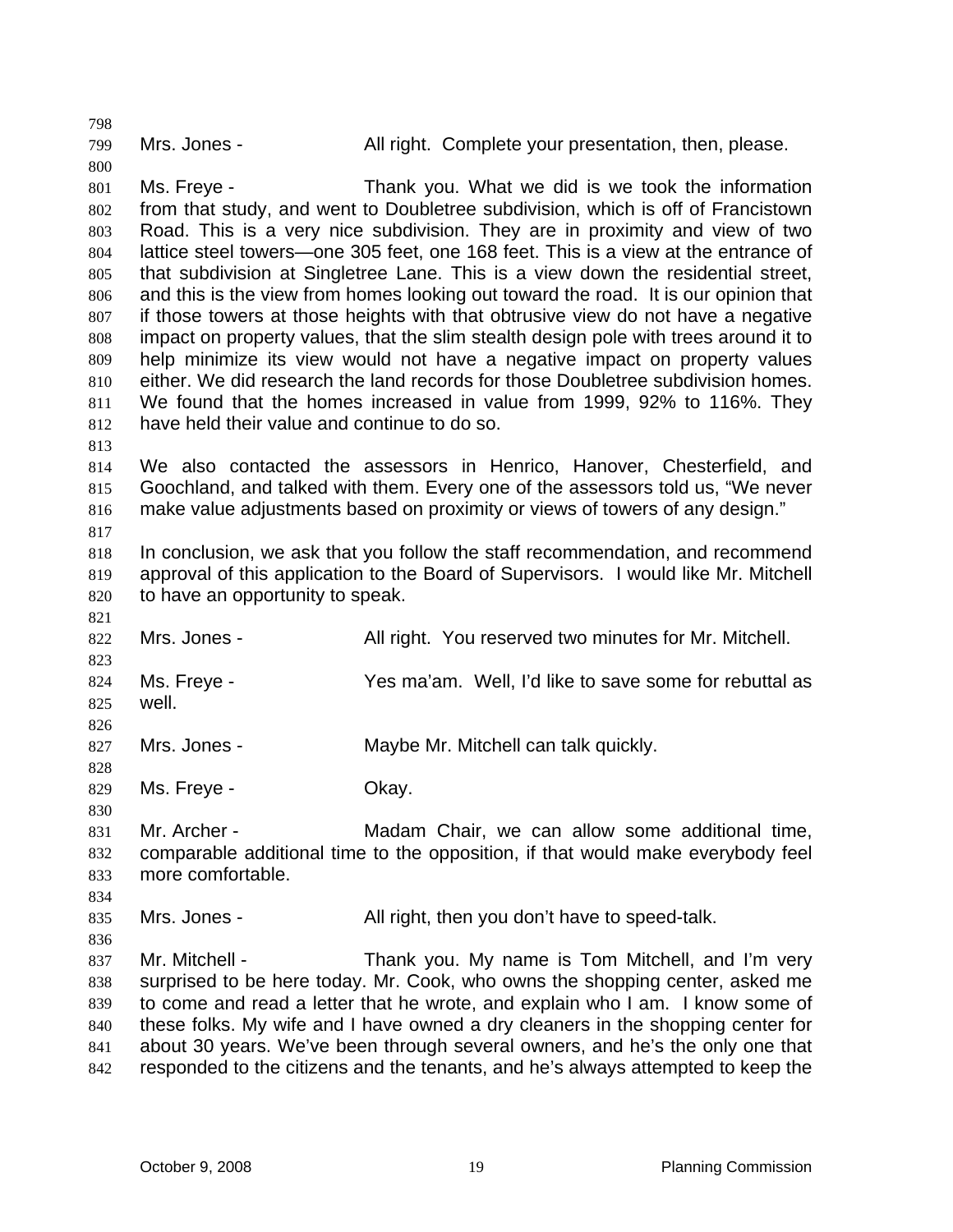shopping center in good condition. He's asked me to read this letter, which I'll start. If it's too long, tell me. 843 844

846 847 848 849 850 851 852 853 My name is Lori Cook, and my husband Jeff and I have owned Chamberlayne Farms Shopping Center for the past ten years. We're not in the real estate business, this is the only property we own, and we own and run Frontier Couriers, which is located in the shopping center. This is a family-run business. Our daughter is the business manager of Frontier, our nephew, Nathan, dispatches and helps with the shopping center, and we have several other family members that work with us, including Jeff's brother, Tim, who helps Jeff with the landscaping of the shopping center.

- 855 856 857 858 859 860 861 862 863 864 865 866 867 868 869 870 871 872 Being here for the past ten years, we understand that maintaining the shopping center is an everyday process, and we strive to do the best we can to keep it looking clean and appealing. When we first purchased the shopping center in '98, there were four tenants. Now, we regularly have most, if not all, of the spaces, rented. We've upgraded the lights and flags, and Jeff personally maintains the landscaping of the grounds on an almost daily basis. However, we are an older, smaller shopping center—it was built in '64—and we don't generate much revenue, which is true. So, remodeling or updating is difficult, and installing this tower would not only benefit the shopping center, but it would benefit the community as well. We believe that the tower will bring in enough funds to allow us to remodel the front of the shopping center, as well as redo the parking lot, helping to attract better tenants and help make the shopping center more aesthetically pleasing, not to mention making the cell phone service in the area better. We feel that the tower will not devaluate the area. Instead, we think it would enhance the overall appearance of the shopping center, and make it a better shopping experience for the community and other customers.
- 874 875 876 877 878 879 880 881 882 We enjoy owning and working in the shopping center, and throughout this experience, we have realized that we want and need to become more involved in this community. We are always open to comments, suggestions, or complaints, and we encourage the community to come to us. In the past, we have tried to accommodate any requests, whether it is a church group asking to use the parking lot, or families wanting to use the field for yard sales, and we will continue to do so. We appreciate this neighborhood and its loyalty to the shopping center, and we want to continue to make it better.
- 883 884

873

845

854

- Thank you, Lori Cook
- 885

886 887 888 I agree with everything in here. They have been the best landlord that we've had in 30 years, and we've had major problems maintaining that shopping center. For years, it was in receivership, and my wife and I pulled the weeds out of the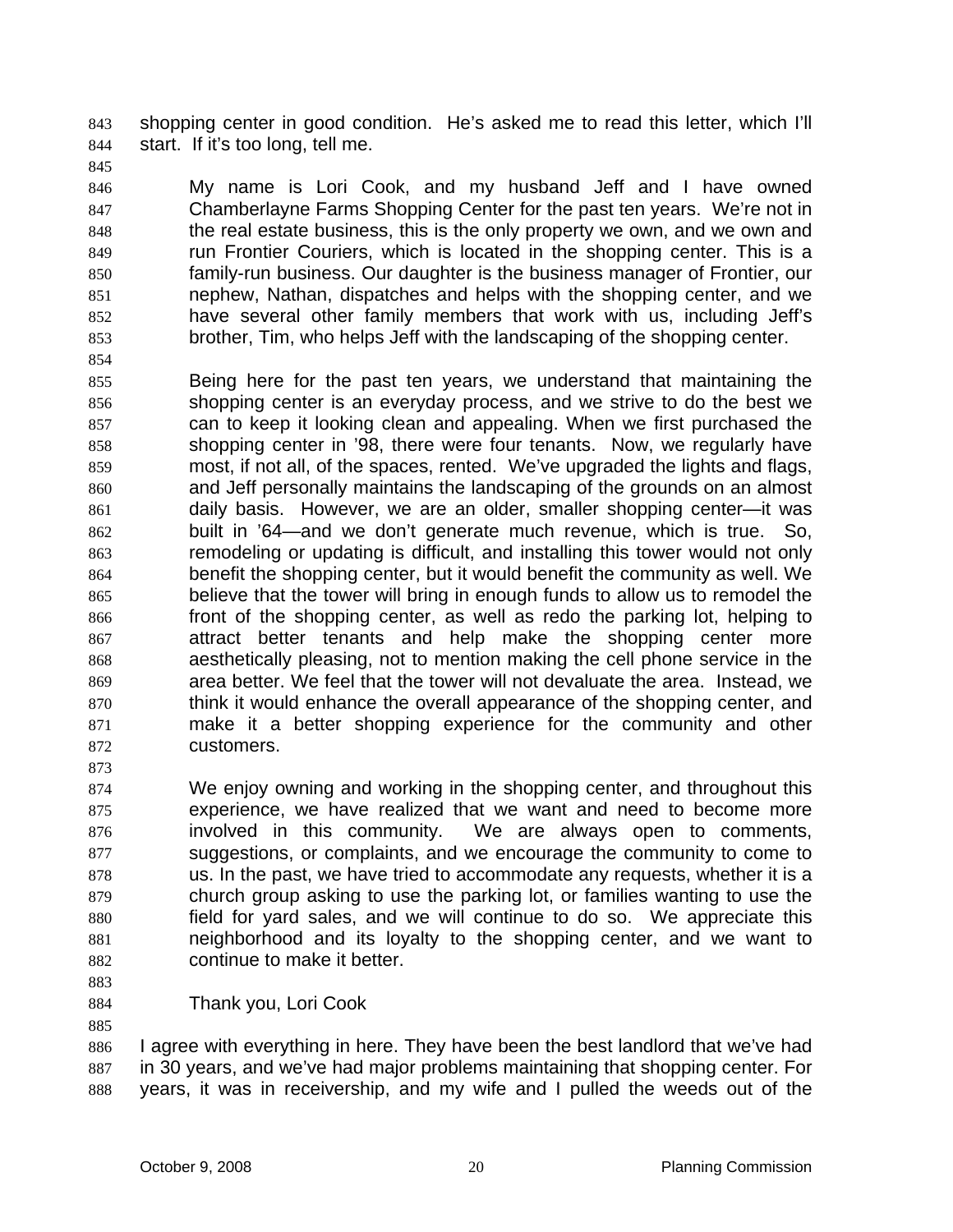cracks, we swept it, we maintained the lighting, along with one other person who died. I think these folks are about as good as it gets. I think they are interested in the community, which we were. Like I said, I'm surprised that I'm here, but that's all I have to say. 889 890 891 892 893 894 895 896 897 898 899 900 901 902 903 904 905 906 907 908 909 910 911 912 913 914 915 916 917 918 919 920 921 922 923 924 925 926 927 928 929 930 931 932 Mrs. Jones - Thank you, Mr. Mitchell. Mr. Archer - Thank you, sir. Mrs. Jones - All right. Mr. Archer, would you like to-I didn't really ask if anyone had questions for Ms. Freye. I'm sure we can ask her, if you do. If not, would you like the opposition to come down? Mr. Archer - Yes ma'am. Mrs. Jones - All right. Let me just ask. Do we have several folks who will be talking? Mr. Wells - The Solution of Just one presentation. Mrs. Jones - Che presentation. Okay, that's fine. Thank you. If you'll state your name. Mr. Wells - Good evening. My name is Friend Wells. I'm the president of the North Chamberlayne Civic Association. Mrs. Jones - Good evening, Mr. Wells. Mr. Archer - Good evening, sir. Mr. Wells - Good evening. If I can figure out how to make this go. There we go. Thank you very much. First of all, I'd like to thank the Board for its partnership with us in the past, the North Chamberlayne Civic Association over the years. I won't talk about specific cases, but over the years, there have been several zoning issues that have come up in our area, attempts to rezone areas in our community from residential to commercial, to upgrade business zoning to reduce minimum zoning requirements, etcetera, and new construction. In each case, this Board has agreed with the NCCA that what is in the best interest of the residents is also in the best interest of Henrico County, and that residential areas need to remain residential, and that business and commercial areas need to remain business and commercial. In our case, as you know, there is a parcel of land that was zoned in the 1960's as commercial with the intent that it serve as a small community shopping center.

933 934 As a result, the site in question tonight is sort of a hybrid between a residential site and a commercial use. As you have already seen, the site is immersed in a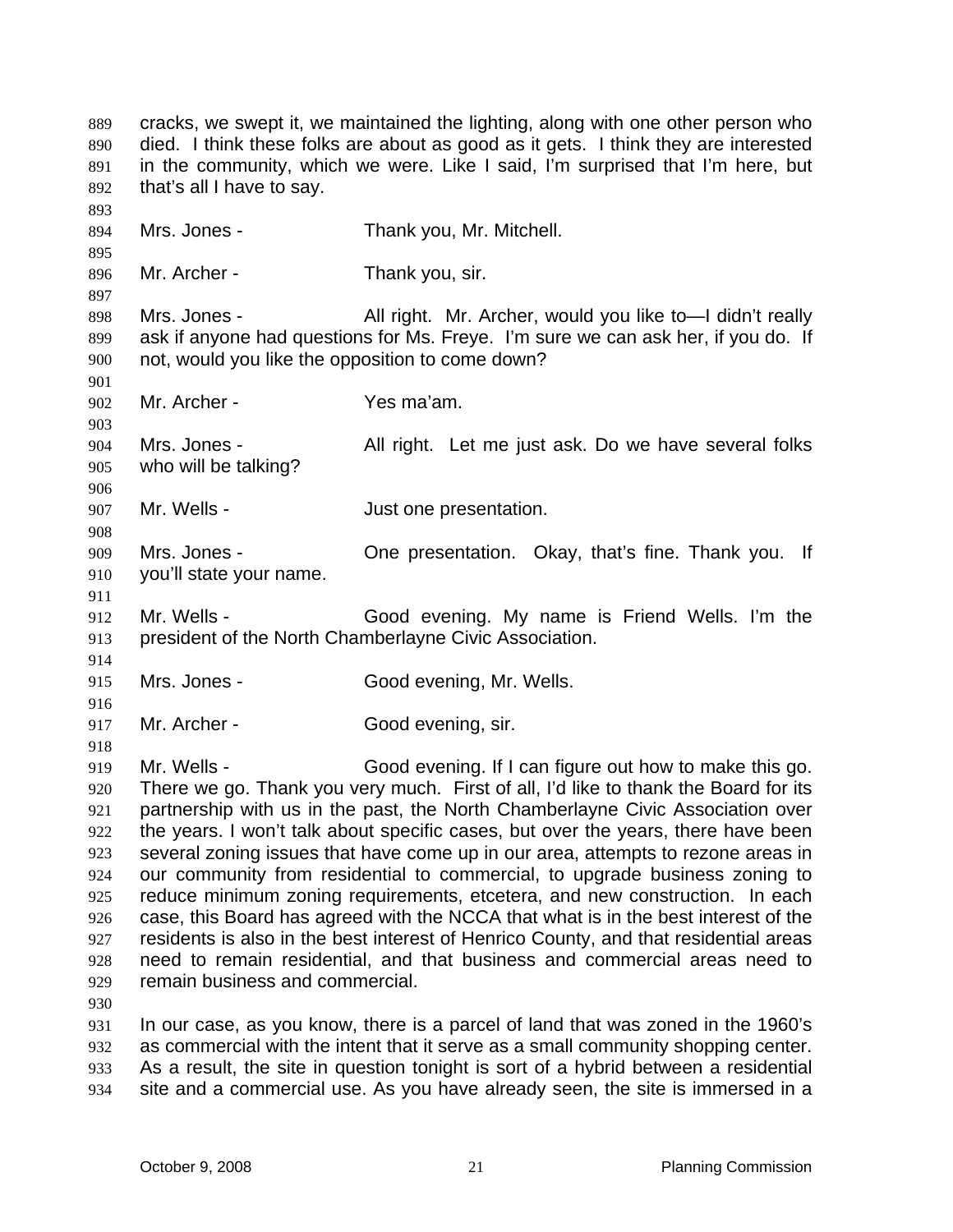residential area. For this reason, along with some others that we'll be presenting, the members of the North Chamberlayne Civic Association have voted twice to respectfully request the rejection of this application, P-16-08. We also sent a letter to Mr. Frank Thornton, informing him of this vote, and requesting his support. That letter is in the packet you just received as Attachment #1. In addition to that, many residents of the North Chamberlayne Area have signed a petition expressing their opposition to the proposed cell tower; that's in your information packet as Attachment #2. 935 936 937 938 939 940 941 942

943

944 945 946 947 948 949 950 951 952 Tonight, we'd just like to offer three or four concerns. The first one, I would emphasize, is really the foundation of our request for this denial. We believe that this site selection is inappropriate due to the residential nature of the property in question. We also believe that the applicant has not demonstrated due diligence in the evaluation of alternate locations. In addition to that concern, we also have concerns about the possible impact on property values, potential health and safety issues, and the overall aesthetics of our community. One of our members, Kip Smith, is going to come and present some details of the concern that we have, and the research that we've done.

954 Mr. Smith - Thank you, Friend.

956 Mrs. Jones - Could you repeat your name, please?

958 959 Mr. Smith - My full name is Charles Kipland Smith. I'm a registered professional engineer also.

961 Mrs. Jones - Thank you.

962

960

953

955

957

963 964 965 966 967 Mr. Smith - The use permit has been applied for under Section 24-95(a)(3), which partially states, "The applicant must provide verifiable evidence of the lack of space on existing towers, and the lack of space on existing tower sites, and this evidence shall be considered in review for the PUP application for any new tower."

968

969 970 971 972 973 974 This slide contains a voice coverage map of the proposed area. It is provided by AT&T from their website. As you can see, there are absolutely no dead areas. The map that was shown tonight was different from the September  $29<sup>th</sup>$  map. They actually showed less coverage, and some actual dead areas, so they've updated their maps. This map right here shows that we're looking at best, good, and moderate. I don't think that is any coverage problem.

975

976 977 978 979 At the September  $29<sup>th</sup>$  community meeting, information was provided. There were computer-generated coverage maps indicating that there were some dead zones, and I've circled those on this map. As you can see once again, the AT&T map shows that there are no dead zones.

980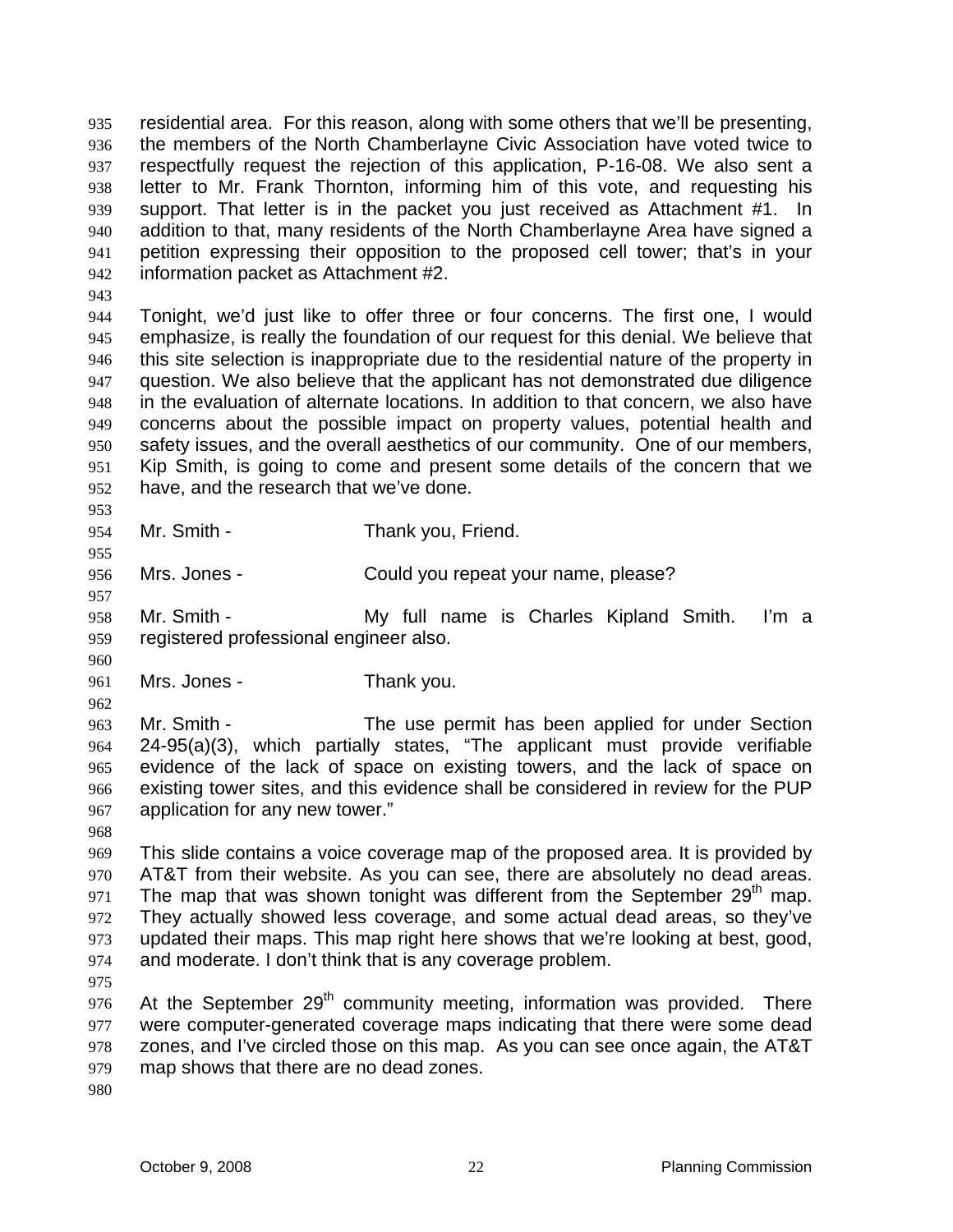Upon request, the following information on current cell tower locations was provided by Gloria Freye. This map shows additional information on current cell tower locations, and was provided by New Cingular Wireless. It has been acknowledged that the Parham and I-95 Sprint tower is missing from the map, and that the 301 and I-295 tower is slightly off the map. 981 982 983 984 985

987 988 989 990 991 992 993 994 995 996 This reference information is from a McGraw-Hill publication called, *Wireless PCS*. The information shown provides worst-case predicted cell size coverage, and is used in our analysis of area coverage. For the purpose of this analysis, we have selected dense urban with a tower height of approximately 100 feet, which is 20 feet shorter than the proposed tower, and shorter than most of the existing towers. This would allow for a cell size diameter of approximately 1-1/2 miles, or a three-quarters-of-a-mile radius—not the half-mile mentioned earlier at the 1900-megahertz frequency. This is the worst-case condition; it only gets better. An urban-area cell tower could stretch two miles, and suburban and so forth, so.

997

986

998 999 1000 1001 1002 1003 1004 1005 This slide provides information on existing towers using worst-case analysis. The green dots show known towers, and the blue dots are other AT&T towers. For towers around the proposed area, we have shown the appropriate worst-case size cell. The stated dead zone areas, which now are green, appear to be in an overlap area. The AT&T coverage viewer shows this as moderate, and not having any problems. Attachment #6 of your packet contains the New Cingular coverage maps for the cell size overlay, and we have applied those overlays. Those were the maps that were given to us during the September  $29<sup>th</sup>$  meeting.

1007 1008 1009 1010 We feel that there are two locations in the industrial area north of Parham Road. Based on our analysis, these locations would provide adequate coverage for the dead zone areas identified at the September 29<sup>th</sup> meeting. One is the Parham and I-95 Sprint tower, and the other is the Scott Road RI941 tower.

1011

1006

1012 1013 1014 1015 1016 1017 1018 1019 1020 1021 1022 1023 1024 1025 1026 Based on County code requirements, New Cingular has not provided verifiable proof showing other locations are unacceptable due to technical concerns. In fact, they have shown a lack of engineering rigor. I have an example in Attachment #4 of the presentation packet. Two RF emissions compliance reports were provided by Waterford Consultants, one on July 15, 2008—one day before the PUP application was entered—and one dated September 24, 2008. The second was issued when the residents questioned that the report was for another location, since the title listed the site as Parham and I-95. The residents were told it was a title error, and a second report was issued to include the exact latitude/longitude, and the street address. However, all data in the two reports is different, including the tower heights. The first report is clearly not for the Chamberlayne Farms Shopping Center tower. The information more closely matches the Sprint tower at Parham and I-95, just as the report indicates. The second report appears to include information for the Chamberlayne Farms Shopping Center tower.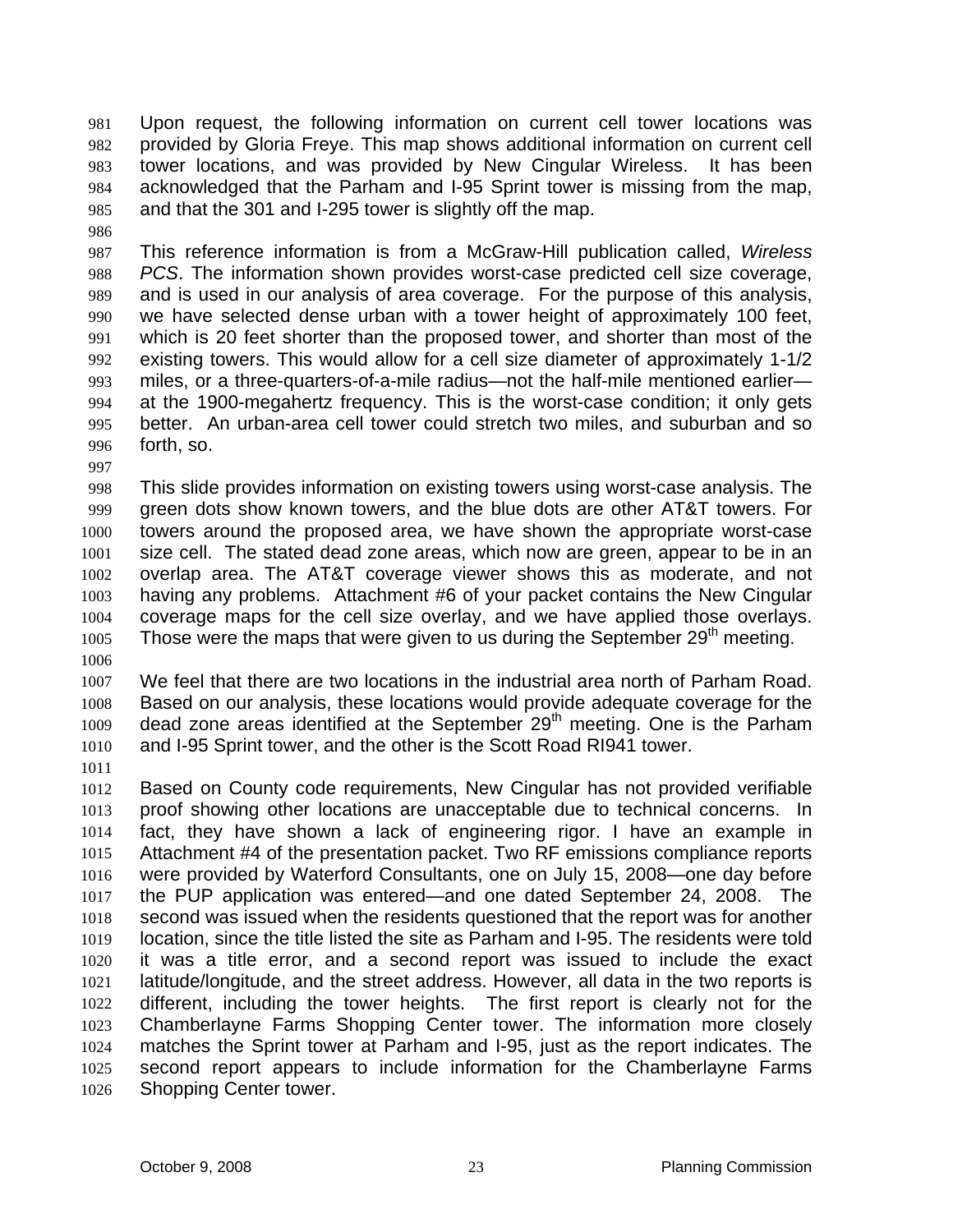1027 1028 1029 1030 1031 1032 1033 1034 1035 1036 1037 1038 1039 1040 1041 1042 1043 1044 1045 1046 1047 1048 1049 1050 1051 1052 1053 1054 1055 1056 1057 1058 1059 1060 1061 1062 1063 1064 1065 1066 1067 1068 1069 1070 1071 Based on this analysis, it is our belief that the decision to pursue the residential tower location, other than the industrial areas, has nothing to do with technical issues; perhaps it's a financial issue. Profitability issues of New Cingular are of no concern to the residents of the Chamberlayne Farms and Wildwood subdivisions. I'm going to have a list of stuff up, and discuss property value. Ms. Wilhelm - Good evening. My name is Alyssa Wilhelm. Mrs. Jones - Ms. Wilhelm, you'll have a couple minutes. Ms. Wilhelm - Ckay. Mrs. Jones - Not too long. Ms. Wilhelm - Okay. Please use this particular picture of the exposed prospective cell site as a visual reference for this portion of the presentation. We believe that the proposed cell tower would have a negative impact on our property values primarily because the applicant's proposal is inconsistent with the 2010 Land Use Plan, which is intended to minimize impact of wireless communications development on existing and planned residential communities. The plan notes that it is especially crucial to maintain and preserve the residential character of the County, and to promote the creation of an attractive and harmonious community. The proposed cell tower site is not wooded. You can see from this picture, it is exposed. It's [unintelligible] of our residential properties, and would detract from their aesthetic appeal by introducing an industrial element that is out of character with the residential area. The 120-foot cell tower would be entirely visible from houses on Wilkinson, Upham, Dirk, Danray, and Wilaka, and would be noticeably visible in all directions to its surroundings. Because there is no planned landscaping at the corner of Wilkinson and Upham, there would be no mitigation of the cell tower's visual impact along Danray, Upham, or along that corner of Wilkinson. For the other areas, the proposed landscaping would take some time to mature. It would not prevent direct visual obtrusion caused by a cell tower, especially given that for many months of the year the leaf coverage will be inadequate. I refer to renderings provided by the applicant that seem to distort the visual impact of the proposed cell tower. This, along with the perceived health and safety hazards of cell towers, would be unattractive to prospective homebuyers. In fact, the National Association of

1072 Realtors advises its agents that thanks to aerial mapping, such as [Zillow.com],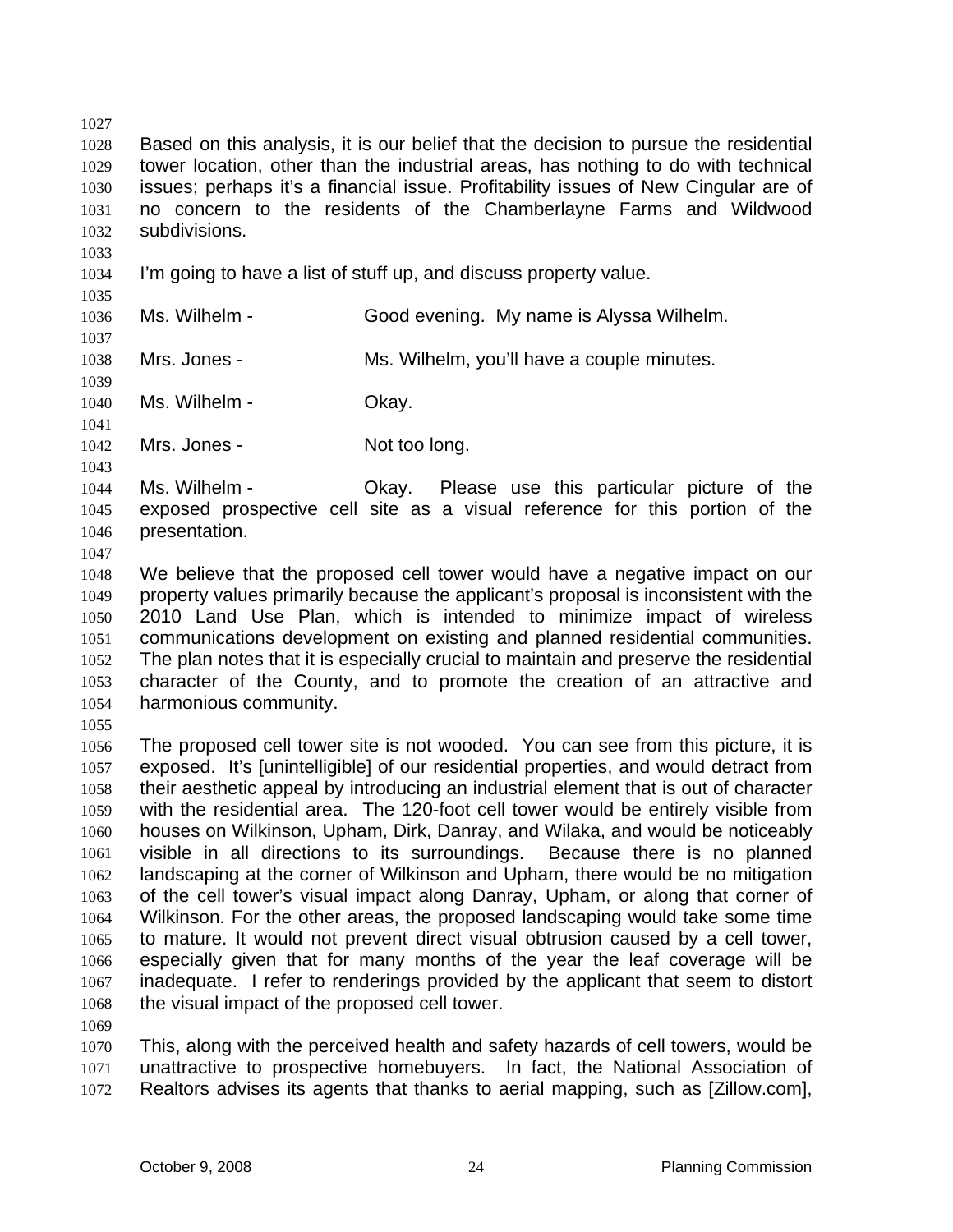prospective buyers are able to see nearby cell towers and are turned off to properties. 1073 1074

1076 1077 1078 1079 Where does that lead us? Well, we have some actual statistically-significant and well-founded studies that support these qualitative positions, and they support our understanding that developing a cell tower at the proposed site would interfere with our property values.

1081 1082 1083 1084 I'd like to first note that the applicant's argument, number one, is not entirely forthright. Unfortunately, the calculations simply of the assessed values was of a percentage change of assessed values over time, and is not inflation-adjusted. I'm sorry.

1086 Mrs. Jones - We're just discussing you have two minutes.

1088 Ms. Wilhelm - Ckay, that's perfect. Thank you. I appreciate it.

1090 1091 1092 1093 I would like to point out emphatically that challenge studies on this need to be based on completed sales data. What that means is in order to be statistically reliable, they need to use methods that account and control for multiple variables, such as inflation and other external variables within the area.

1094

1075

1080

1085

1087

1089

1095 1096 1097 1098 1099 1100 1101 1102 1103 In the fall of 2007, the *Appraisal Journal* published the findings of several studies on the impact of cell towers on home prices, and these studies used scientific methods that are customary to valuation theory. In the first study, they used multiple regression analysis, coupled with GIS mapping, and a hedonic framework quantifying qualities of the neighborhood to study the impact of cell tower proximity on the prices of almost 6,000 properties. This was over a tenyear period in Orange County, Florida. After controlling for other variables, the study found that residential properties near cell towers experienced a decline of just over 2%.

1104

1105 1106 1107 1108 1109 1110 That same article published the findings of a second study. They utilized the same methodology, and studied 9,500 homes in New Zealand in ten different suburbs over a 16-year period. Again, these were completed transactions, and they accounted for other external variables. They found that on average, the property values of homes near cell towers declined by 15%. Cell towers had a negative impact on homes up to 1,000 feet away.

1111

1112 1113 1114 1115 1116 1117 1118 We believe this evidence proves there would be a material adverse effect on the residential property values. We believe that the applicant's assertion to the contrary is without merit, and that it lacks proper due diligence. Further, it comes as no surprise to the residents that those with a commercial interest, such as the landlord, and those without a residential property owner interest, would be interested in having landscaping services provided to them. But that does not speak to the potential negative impact on property values.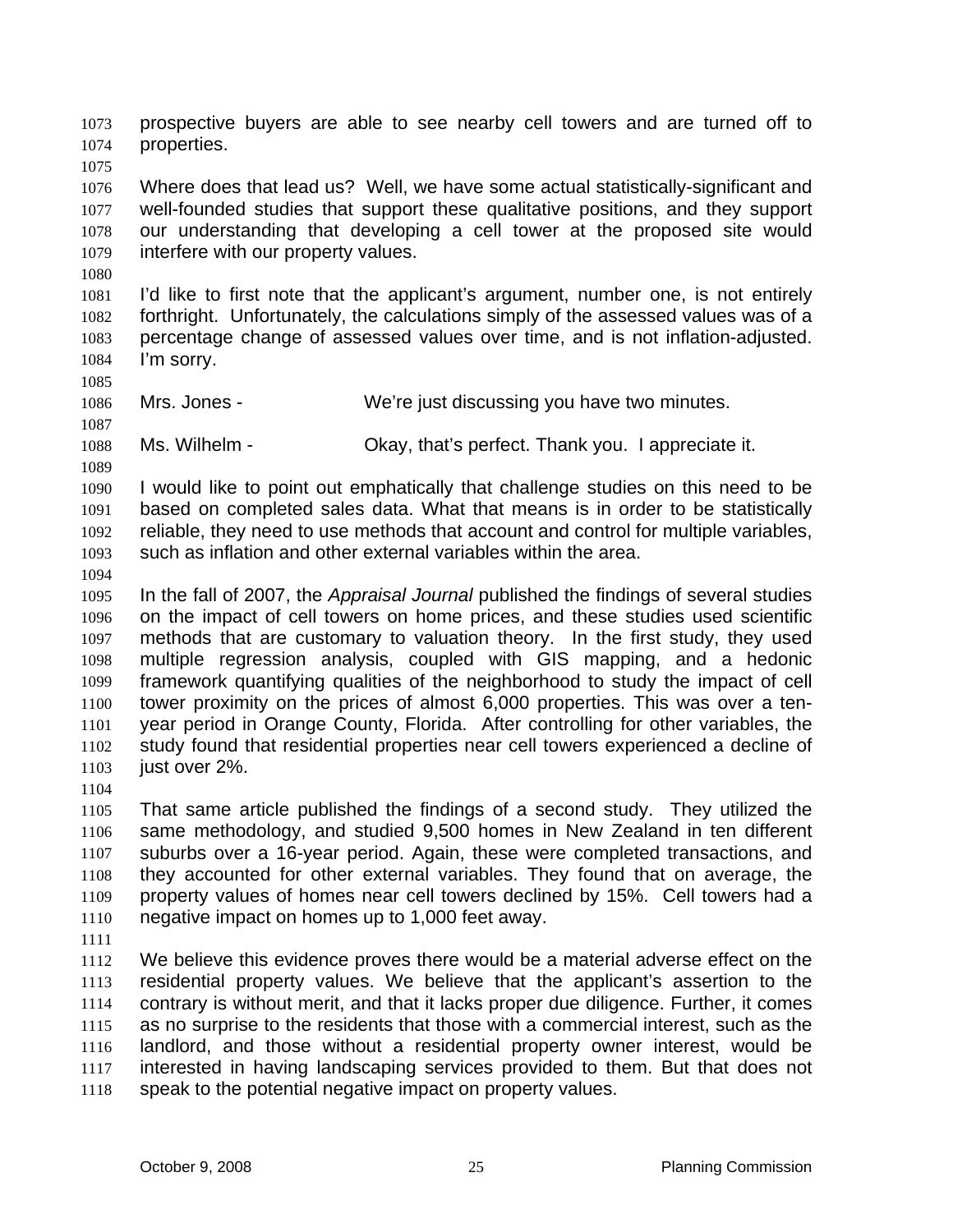1119 1120 1121 1122 1123 1124 1125 1126 1127 1128 1129 1130 1131 1132 1133 1134 1135 1136 1137 1138 1139 1140 1141 1142 1143 1144 1145 1146 1147 1148 1149 1150 1151 1152 1153 1154 1155 1156 1157 1158 1159 1160 1161 1162 1163 1164 Mrs. Jones - The Mull right. Thank you very much. I know we have some questions. Mr. Archer - Thave some, a couple. Mr. Wells - **Example 2** [Off mike.] Can I have a few minutes to summarize our presentation in accordance with the extra time that's allotted to the applicant? Mr. Archer - I don't object, if you don't. Mrs. Jones - You don't object? Mr. Archer - No. Mrs. Jones - Ckay, we will do that. Mr. Archer - Two minutes. Mr. Smith - We just have two slides left. We wanted to address the health and safety issue, and this will be real short. This slide is an attempt to convey the enormous amount of concern we have about attempting to place a tower within close proximity of an elementary school, and four daycare facilities. The children currently play in the grassy area where the base of the tower is proposed. Attachment #5 of your packet has many concerns. Our only wish at this time is to request prudent avoidance with respect to our children. Mr. Wells - Thank you. To summarize, then, if we could very quickly. We believe a residential area is not the place for this proposed tower. We believe that the applicant has not done due diligence to demonstrate that alternate locations such as the industrial area at Scott Road to our north would not meet their needs. We would respectfully request that the applicant be required to complete the proposed project on Scott Road, and then general new propagation data before considering this residential site. Again, I wish to thank you for your partnership in the past, and for your consideration tonight, and your commitment to the residents of Henrico County. Thank you very much. Mrs. Jones - The All right. Mr. Wells, and Mr. Smith, and Ms. Wilhelm, I think we probably have some question from the Commission for you. Mr. Branin - **Mr.** Smith, can I ask you a question please? In your map that you show here, this one— Mr. Smith - Yes sir.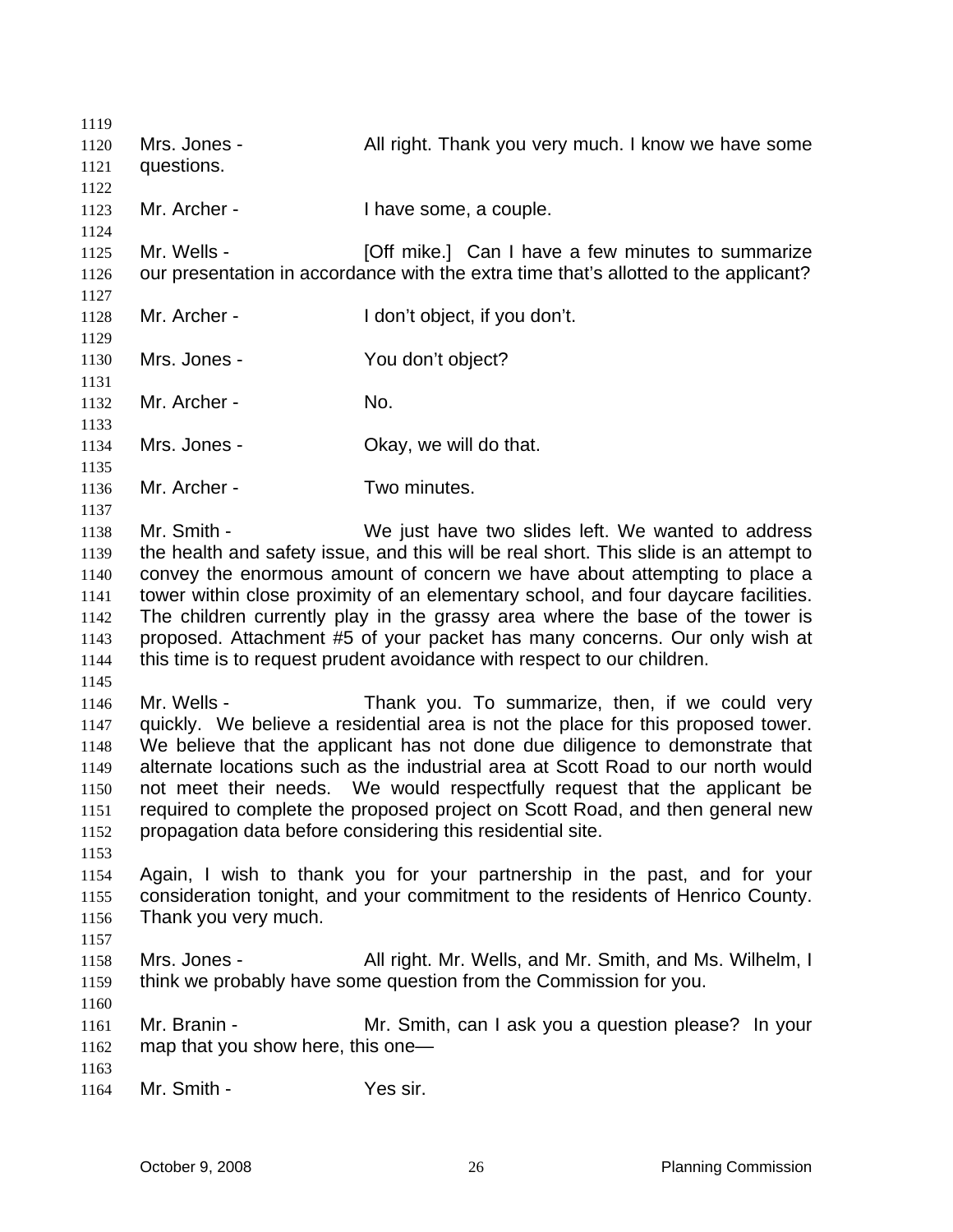1165 1166 1167 1168 1169 1170 1171 1172 1173 1174 1175 1176 1177 1178 1179 1180 1181 1182 1183 1184 1185 1186 1187 1188 1189 1190 1191 1192 1193 1194 1195 1196 1197 1198 1199 1200 1201 1202 1203 1204 1205 1206 1207 1208 1209 1210 Mr. Branin - The State is that just showing coverage that you pulled off the website? It's just cellular coverage, correct? Mr. Smith - That is from the AT&T coverage viewer provided by the company. Mr. Branin - **Does it break down the coverage of inside house**, or does it just show coverage? Mr. Smith - Yes sir. Hold on, let me-Mr. Branin - Because your explanation on the side doesn't really show us, color-code wise whether it shows in-house or— Mr. Smith - Well, it's broken down— Mr. Branin - Thadn't finished speaking. Mr. Smith - Chay, I'm sorry. Mr. Branin - The Your color codes don't show whether it shows inhouse versus in-vehicle. I know the other one did show us in-house versus invehicle. Does this show us in-house versus in-vehicle? Mr. Smith - You must also look at Attachment #6, which was the maps that were shown to us originally. Not only did it show in-house and so forth, but it showed a bunch of dead zones. You did not see those tonight. The maps were obviously updated based on concerns that we thought that the data was not accurate. Now, the best, the good, and the moderate listed, they do have a description of it. The best, in general, the areas shown in dark orange should have the strongest signal strength and be sufficient in most in-building coverage; however, inbuilding coverage can and will be adversely affected by the thickness and construction, type of wall, and so forth. If good coverage— The area shown as the medium orange should be sufficient for on-street or in open coverage, most in-vehicle, and so forth. Moderate. The areas shown in the light orange, which are very few areas, should have sufficient signal strength for an on-street and in open coverage, but may not have in-vehicle or in-building coverage. They're advertising that the best and the good are adequate. We're just using a second source to compare against the original information that was provided. You're looking at these coverage maps, and your information is as good as the data put in. There has been no verifiable evidence of how they were generated, what the criteria were for establishing the levels and so forth.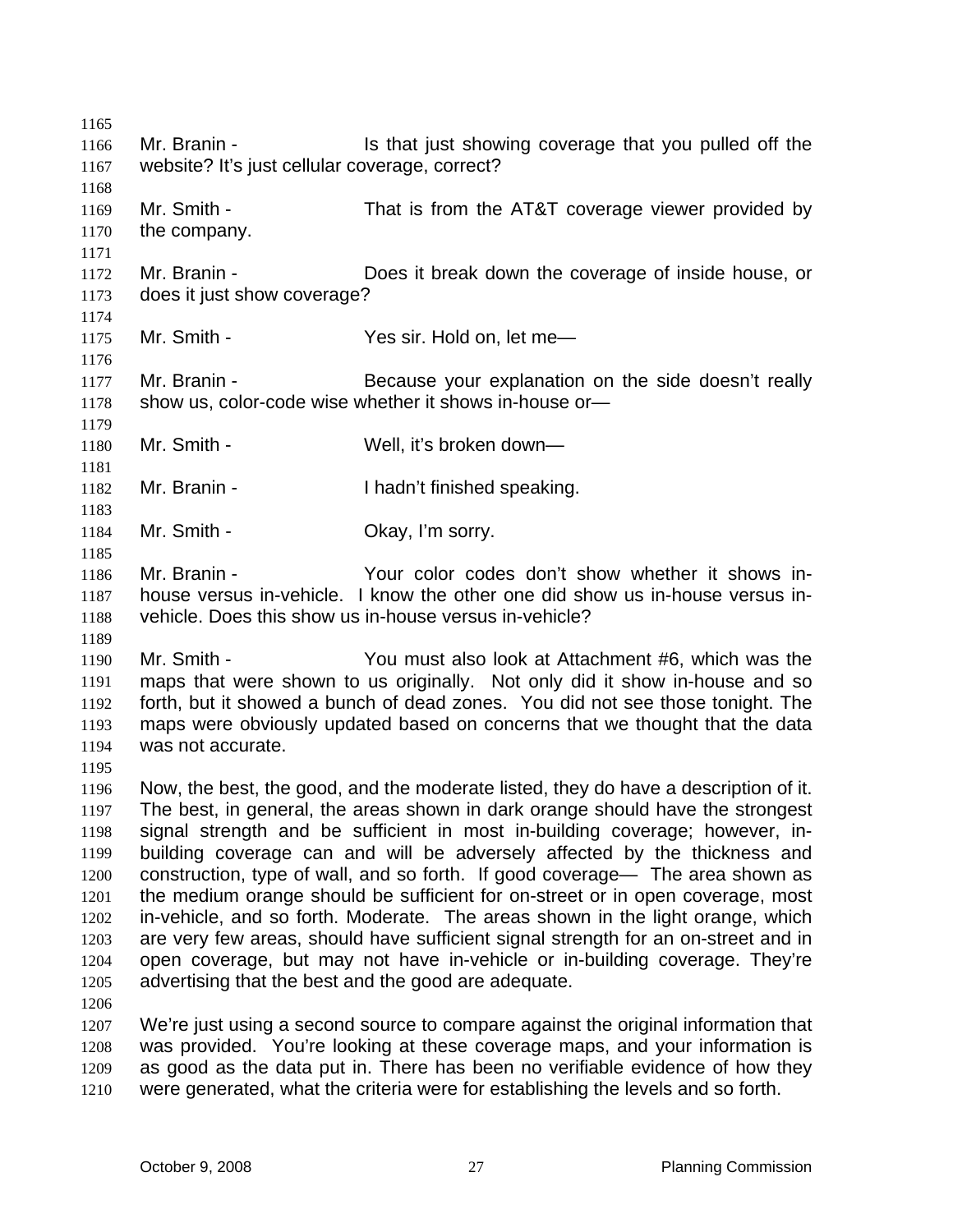| 1211 |                                                                              |                                                                                   |
|------|------------------------------------------------------------------------------|-----------------------------------------------------------------------------------|
| 1212 | Mr. Archer -                                                                 | Mr. Smith, based on that, what's verifiable about what                            |
| 1213 | you're showing us?                                                           |                                                                                   |
| 1214 |                                                                              |                                                                                   |
| 1215 | Mr. Smith -                                                                  | It's as verifiable as theirs, and it's their source. I pulled                     |
| 1216 | it from their information; I didn't generate it myself.                      |                                                                                   |
| 1217 |                                                                              |                                                                                   |
| 1218 | Mr. Archer -                                                                 | But you're saying that the information that they                                  |
| 1219 | presented-                                                                   |                                                                                   |
| 1220 |                                                                              |                                                                                   |
| 1221 | Mr. Smith -                                                                  | Is contradictory to the same company. The same                                    |
| 1222 |                                                                              | company is generating two different pieces of information.                        |
| 1223 |                                                                              |                                                                                   |
|      | Mr. Wells -                                                                  | [Off mike.] Mr. Archer, what we're suggesting is that if                          |
| 1224 |                                                                              |                                                                                   |
| 1225 |                                                                              | you want to ask AT&T whether your cell phone will work, they will say yes. If you |
| 1226 |                                                                              | want to ask AT&T whether they need a tower, they will also say yes. Based on      |
| 1227 | two different maps.                                                          |                                                                                   |
| 1228 |                                                                              |                                                                                   |
| 1229 | Mr. Smith -                                                                  | That's the point.                                                                 |
| 1230 |                                                                              |                                                                                   |
| 1231 | Ms. Wilhelm -                                                                | [Off mike.] [Inaudible.]                                                          |
| 1232 |                                                                              |                                                                                   |
| 1233 | Mrs. Jones -                                                                 | Could you come closer to the mike, please? These                                  |
| 1234 | are recorded; we have to hear you.                                           |                                                                                   |
| 1235 |                                                                              |                                                                                   |
| 1236 | Ms. Wilhelm -                                                                | Okay, I apologize. I'm sorry. I just wanted to note that                          |
| 1237 |                                                                              | I have AT&T in my home, and I have consistently strong coverage. I'm in the       |
| 1238 |                                                                              | area that AT&T has represented on their site would have coverage, but then has    |
| 1239 |                                                                              | represented would require further coverage by the proposed cell tower.            |
| 1240 |                                                                              |                                                                                   |
| 1241 | Mr. Archer -                                                                 | I have a couple of questions, Ms. Wilhelm.                                        |
| 1242 |                                                                              |                                                                                   |
| 1243 | Ms. Wilhelm -                                                                | Okay.                                                                             |
| 1244 |                                                                              |                                                                                   |
| 1245 | Mr. Archer -                                                                 | Are we understanding that this tower placement, if it                             |
| 1246 | were allowed, would not be just for coverage in the immediate area, but also |                                                                                   |
| 1247 |                                                                              | some surrounding areas that might not be touched by the present tower.            |
| 1248 |                                                                              |                                                                                   |
| 1249 | Ms. Wilhelm -                                                                | I'm sorry, I don't think I heard the entire question.                             |
| 1250 |                                                                              |                                                                                   |
| 1251 | Mr. Archer -                                                                 | I guess what I'm saying is I don't think the tower                                |
| 1252 |                                                                              | proposal is just for Chamberlayne Farms, and if I'm wrong, please correct me.     |
| 1253 |                                                                              |                                                                                   |
| 1254 | Mr. Smith -                                                                  | May I address that?                                                               |
| 1255 |                                                                              |                                                                                   |
| 1256 | Mr. Archer -                                                                 | Sure.                                                                             |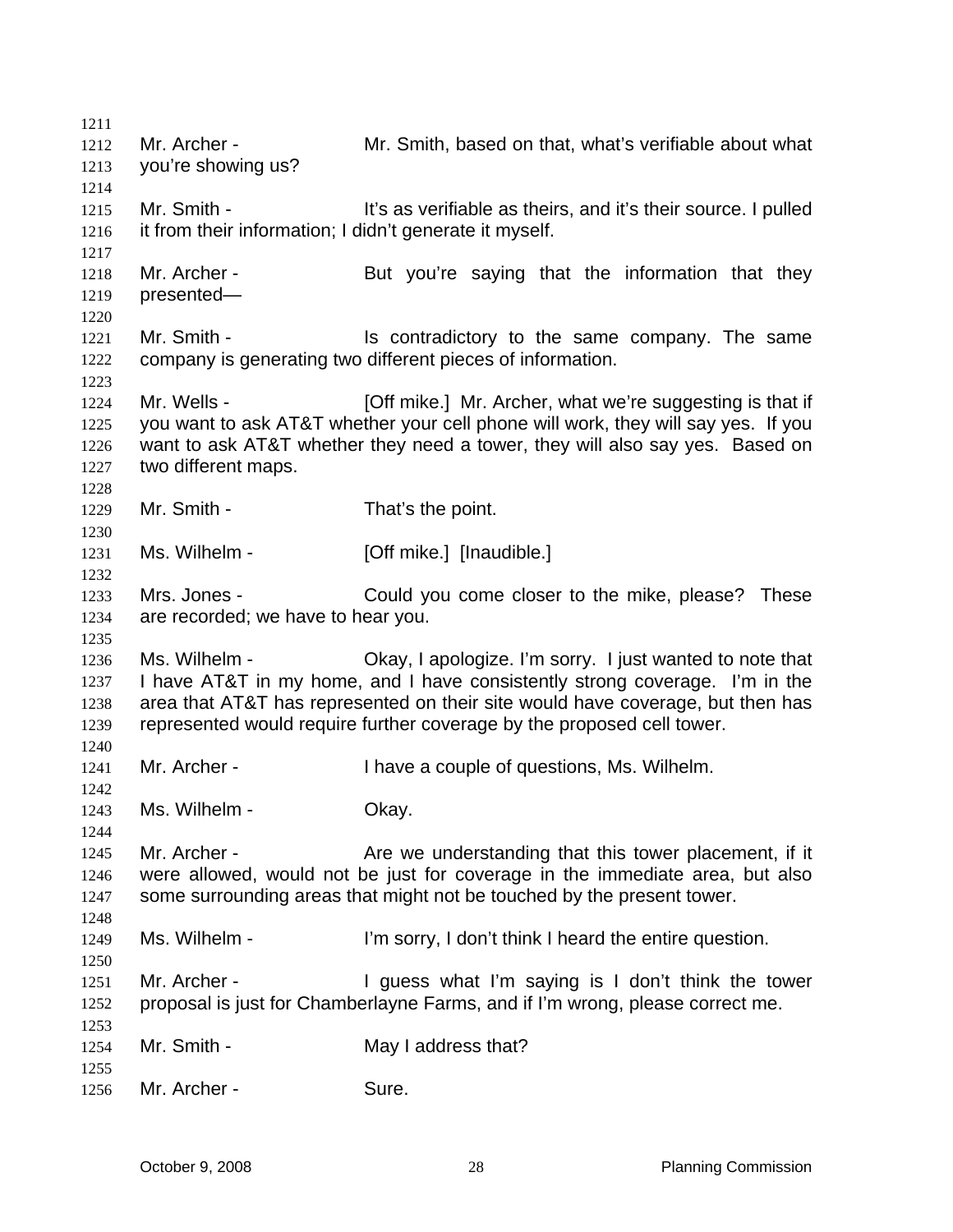1257 1258 1259 1260 1261 1262 1263 1264 1265 1266 1267 1268 1269 1270 1271 1272 1273 1274 1275 1276 1277 1278 1279 1280 1281 1282 1283 1284 1285 1286 1287 1288 1289 1290 1291 1292 1293 1294 1295 1296 1297 1298 1299 1300 1301 1302 Mr. Smith - It's not that we feel that the coverage wouldn't help Chamberlayne Farms, the argument is the industrial areas just north of Parham would provide the same coverage for Chamberlayne Farms and surrounding areas. Mr. Archer - We did talk about that at the meeting. I don't know if those sites are available, or for what reason they weren't— Mr. Smith - But they're supposed to provide verifiable proof or evidence that these other sites are not available, or cannot be used. By the 2010 Land Use Plan, they should be doing industrial first before going into residential, and that's our argument. Mr. Archer - This is commercial property, now, it's not residential. Mr. Smith - Okay, I'm sorry. It's supposed to be industrial, then commercial. I'm sorry. Mr. Archer - Chay. I'll have Ms. Freye address that. The other question I had for Ms. Wilhelm was this. Ms. Freye gave us some information about property values in surrounding counties, and you gave us information from Florida and New Zealand. Ms. Wilhelm - Yes. Mr. Archer - Don't you think there could be a difference between how things are looked at— Ms. Wilhelm - Think the key is that the customary method for measuring impact of cell towers is to account for external variables. The information that Ms. Freye presented on behalf of the applicant is not statistically reliable. If you look at the customary methods that are used—This is published by *Valuation Journal*. I actually do have a copy of the study; I'm not sure about the copyright implications of sharing it. I'd be happy to share it with you. There is a growing body of knowledge of the appropriate way to measure this impact. What they do is they, through hedonic multiple regression analysis using a statistically-reliable group, or a statistically-significant group, they are able to measure that difference over time. Mr. Archer - **Anybody understand multiple regression analysis?** Ms. Wilhelm - Well, more specifically-Mr. Archer - I'm not trying to belittle what you're saying.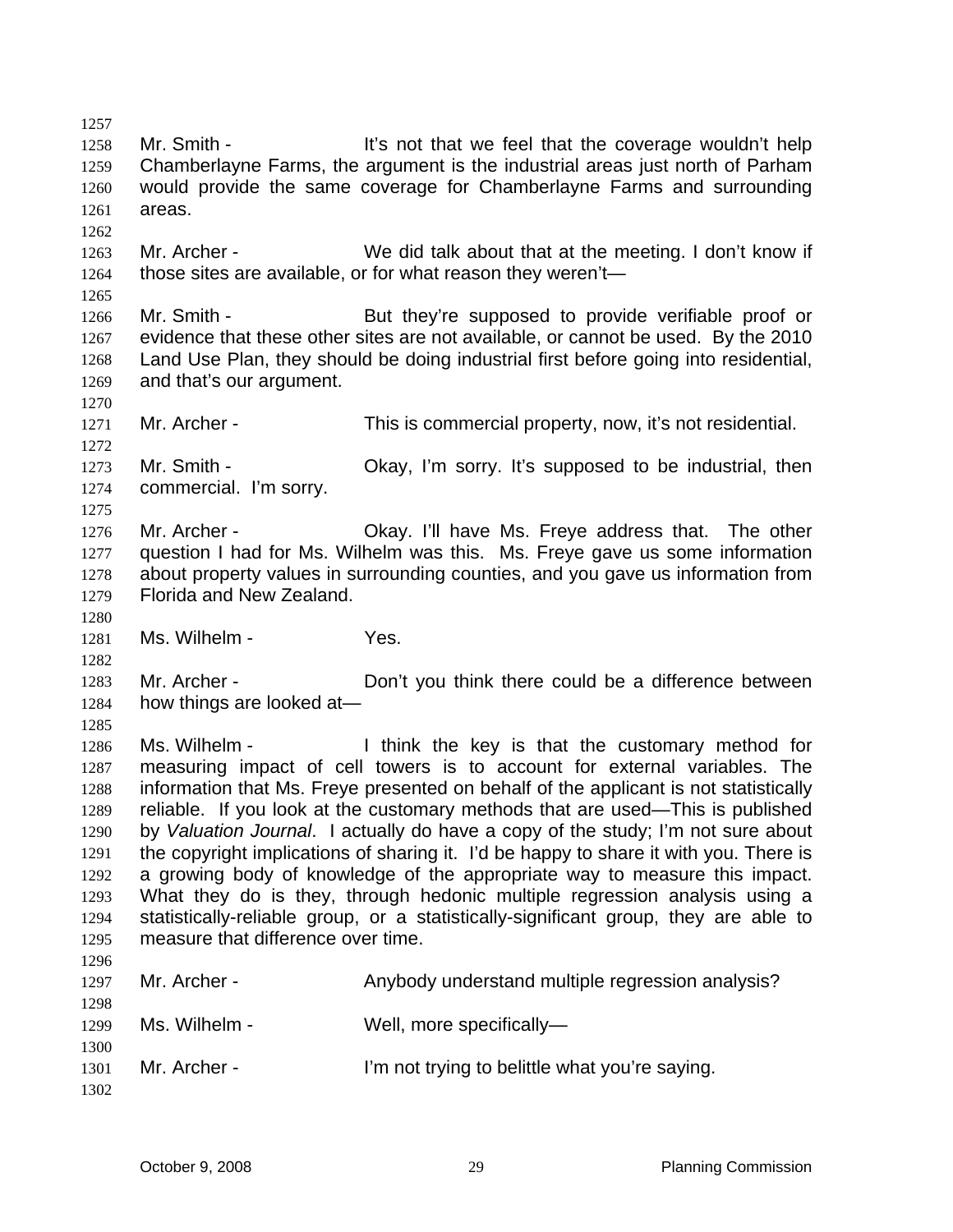1303 Ms. Wilhelm - No, no, that's okay. 1304 1305 1306 1307 1308 1309 1310 1311 1312 1313 1314 1315 1316 1317 1318 1319 1320 1321 1322 1323 1324 1325 1326 1327 1328 1329 1330 1331 1332 1333 1334 1335 1336 1337 1338 1339 1340 1341 1342 1343 1344 1345 1346 1347 1348 Mr. Archer - We have a lot we have to digest here. Ms. Wilhelm - The I know there's a lot of information. I think there is a challenge in presenting it because it is very complex, I think as it should be. The whole point with the methodology is to account for all of the qualities of the properties in question prior to the installation of the tower, and then measuring those same qualities, and then isolating after the tower what the impact is. The reason that it becomes statistically significant is because you're dealing with properties that have actually been sold, so you're not dealing with appraised values, you're dealing with completed sales, completed transactions. That's fundamental for statistic reliability. The second is to have it over a period of time—10 years, 16 years, multiple neighborhoods, having a control group. People have used scientific methods to ensure that they're controlling for all variables. I would be happy to show you a copy of the study. Mr. Archer - I understand. Please don't misunderstand. I'm not trying to be contradictory, but I have to put all of this together to try to make a decision. Ms. Wilhelm - No, I understand. Mr. Archer - Che of the things that I have heard in some of the studies that I've done, or studying I should say—I haven't done any studies since our meeting the other night is there are real estate agents who say there are people who look for homes that have appropriate cell phone coverage and find them favorable. Does your analysis— Mr. Branin - The Mr. Archer, if you remember, in a cell phone case and not to question the data you have. I'd like to see it, so if you could give it to one of the staff, I'd appreciate it. I'd like to review it. Mr. Archer, if you remember, in a cell tower case I had probably about six months ago, we had two real estate agents that were in the audience that said on behalf of it, that they have found in the Richmond area that, indeed, people prefer because of the change in use of cell phones inside houses as primary phones, that those real estate agents have seen that it has improved their sales. Not to contradict what you're saying, but-Ms. Wilhelm - Mmm-hmm. Mr. Branin - **Although Ms. Freye did a great job in presenting, we** have collectively here, through each and every one of our districts, have a lot of experience, and a lot of back knowledge and studies that we have to face, basically, monthly. Because there is a cell phone tower case, at least one in a district, every month.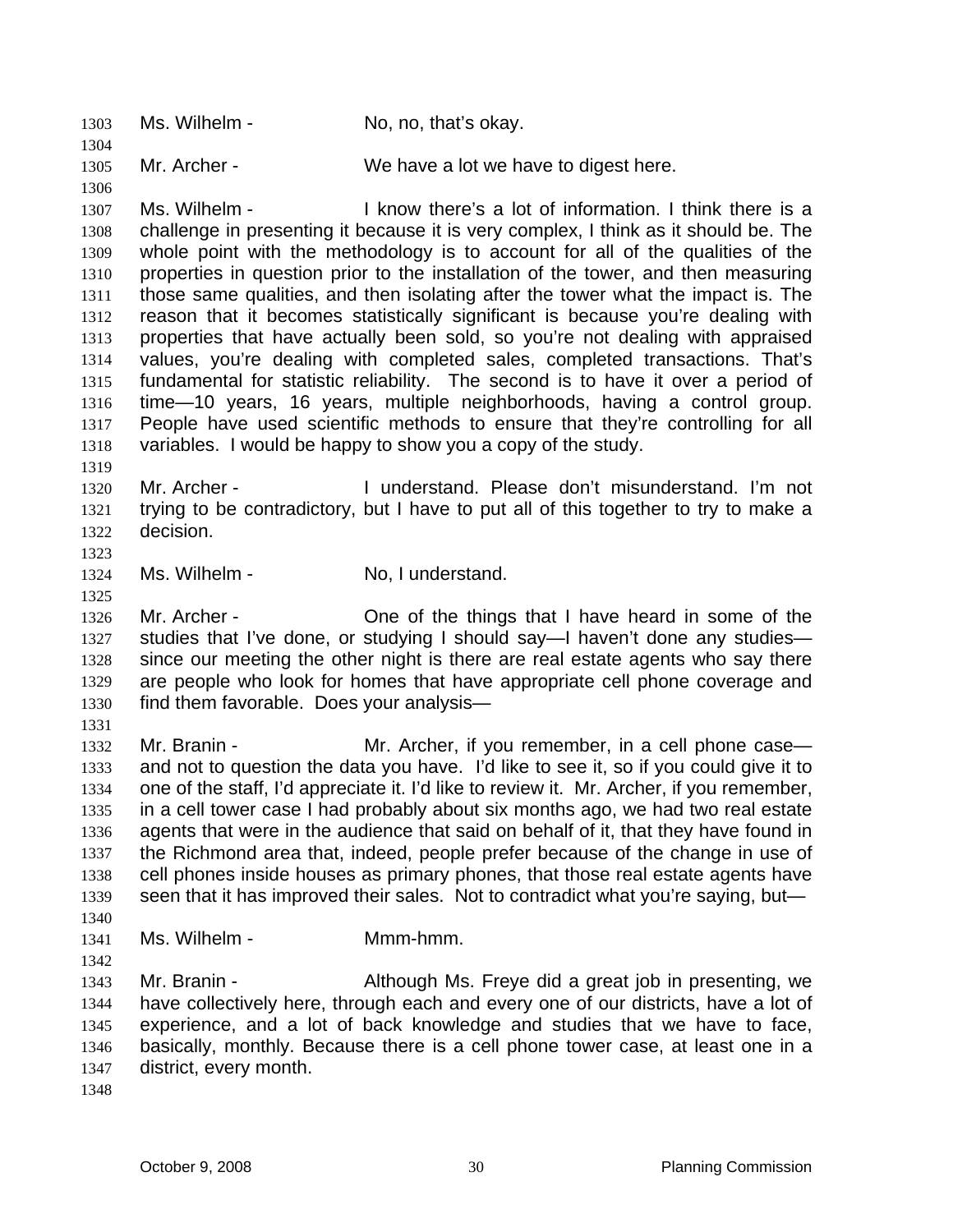Ms. Wilhelm - I certainly don't discount the experiences that you've heard of, but I think probably, based on the research that I've done, people want to have cell phone coverage that is strong, but they do not want to purchase property with a nearby cell tower. I think that's essentially the distinction that I'm making here, that we are making here, is that you're looking at citizens who, literally, after the plantings have matured—which will take some time—will have their kitchen windows blocked. If you are a prospective homebuyer entering that neighborhood, that will be off-putting. Based on studies of large numbers of homes over time who have had cell towers situated in their proximity, it's had a negative impact. Those are our findings. 1349 1350 1351 1352 1353 1354 1355 1356 1357 1358 1359

- 1360 1361 Mrs. Jones - Thank you, Ms. Wilhelm. Does anyone else have questions?
- 1363 1364 1365 1366 1367 1368 Mr. Vanarsdall - I have a question. You all must be the most affected. This group tonight, about 25 or 30 of you, are you the most affected? The reason I'm asking the question is that there are 157 names on this petition. I just thought maybe you all were the ones most affected; the rest of them didn't seem to want to come.
- 1369 1370 1371 1372 1373 Ms. Wilhelm - We did make a presentation at our civic association on Tuesday evening to make sure that the citizens were comfortable with what we would be presenting. I think many of the residents felt comfortable enough with the presentation that they saw that we're really acting as their representatives.

1375 Mr. Vanarsdall-<br>
Thank you.

1362

1374

1379

1382

1376 1377 1378 Mrs. Jones - Anyone else? Mr. Archer, would you like to call Ms. Freye back up?

- 1380 1381 Mr. Archer - Yes, I think Ms. Freye would probably like to answer a couple of things that have been sent her way.
- 1383 1384 1385 1386 1387 1388 1389 1390 1391 1392 1393 1394 Ms. Freye - Thank you. I would like to make a couple of responses, but I think it's probably more important for Larry West, who's right here. He is the radio frequency engineer who designs the network for the services. He can explain what is used for retail purposes, sales, out of their retail maps compared to the propagation maps, which are actually the result of drive tests on the ground, real life. We had added some maps to that. How can we go back? Can we go back to the end of my presentation, because the question did come up at the citizen meeting about the Scott Road sites? That actually is an additional search ring for AT&T. They need an antenna there. There is an existing tower there. They are trying to negotiate with that landowner to increase the height of that existing tower so they can get an antenna at a height that will help them fill in the gap that they have there.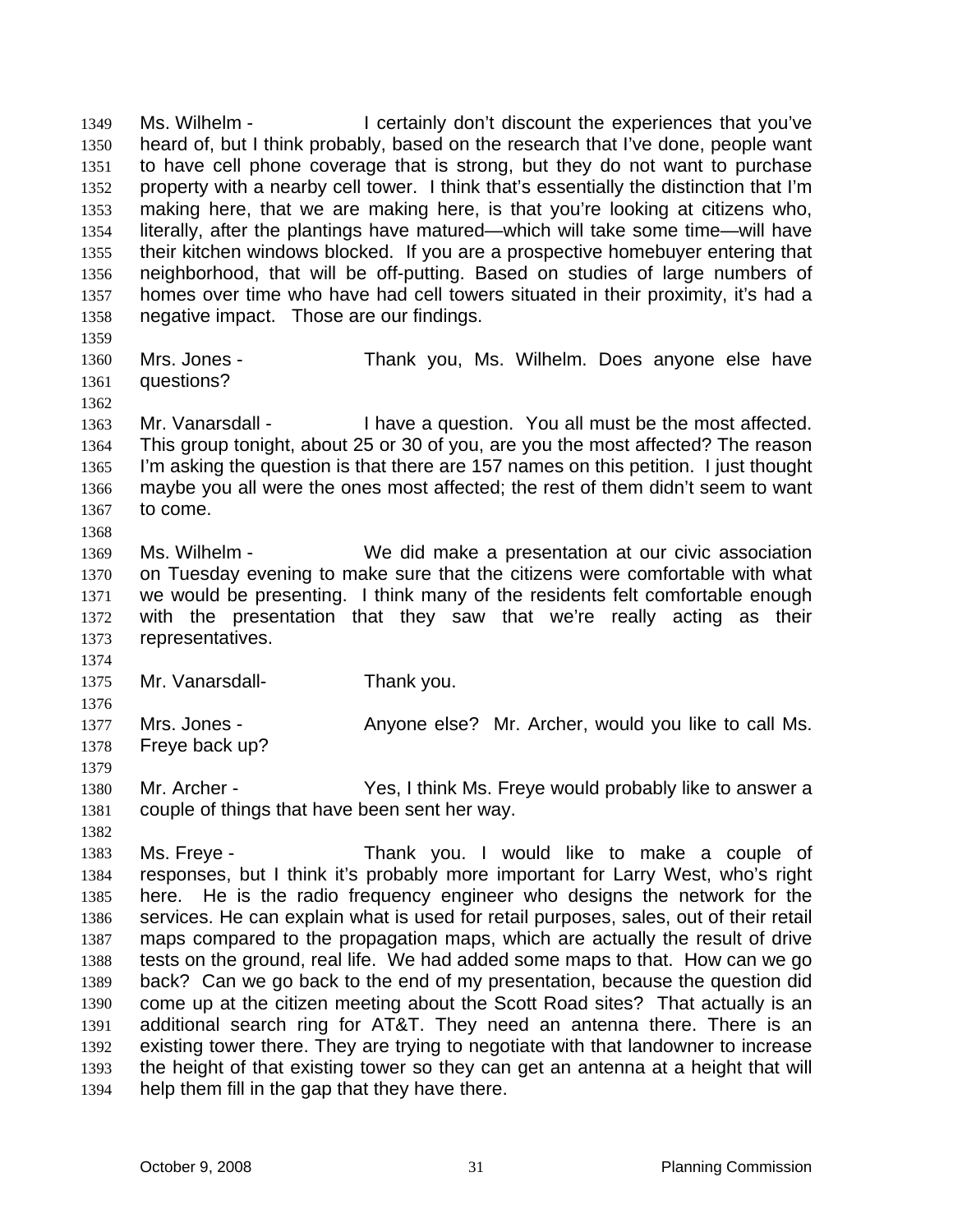1396 1397 1398 1399 We have maps that show you how those two search rings overlap, and that how one facility does not—Okay. I'm going to let Larry take over this, because he can tell you exactly where these poles are, where their antennas are, where the coverage problems are, and how they're trying to meet that need.

1401 1402 1403 1404 1405 1406 1407 1408 1409 1410 1411 1412 1413 1414 1415 1416 1417 1418 1419 1420 Mr. West - Hello, my name is Larry West. I'll just give you a background. I am a radio frequency engineer, senior engineer with AT&T Wireless. I have been designing networks for the various carriers since 1996, so I've been around a little bit. I've done work for Sprint, and I've done work for AT&T, as well as T-Mobile, and Cingular before the merger. So, I just wanted to put some clarity on the map that was shown to you from the AT&T store. Those maps are produced by marketing. It's just a rough idea as to where our coverage is—the good, the moderate—but it does not give—it's a different language than what engineering speaks. It does not give the, I guess you could say, the exact signal level that is required in order for you to have the in-building. The whole coverage objective for this site is strictly in-building coverage. Yes, we have coverage in this area; however, our in-building coverage is what is suffering. Inbuilding coverage for the most part on the site of this height will only cover roughly around I'd say anywhere from a third to a half-mile radius. A cell site coverage in general can cover from a mile to a mile and a half at this very same height. Now, you're talking about just general coverage. That's not in-building coverage. It's a totally different thing. The map that was in the store is general coverage; it's not in-building coverage. You have to take into account terrain, tree density, things of that nature, as well as are these brick homes, are they stick homes, and things of that nature.

1421

1395

1400

1422 1423 1424 1425 1426 1427 1428 1429 1430 1431 1432 1433 1434 1435 1436 1437 1438 So roughly, the green aspect as to what we were looking for here is that is showing us where in-building coverage is, and when we do a study as to what is required in order to get actual stable coverage inside of the home itself, we do a signal test. Basically, when we look at the in-building, that's a very strong coverage. When you walk into the home, you actually see it, you have a meter itself. You will see that same signal from the outside of that home. When you walk into the home and close the door, literally, you'll see that signal, you have five bars literally drop to three bars. That's the way we estimate. We say, okay, by the time you walk into this door, it's going to drop three bars, but three bars are good, and that's good enough to hold a signal. However, if we are, for example, what the store was showing, just general coverage, what they call good coverage, that's on-street coverage, meaning that you're at two or three bars at start. Now, if you're outside, yes, you can hold a call just fine. As soon as you walk into your home and close the door, now the bars drop to one bar, or it just disappears altogether. That's just to get the understanding as to the difference between what the marketing was showing versus really what you're seeing here.

1439 Mrs. Jones - **Chay. Thank you, Mr. West.** 

1440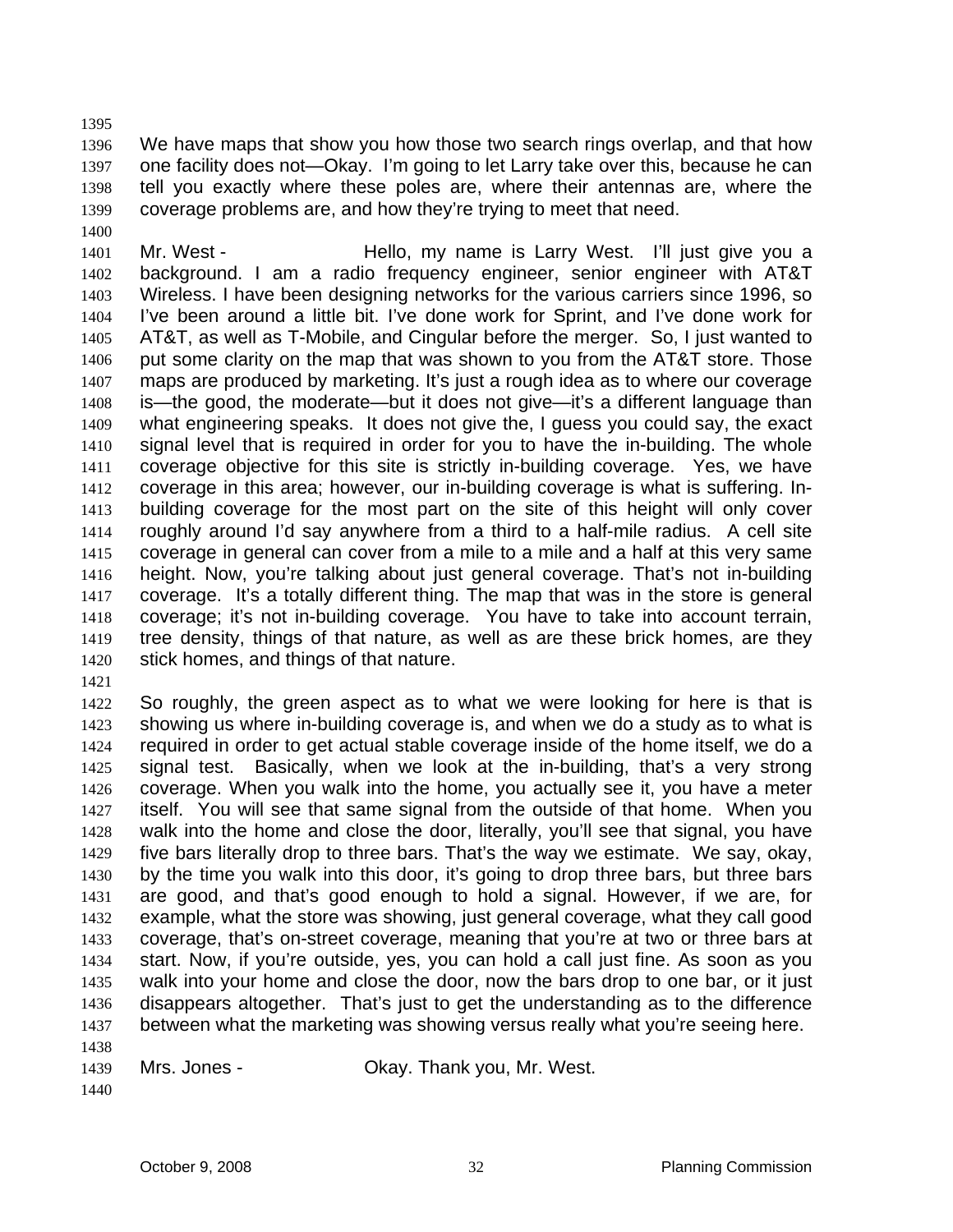Mr. Branin - Mr. West? How many carriers can be carried on one tower? 1441 1442 1443 1444 1445 1446 1447 1448 1449 1450 1451 1452 1453 1454 1455 1456 1457 1458 1459 1460 1461 1462 1463 1464 1465 1466 1467 1468 1469 1470 1471 1472 1473 1474 1475 1476 1477 1478 1479 1480 1481 1482 1483 1484 1485 Mr. West - The Structure itself. We have some lt depends on the structure itself. We have some towers that can hold up to five carriers. It depends on the structure. If you get into a stronger lattice tower, you can have five, six carriers. Mr. Branin - Ckay. Mr. West - The Muslim Heath Hills totally dependent on that. Mr. Branin - **Has AT&T** investigated the surrounding towers to see if you can get the coverage needed for in-house on those towers? Mr. West - Yes. Just to show you on this map here. I'm doing the same thing that you're doing. Okay. So, this is one of the sites that was in question. This is 941. This is one of our second rings that is being looked at just to cover this area here. We're trying to get in-building coverage in the business park here. As you can see, when we run the propagation study, it shows green up in here, but it does not get all the way down here where we're trying to get the other site. As an engineer, I have to look at everything. I have to look at every tower in the neighborhood. Our first objective is to go on a tower that is existing. Number one, it's faster, it's cheaper for the company, and we don't have to go through all these various zonings and things of that nature. We do prefer that when we can. We have looked at the Sprint tower. There are three towers here that are south of this Chamberlayne Farms site that I also looked at. These are the AM towers. We ran a propagation study. As you can see again, it's green in here, but it does not get up in here. This is the Sprint tower. As you can see, I've run studies for pretty much every tower that was around here to see what would fit. Ideally, yes, we were targeting Sprint at first until we looked at it in more detail, and recognized that it will not provide us the in-building coverage. I do have reports from our network that show the various complaints that we were getting from the neighborhood. It shows an average of 1,140 dropped calls from this site here. That is the only site that is really getting over here that's helping out, because we don't have strong enough coverage. This site is getting over here, but it's not strong enough to uphold it. It's showing that we are dropping 1,140 calls a day, or a month, rather, from this site, all due to low signal, as well as this site down here that is also struggling to get up there. That site is averaging 420 dropped calls a month. So, we do have stats that show that low signal is the main reason why we're losing—We're consistently losing customers in this area for that reason.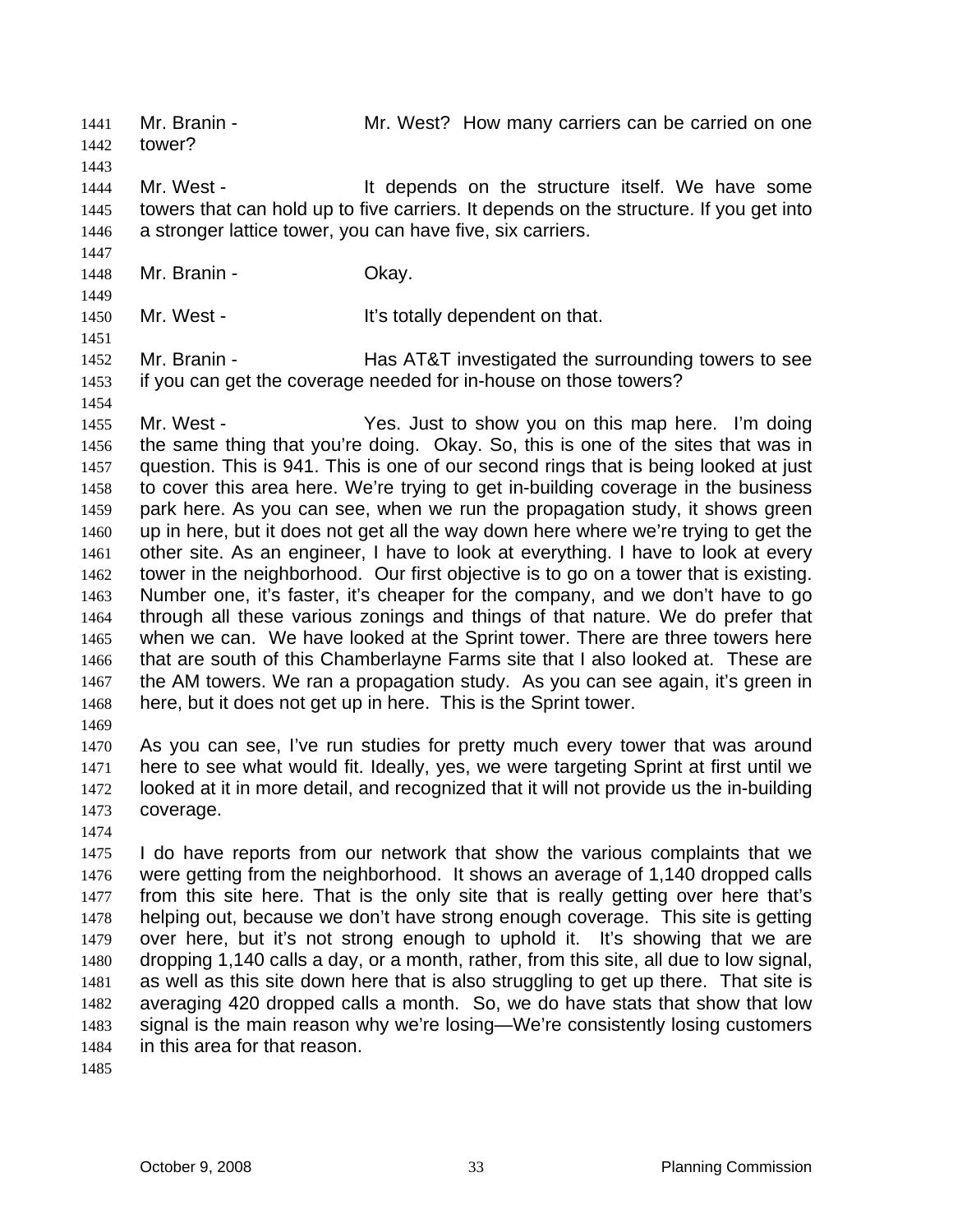Mrs. Jones - The Mr. West, I'd like ask, would you share with us alternate sites? Not just co-location sites, but alternate sites that you considered to fill in the gap here? 1486 1487 1488

1490 1491 1492 1493 1494 Mr. West - When I ran this study, this was the first area that was pinpointed because it was commercial and in favor of zoning. After looking at more, and running more studies, I looked on this site, ran some propagation studies to see if that would work out. There were no other properties within this ring that would provide the in-building needed that will meet zoning requirements.

1495

1489

- 1496 1497 1498 1499 Mrs. Jones - You heard the folks in opposition state that they thought that there were other sites industrially-zoned that might work, possibly with a taller tower that could have increased coverage, and you wouldn't have to use this site.
- 1500

1501 1502 1503 1504 1505 1506 1507 1508 1509 1510 1511 Mr. West - The Right. When it comes to in-building, in-building is a little bit different than just general coverage. If we went up here to Sprint, for example—and this is a pretty tall site—because of the terrain and the tree density that surrounds this particular area, even a taller site still did not get over here to provide in-building. In-building is more of location as opposed to just going outside and building a really tall tower. The radio frequency works as well as sound. You know, sound works the same way. If I went further, really, really far away, and I increase my sound and just really blasted it, as you drove away, the sound still just kind dissipated over time. The same thing works with RF. So, it still would dissipate according to the terrain as well as the trees. Then once you get into the brick housing and things of that nature, the signal drops even more.

1512

1513 1514 1515 1516 1517 1518 1519 Ms. Freye - Just to follow up on that, the request that the citizens made was that AT&T explore increasing the height of the existing tower at the end of Scott Road before doing this, and seeing if it's still needed. Mr. West has already demonstrated, done the test, that they need both of those site. It's not an either/or situation. Even though they can, hopefully, get that one on the end of Scott Road increased in height, it's still only going to cover that area north of this site. It's not an either/or situation.

1520

1521 1522 1523 1524 1525 1526 1527 1528 1529 1530 I would also like to submit to you all for the record the magazine cover, and the table of contents so that you can see that this study that was done by certified general real estate appraisers was done according to the accepted standards of the profession, and that those statistics were done with local implication. The anecdotal information that I offered was following up to see in the real world what effect on value we could find from the real estate records, and from talking with the assessors' offices. So, that is pertinent, it is relevant, it is Henrico County. It is something that's visible; anybody can go and look at that, so that'll be passed out to you. I do submit that it is professionally done. It was not any anecdotal thing.

1531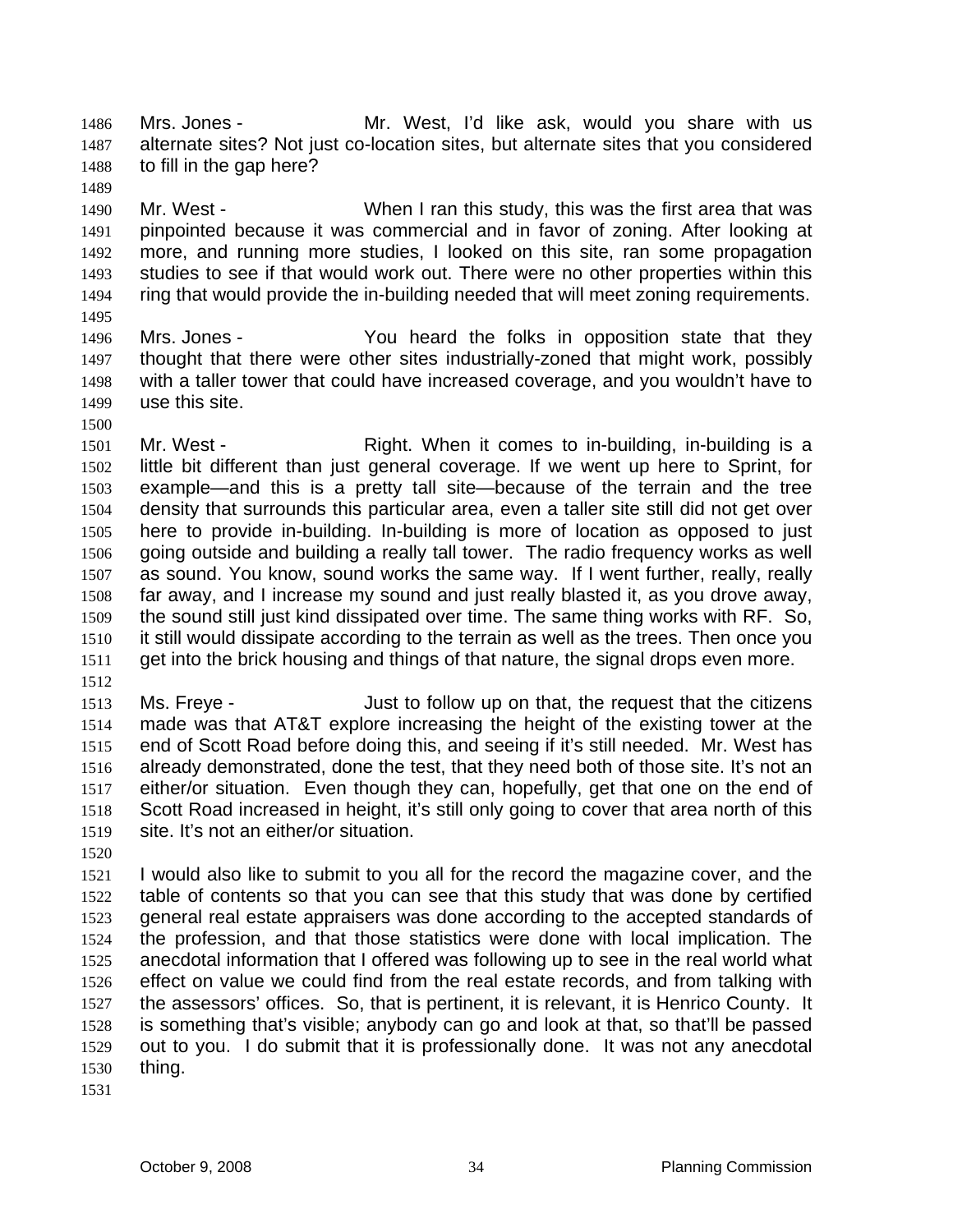The other thing is to give you, as I mentioned before, the handouts about the health affects, and to show that it is safe, and that proximity to schools and daycare centers is not an issue with this, with the antennas being 120 feet in the air. 1532 1533 1534 1535

1536

1544

1537 1538 1539 1540 1541 1542 1543 The last comment I would make is this facility is a utility. It provides a service to residents. It's becoming more and more important as people give up their landlines. The fact that I learned from Henrico County Police Department is that 64% of all 911 calls are made from wireless phones, and that statistic is as of October 2008. That continues to go up. Those statistics started in 2005, around 51%. Every year it's gone up, and now it's up to at least 64%. That shows you how important having reliable coverage is.

- 1545 1546 1547 1548 1549 1550 1551 1552 1553 1554 1555 1556 1557 1558 1559 You have heard from some folks this evening that they do not want, or feel like they need to have this service. Yet these very same folks are receiving cell phone service from towers in other people's neighborhoods. This is an installation that would have minimal impact. It's on commercial property. It would be a service. And I would like to say that while there aren't a lot of people here that say they are not opposed, there are individuals who are not opposed. You received a letter from Nick Minneti, who originally was opposed to this. He attended the second meeting, and sent you a letter and explained why he no longer had a problem. Five of the ten people who attended the first neighborhood meeting had no opposition to the pole. Eight people from the second meeting came up and told me they were not opposed. Four of the people said, "We are not personally opposed, but we're just going to go along with the association." So, this is not unanimous. The trustees of the church, the largest property across the street, huge investment in their property—they are not opposed, and they have the most direct view.
- 1560

1561 1562 1563 We ask that you follow the staff report, which this applicant has followed the guidelines and the criteria established by the County, and we ask that you approve this, recommend approval.

1564

1566

- 1565
- Mrs. Jones The Mullist All right. Are there more questions?

1567 1568 1569 1570 1571 Mr. Archer - I just have one question. Are there any other technologies other than cell phones that these towers participate in? First Alert, or whatever these things are that you push a button because my heart stopped working?

1572 1573 1574 Mr. West - No. Everything right now is either E911 or, you know, a cell phone. More and more people are getting into using it for data, of course, Internet, you know, things of that nature. But as far as hospital, no.

1575 1576 1577 Mr. Archer - Okay. All right. Anybody else have more questions?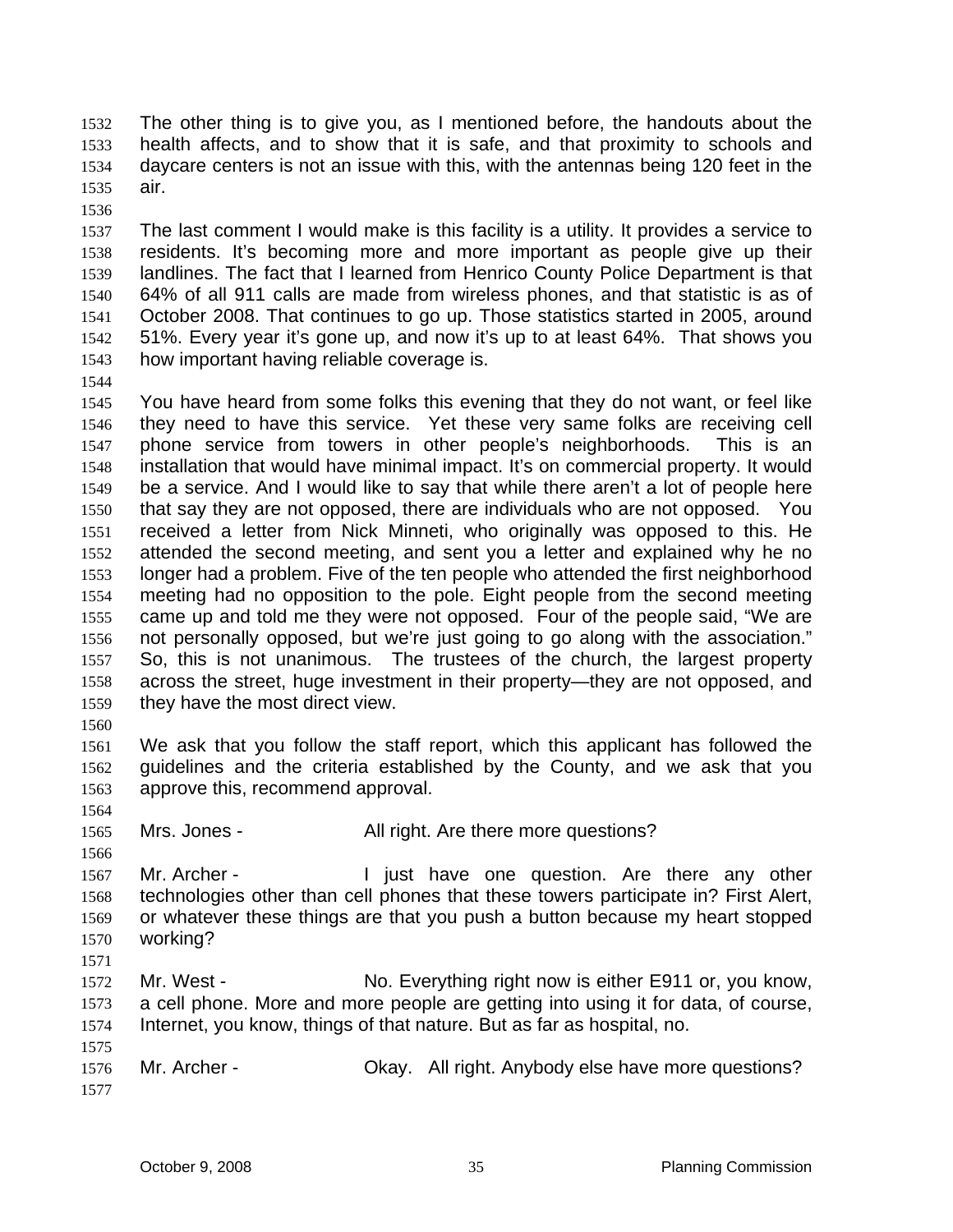1578 Mrs. Jones - Do we have comments or questions? 1579 1580 1581 1582 1583 1584 1585 1586 1587 1588 1589 1590 1591 1592 1593 1594 1595 1596 1597 1598 1599 1600 1601 1602 1603 1604 1605 1606 1607 1608 1609 1610 1611 1612 1613 1614 1615 1616 1617 1618 1619 1620 1621 1622 1623 Ms. Wilhelm - A rebuttal. Mr. Vanarsdall - We've been at it long enough. Mrs. Jones - Mr. Archer, would you like to have additional comment from the citizens? Mr. Archer - The Muslim Con't know what else anybody can say. I've been trying to digest this since I've been here. Mrs. Jones - If you'd like to raise a point that hasn't been raised already. Ms. Wilhelm - The Yes. One sentence only. Just that the 2010 Land Use Plan indicates that wireless communication development is not a utility. Mr. Archer - The I'm sorry, what now? Ms. Wilhelm - The I just wanted to remind the Commission, respectfully, that according to the 2010 Land Use Plan, wireless communications development is not a utility. Mr. Archer - Ckay, thank you. Before I try to wrap this up, can I get somebody to put a slide for me that shows—Livingston, there is a slide that shows some views along Wilkinson Road. These are actual photographs, I believe, and one is a simulated photograph, I think. Mr. Lewis - We have 12 to choose from. Let's see if I can get lucky here. Mr. Archer - That one will work. Go back to the one you had before that. Okay. Mr. Lewis - That's Wilkinson in front, from the church. Mr. Archer - Ckay. First of all, I would like to thank all you people who came out, and who also attended the meetings that have been held. It shows that you show an interest in your community. I have a lot of notes here, so I'm going to try to pick through them as fast as I can. I attended the last community meeting over at Chamberlayne Baptist last week, I guess it was. There were 51 attendees at that meeting, I think, and everybody participated very well, and they asked a lot of good questions. I thought that the applicants, staff, and the consultants were pretty detailed and clear in giving their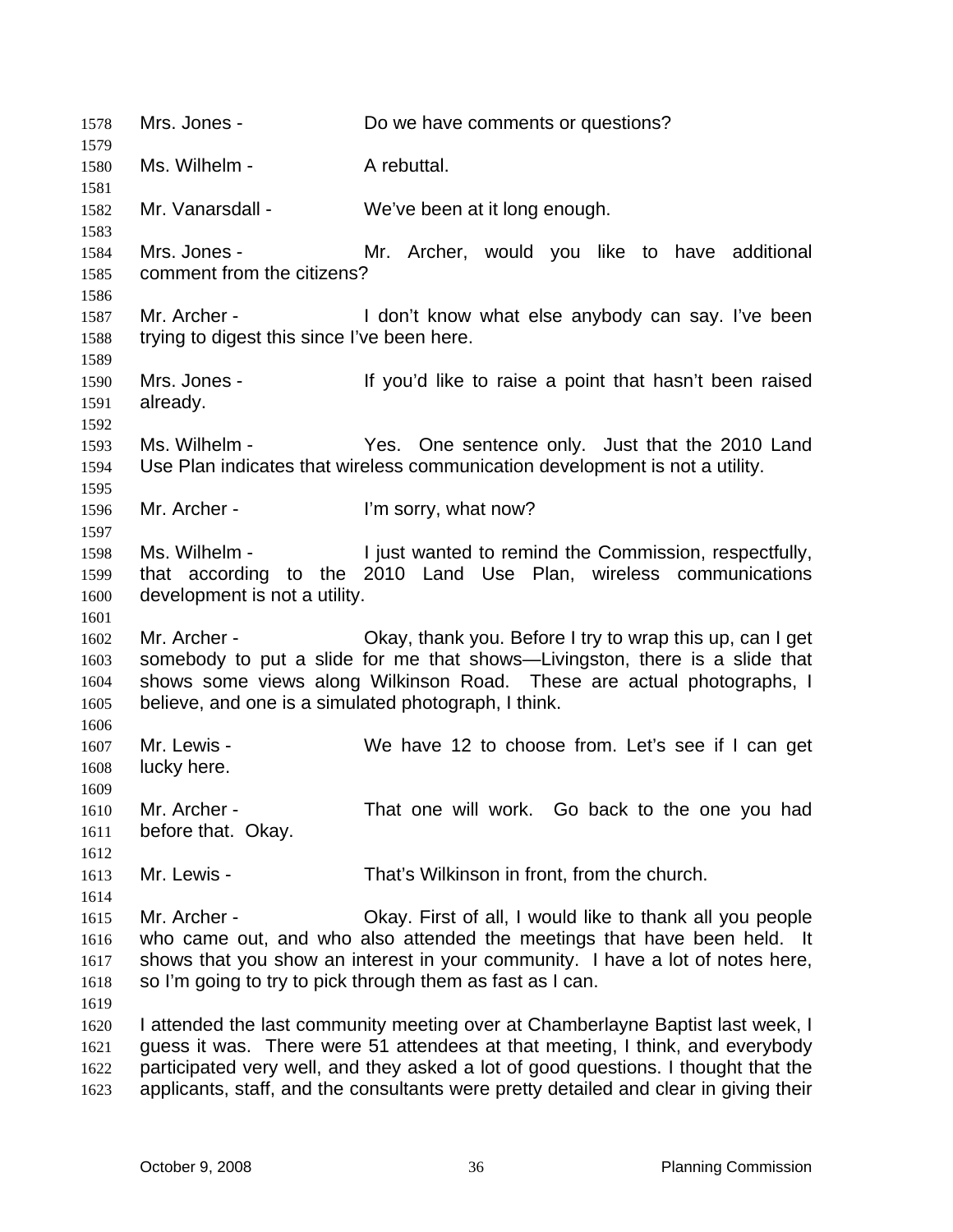answers, although I understand you all disagree with some of the answers that were given. 1624 1625

1626

1627 1628 1629 1630 1631 1632 1633 1634 1635 1636 1637 1638 1639 1640 1641 1642 1643 1644 1645 1646 1647 1648 1649 1650 1651 1652 1653 1654 1655 1656 1657 1658 The reason I asked for this shot to be put up is because if you drive down Wilkinson Road, and almost any other road in the County, it seems like there are poles everywhere. Most of them have transformers hanging down from them. Along Wilkinson especially they seem to be close together. I know that there are people who—and not just you all—In every tower case we ever see, people just say, "I don't want to see it." I don't, personally, understand why you would look at it. It's a technology that we have to have if we're going to communicate in this world. I had to approve a case I guess maybe about six months ago, that was about a quarter-mile from my house, and people had the same objections that you raise, so I understand them very well. At the meeting the other night that I attended, I counted at least five cell phone calls that you all received while you were in that meeting. I received two myself; mine was on vibrate. So, it tells you that there are people who do have the need to communicate, and if there weren't towers that could— I guess the point I'm trying to make is that as a Planning Commission, there are things that we have to consider when trying to make a recommendation to the Board to approve or not approve a cell phone tower. The FCC told us some 10 to 12 years ago we can't just be arbitrary about how we approve or not approve cell phone towers. We have to have good, solid reasons behind why we do it. For a while, all of this stuff slacked for a little bit. A few years ago, we were approving towers at 99 feet, when cell phones first came out, because we thought that was the easiest way to be less obtrusive. The problem was you had to have one every four or five hundred yards because 99 feet wasn't tall enough. Then we got smart enough to realize that if was went to 199 feet, it would keep us one foot below what the airport people require for having a red light on top of it. So, we started doing 199 feet, and in most of those instances, we found that we could get five or six co-locators on it instead of just the one at 99 feet. So, this is something that we strive to do now, is to have towers that are taller, generally 199 feet if we can get them that tall, so that we can have a lot of people co-locate on one tower. In this instance, we have a tower that is what we call a slick tower. The buttons that you all are wearing showing what we call a lattice tower that is wide and in a lot of cases can hold more—

1659

1661

1663

1660 [phone rings.]

1662 Mr. Vanarsdall - I didn't set that up either.

1664 1665 1666 1667 1668 1669 Mr. Archer - There's good coverage up here. I really lost my train of thought. But in any event, I guess what I'm trying to say is in looking at the approvals that we have recommended to the Board, this one falls well within what some of the recent cases that we have have been. We've had 199 feet; we've had lattice towers. This is a slick pole that's in an area that's pretty unobtrusive. We have a landlord that's willing to put landscaping in all around the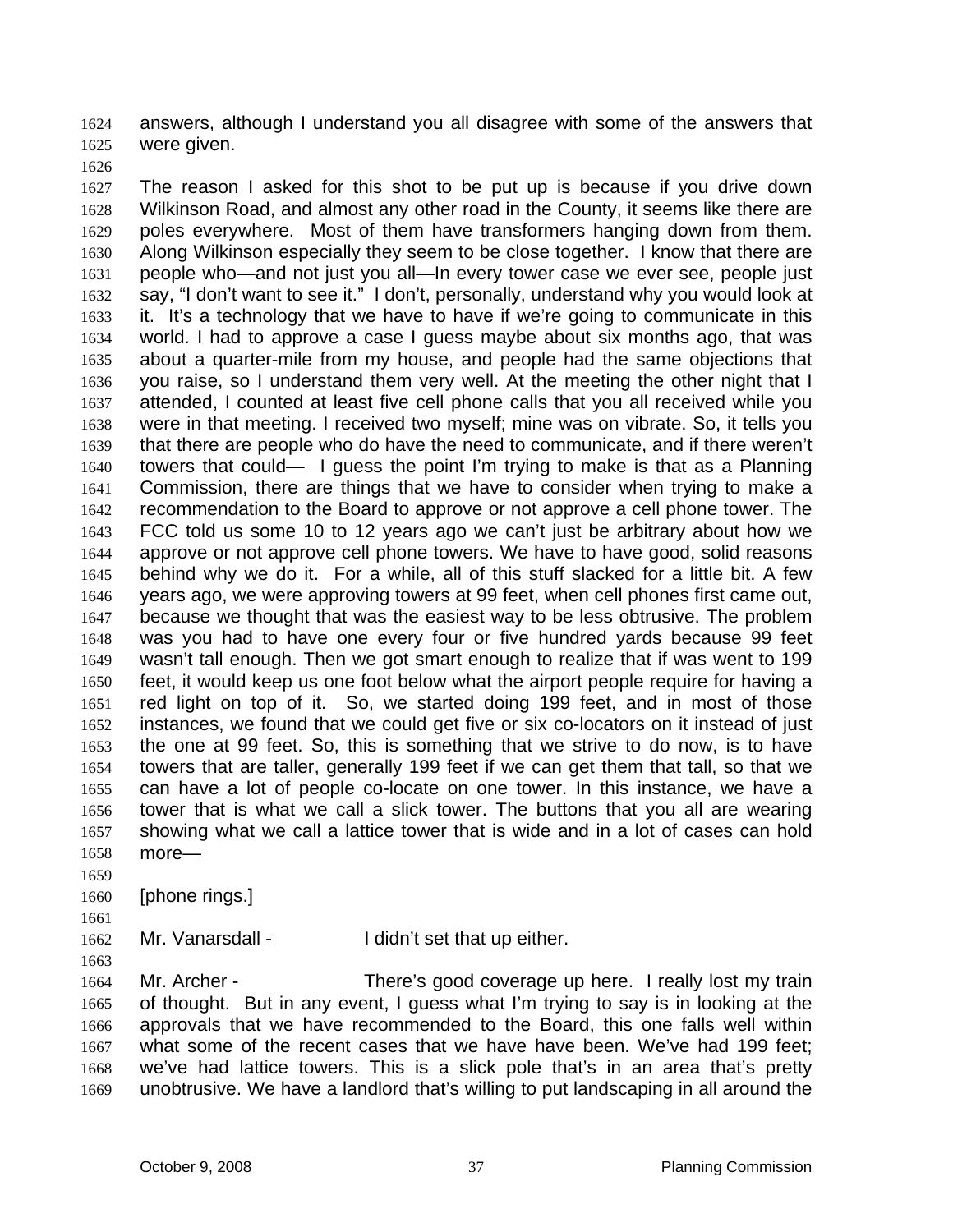property to make what is there now look better than what it is. In considering the cases that we have had to approve, and that I have had to stare down folks to get approval that are similar to this one, it would seem to me to be awfully arbitrary if I just don't recommend this one for a reason that's not quite as sufficient as ones that they had. I was satisfied at the meeting the other night that there were no dangerous emissions coming from these things that could harm anybody. We have a prescribed drop zone so that this thing can't fall on anybody and hurt them. I've never known of one to fall down anyway. 1670 1671 1672 1673 1674 1675 1676 1677

1678

1679 1680 1681 1682 1683 1684 1685 1686 1687 To wrap it all up, I guess considering how important communications today are, and the fact that Ms. Freye just mentioned something that I wasn't aware of, that such a large percentage of emergency calls now come from cell phones. Considering that, and the comparable cases, I don't think I have much alternative but to send this to the Board with a recommendation for approval. Now, you all will have an opportunity at that meeting to present your case, because they have the final say. All we're making here is the recommendation. Again, I appreciate you coming out, but my motion would be to send it along with a recommendation of approval.

1688

1690

1694

1700

1689 Mr. Vanarsdall - I second.

1691 1692 1693 Mrs. Jones - We have motion from Mr. Archer, seconded by Mr. Vanarsdall. All in favor say aye. All opposed say no. The ayes have it; the motion passes.

1695 1696 **REASON:** Acting on a motion by Mr. Archer, seconded by Mr. Vanarsdall, the Planning Commission voted 4-0 (one absent, one abstention) to recommend the Board of Supervisors **grant** the request because it would provide added services to the community and the recommended conditions should minimize the potential impacts on surrounding land uses. 1697 1698 1699

1701 1702 1703 1704 1705 1706 1707 1708 1709 1710 Mr. Emerson - Madam Chairman, that takes us to the discussion items on the agenda. Those are on page 3. The first discussion item is the Board of Supervisors will be inviting you to a joint work session on November 12, 2008, to discuss public comment, and proposed revisions, regarding the draft of the 2026 Comprehensive Plan. Each of you are aware that planning staff has been meeting individually with you and your respective Board member to discuss some of the potential changes to the plan. This will be for you as a group to come together and hear the information, and also discuss some of the broader issues. At this point, I don't have a time for that meeting. You can rest assured that it will definitely be 4:30 or later.

- 1711
- 1712

Mr. Branin -  $\mu$  It's Wednesday the 12<sup>th</sup>?

1713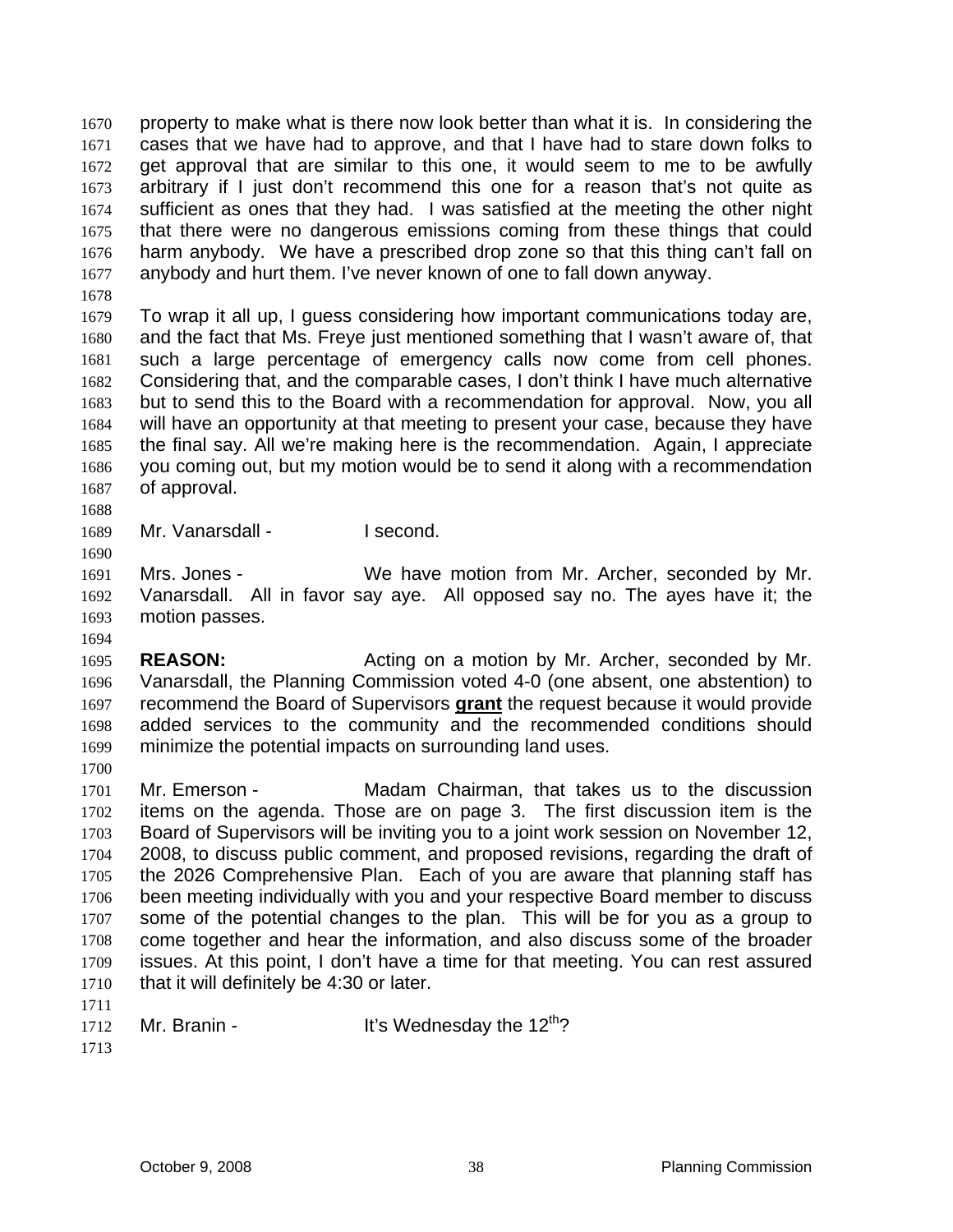Mr. Emerson - That will be Wednesday the  $12<sup>th</sup>$ , that's correct. The Board meeting is on the 12<sup>th</sup> because the 11<sup>th</sup> is Veteran's Day, and that's one of the holidays that we celebrate on the day that it falls. 1714 1715 1716 1717 1718 1719 1720 1721 1722 1723 1724 1725 1726 1727 1728 1729 1730 1731 1732 1733 1734 1735 1736 1737 1738 1739 1740 1741 1742 1743 1744 1745 1746 1747 1748 1749 1750 1751 1752 1753 1754 1755 1756 1757 1758 1759 Mr. Branin - What is it in regards to? Mr. Emerson - The public comments received at the open houses on the 2026 Plan and the draft of the 2026 Plan itself. Mr. Branin - Thank you. Mr. Emerson - As soon as I have a time for that, I will get that out to you. Mrs. Jones - **Does this require a vote?** Mr. Emerson - I think at this point we'll just acknowledge that the meeting exists and the Board of Supervisors will be inviting you to that. Mrs. Jones - Ckay. We are so advised. Mr. Emerson - The next item is - You have a letter in front of you, that I placed at each one of your places this evening. We will be holding our November and December Planning Commission meetings at the Glen Echo Building on Nine Mile Road next to the Eastern Government Center. That is in order to accommodate changes and renovations to the Board room. Mr. Branin - When is that? Mr. Emerson - The Actually, I've given you a list of dates. November the  $19<sup>th</sup>$ . Your November  $13<sup>th</sup>$  meeting, which will occur the day after your joint work session with the Board, will be the last meeting held in this room until January. So, your November  $13<sup>th</sup>$  evening meeting will still be in this room. Then the Plan of Development meeting, which will be on November the 19<sup>th</sup>, will be at the Glen Echo Building. Your December  $11<sup>th</sup>$  evening meeting will be at the Glen Echo Building, and then your December  $17<sup>th</sup>$  Plan of Development meeting will be at the Glen Echo Building. After that, assuming the construction and renovation work in this room is done, we will resume meeting in this room. The other meetings also displaced during this construction period, and of course, the Board of Supervisors, and the Board of Zoning Appeals. They will also be moving to the Glen Echo Building for their meetings. Mrs. Jones - Thank you, Mr. Secretary. We also do not need to do anything but acknowledge those dates. Mr. Emerson - That is correct, yes ma'am.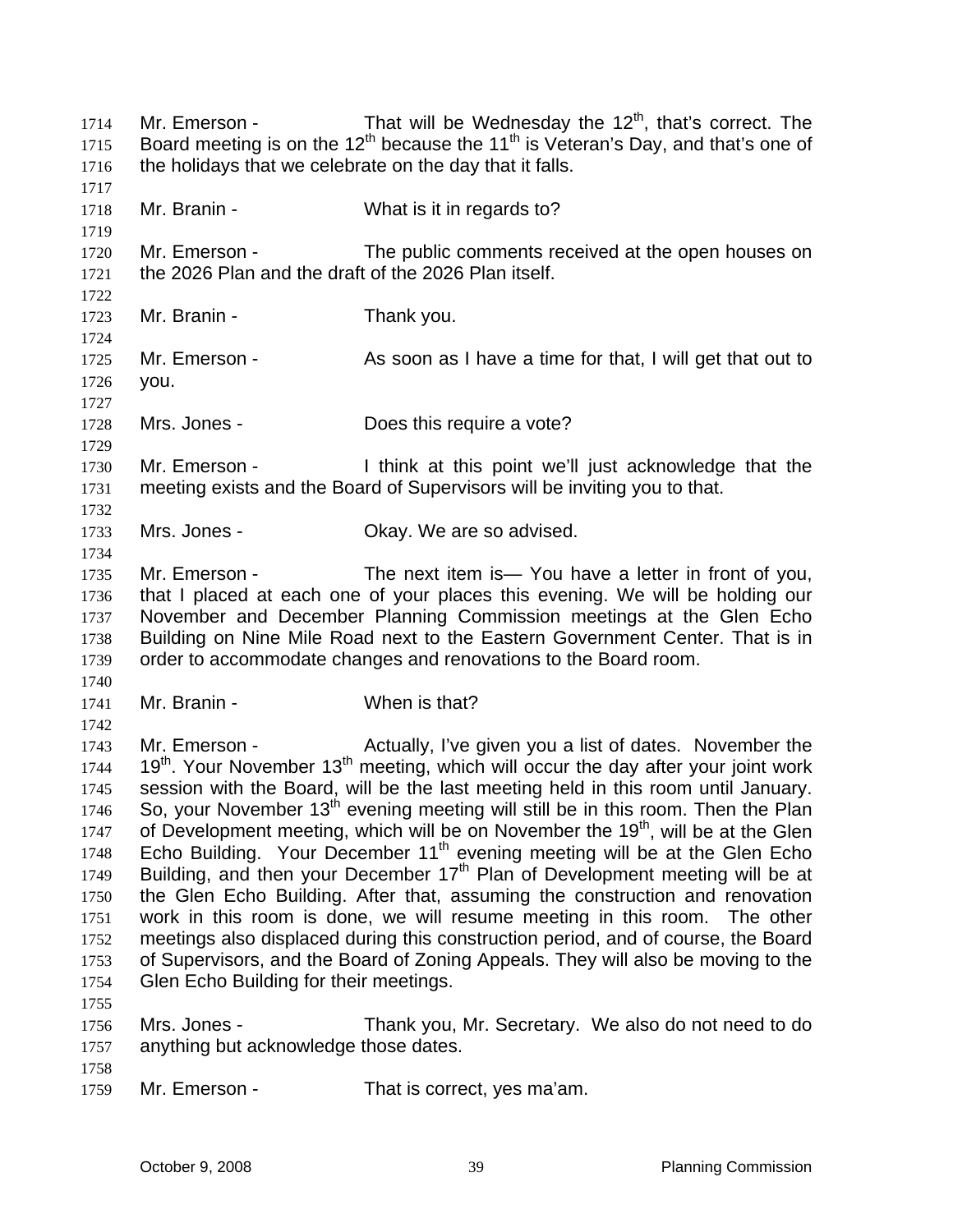Mrs. Jones - Chay. Mr. Emerson - We will advertise those appropriately. Media Services is also putting forth efforts to make those changes aware to the public. Our public notices will contain that information regarding the movement of the meetings. Mrs. Jones - The State of the Netwould like to say these changes fall in the right direction, and I think they'll be an improvement for the public, as well as to all of us. Mr. Emerson - I would agree. The next item is the approval of minutes from the September 11, 2008 meeting. Mrs. Jones - All right, folks, do we have corrections to the minutes? Mr. Archer - I have none, Madam Chair. Mrs. Jones - Okay. I just have two very quick typos here. On page 22, line 964, Mr. Jernigan's comment was, "Mr. Turner, any time you have something." Let's see, I have one more marked. Page 50, first line, it's Mr. Russo who was speaking, not Mr. Russ. All right, with those, do I hear a motion? Mr. Archer - So move for approval, Madam Chair. Mr. Branin - Second. Mrs. Jones - **Motion by Mr. Archer, seconded by Mr. Branin.** All in favor say aye. All opposed say no. The ayes have it; the motion passes. I will entertain a motion for adjournment. Mr. Archer - So move. Mr. Branin - The Recond that. Mrs. Jones - Motion by Mr. Archer, seconded by Mr. Branin. All in favor say aye. All opposed say no. The ayes have it; the motion passes. We are adjourned. The meeting adjourned at 8:39 p.m.